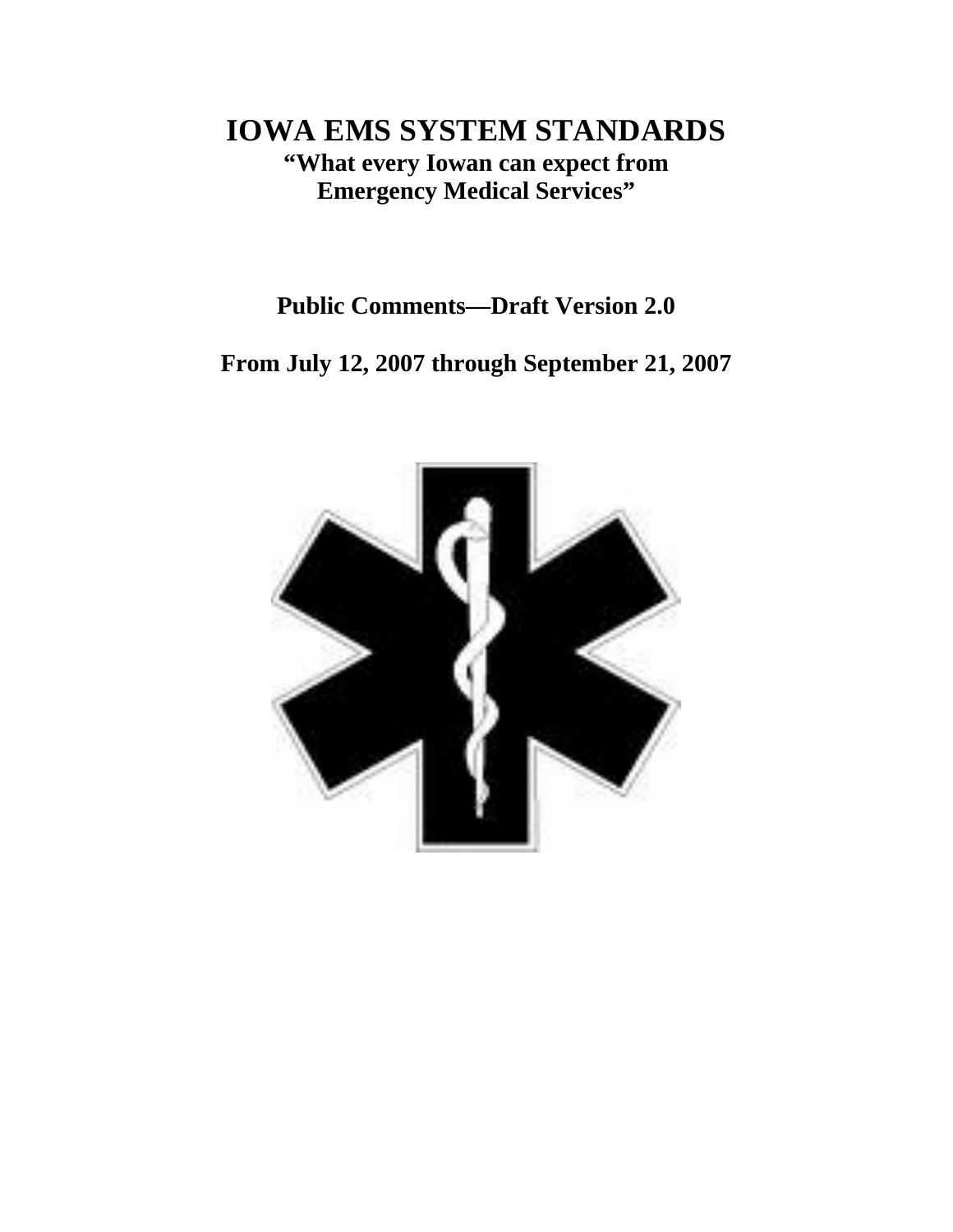# **IOWA EMS SYSTEM STANDARDS TABLE OF CONTENTS**

| <b>System Organization and Management</b> | pg. 3    |
|-------------------------------------------|----------|
| <b>Staffing and Training</b>              | pg. 15   |
| Communications                            | pg. $20$ |
| Response & Transportation                 | pg. 24   |
| <b>Facilities/Critical Care</b>           | pg. 30   |
| Data Collection/System Evaluation         | pg. 33   |
| <b>Public Information and Education</b>   | pg. 36   |
| <b>Disaster Medical Response</b>          | pg. 38   |
| Funding                                   | pg. 40   |
| General Comment's                         | pg. 42   |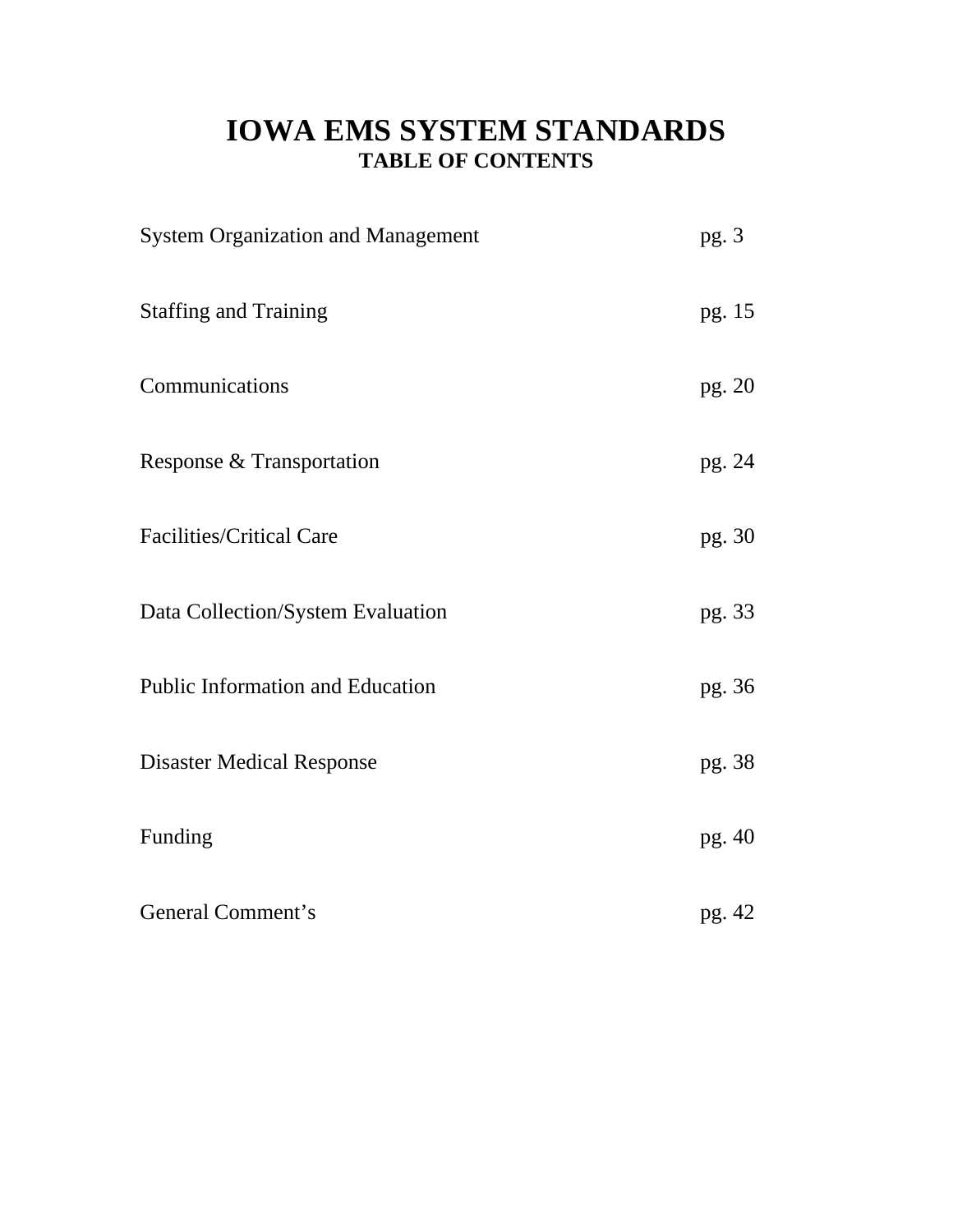## **System Organization and Management**

## **7-12-07**

Your email certainly got the phone lines burning. It appears this is taking local control away from community services and putting control under a county authority. This puts politics into play which is rarely good. Is our current system or "way of doing business" failing? If it is mandated that EMS be county controlled, is the county going to start funding all the services that provide EMS? Do you honestly think this is going to force some current EMS services to close or stop providing EMS response? Or, will some be forced to stop EMS response by a county mandate? I'm sure you braced yourself before hitting the send button. If this is an answer to a question or problem, what was the original question/problem?

I'm sure I will have additional comments. My main concern right now is the question, is this establishing a county authority to take control away from local services who have worked hard to provide quality EMS to their response area, and do it with pride? It appears from the draft, the county could even change our response territory. Under what legal authority can that be done? What problems would that create with all of the taxation authorities that go by district, township, and city boundaries? You've got my attention! I'll be listening and watching for more information.

\*\*\*\*\*\*\*\*\*\*\*\*\*\*\*\*\*\*\*\*\*\*\*\*\*\*\*\*\*\*\*\*\*\*\*\*\*\*\*\*\*\*\*\*\*\*\*\*\*\*\*\*\*\*\*\*\*\*\*\*\*\*\*\*\*\*\*\*\*\*\*\*

I finally read through the IOWA SYSTEMS STANDARDS. I think that the idea is good. I like the promotion of a single medical director/committee.

\*\*\*\*\*\*\*\*\*\*\*\*\*\*\*\*\*\*\*\*\*\*\*\*\*\*\*\*\*\*\*\*\*\*\*\*\*\*\*\*\*\*\*\*\*\*\*\*\*\*\*\*\*\*\*\*\*\*\*\*\*\*\*\*\*\*\*\*\*\*\*\*

I am unclear in 1.01. By saying "county" does this refer to the Board of Supervisors as being mandated to provide for EMS in their counties and in charge of setting up the system. If that is the case then will they also assume some of the regulatory functions referred to in the standards? Will all certified services in a county be required to participate in the system and will the system be able to determine who will be able to be certified in their county?

\*\*\*\*\*\*\*\*\*\*\*\*\*\*\*\*\*\*\*\*\*\*\*\*\*\*\*\*\*\*\*\*\*\*\*\*\*\*\*\*\*\*\*\*\*\*\*\*\*\*\*\*\*\*\*\*\*\*\*\*\*\*\*\*\*\*\*\*\*\*\*\*

I have a "quickly" scanned the document you sent, and will further digest it at a later time. I have however noticed that the County EMS System appears to have considerable control over all EMS in it's particular county? Am I understanding correctly, or will further study the document clear up this concern?

\*\*\*\*\*\*\*\*\*\*\*\*\*\*\*\*\*\*\*\*\*\*\*\*\*\*\*\*\*\*\*\*\*\*\*\*\*\*\*\*\*\*\*\*\*\*\*\*\*\*\*\*\*\*\*\*\*\*\*\*\*\*\*\*\*\*\*\*\*\*\*\*

I hate to be one of the complainers—but 1.23 On-line Medical Direction states— "provided by a hospital physician or physician designee or supervising physician." I suggest that we drop the "hospital" and just say physician because we have just taken out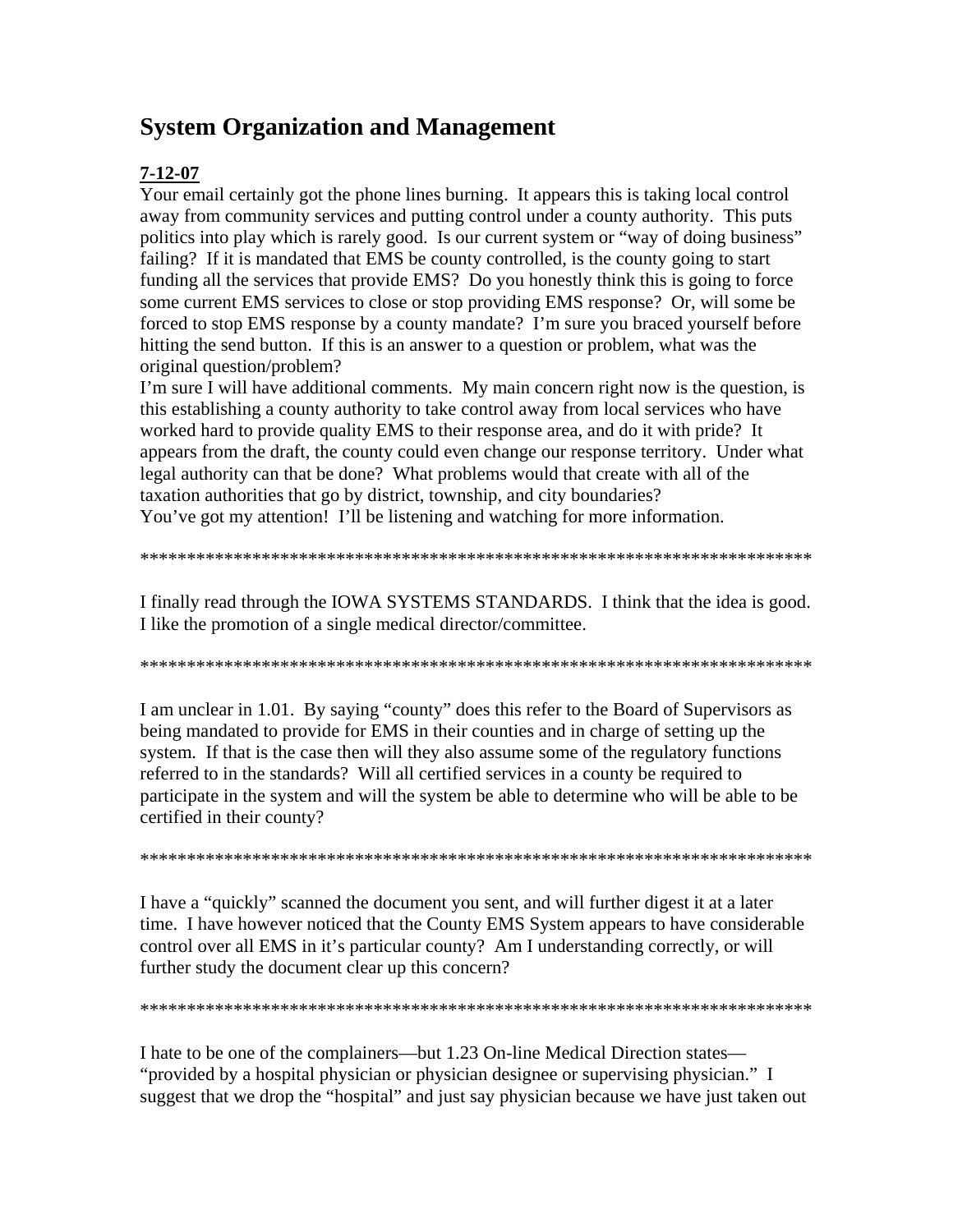clinic, medical directors, and/or other qualified physicians who are capable of providing on-line medical direction.

## **7-13-07**

Wow-the committee has done a lot more than I expected. I'm still absorbing it all, but do have a question (or a few). Who is the authority in all this? Saying the county EMS system shall….implies that this would be passes as code, and someone has to have authority over it. Will this fall onto the county EMS associations, who currently don't really have any authority, or the county supervisors who wouldn't have a clue how to run an EMS system? Does "county EMS system" include everyone, from dispatchers to hospitals?

## **7-16-07**

I was reviewing the System Standards, and I do believe they will be a positive step. Implementation will be a big task, but worth it. What kind of time frame will be given for implementation?

\*\*\*\*\*\*\*\*\*\*\*\*\*\*\*\*\*\*\*\*\*\*\*\*\*\*\*\*\*\*\*\*\*\*\*\*\*\*\*\*\*\*\*\*\*\*\*\*\*\*\*\*\*\*\*\*\*\*\*\*\*\*\*\*\*\*\*\*\*\*\*\*

Thank you for the opportunity to comment. I thought it would be helpful to structure my comments in the order of the document. The overall organization; roles and responsibility—the "EMS system" seems to extend to the County level. Can you describe the relationship between the individual rural and urban EMS organizations and the county "EMS system"? Can you descry be the whether(?) and how the relationship will change between the local EMS organization? Do you foresee the EMS system being larger than county wide in some areas of the state?

1.01 Minimum Standards "Emergency medical services treatment and transport for all within the county...." Does this standard refer to treatment and transport as one action or is it two separate actions? Can I treat without transporting or must I treat and transport by whatever means necessary? If so, can a patient no longer provide refusals? Can I transport without treating and if so, must I obey the proposed standards in this document? E.g. picking up someone who has passed away at a nursing home.

1.14 System finances "maximize use of its fiscal resources" Some rural, volunteer EMS organizations operate without gov't funding. Why would Bureau of EMS want to change that? (The operative word here is fiscal, which refers to gov't funding

## **7-17-07**

I have reviewed the proposal and would like to present the following comments. I have been in EMS for 31 years. I could not believe what I was reading.

By what legislative authority does the IDPH possess to attempt to impose this action on each county?

Do you really want 99 different mission statements, 99 different inventory lists, 99 different CQI programs, etc?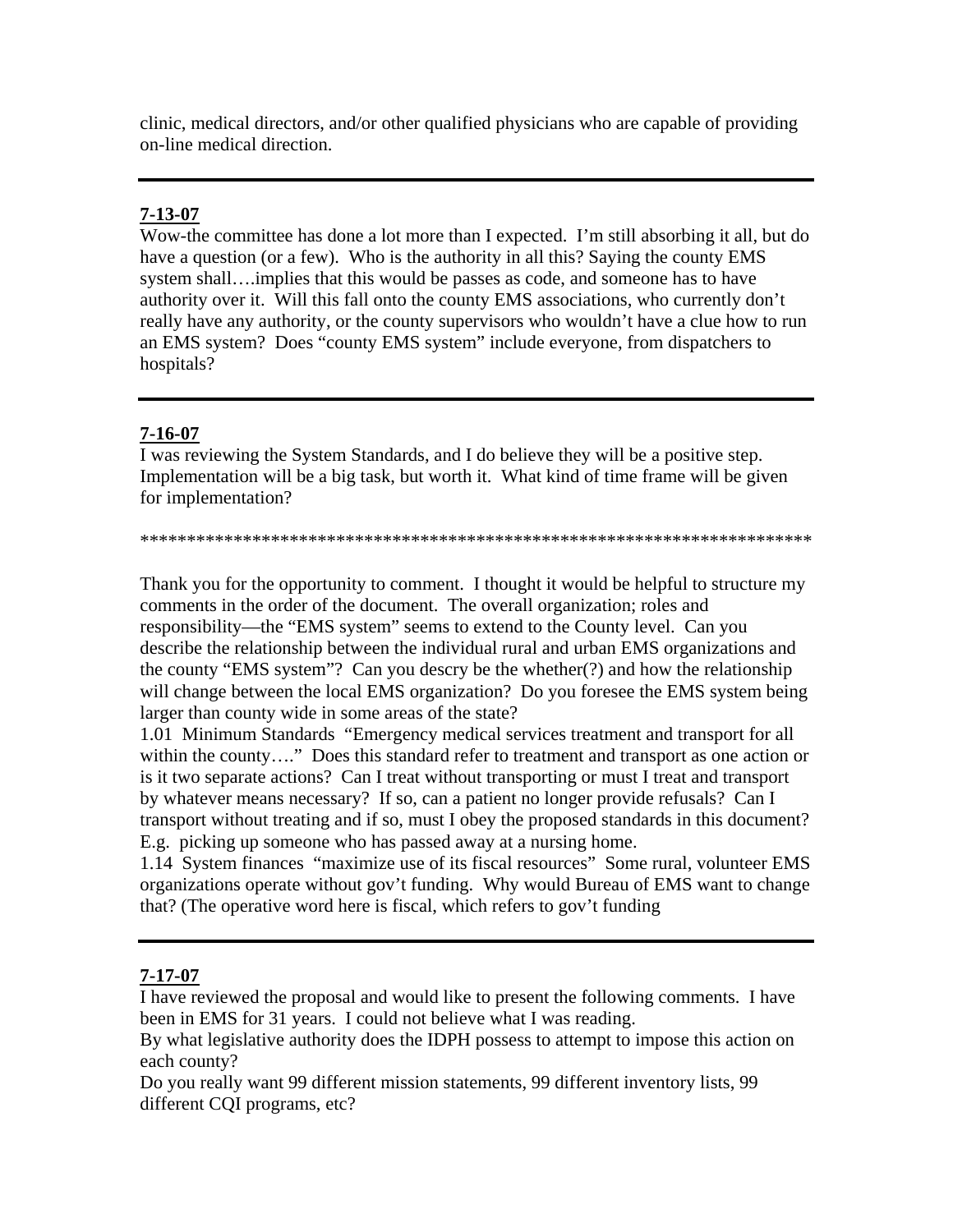I thought that we had standards. If some services need attention/discipline, do it. If some of your policies/procedures need modified, then modify them. I did not think our system was broke. Why try to reinvent it! System direction needs to stay at the state level and not be farmed out to the county level.

#### **7-19-2007**

Craig..after review of these Standards…I am a little confused….when they talk of "each county EMS system" who are they referring to"? Each individual service? In some standards it reads like there should be an entity "County EMS: like in Standard 1.05.. "each county system will develop an EMS system plan on community need….I quess I am wondering who these county EMS people are….?? That will be responsible for these standards? Thanks Craig

\*\*\*\*\*\*\*\*\*\*\*\*\*\*\*\*\*\*\*\*\*\*\*\*\*\*\*\*\*\*\*\*\*\*\*\*\*\*\*\*\*\*\*\*\*\*\*\*\*\*\*\*\*\*\*\*\*\*\*\*\*\*\*\*\*\*\*\*\*\*\*\*

1.04 May consider consulting present medical Directors for input.

1.14 May be unfunded mandate. State policy conflicts?

## **7-24-07**

Can you help with a couple of questions? I am trying to understand the context for this. Is this shifting many responsibilities from the Regional coordinators and the state to the County systems (or larger systems)? Is this intended for law, administrative rule, legislative support…what? I didn't see anything about larger regional oversight or state medical director.

#### **7-25-07**

The term county is used through out the draft. Does this mean a "county EMS board" will oversee each EMS service in the county?

#### **8-09-07**

I have reviewed DRAFT Version 1.0 of the Iowa EMS System Standards. These standards cause me grave concern.

The standards appear to be quite applicable to individual agencies, listing processes and procedures that a professionally ran EMS system should adhere to.

The problem is that proposed standards place all control at the county level. It is not in the best interest of the citizens of Clive to remove the control and responsibility of EMS care from the local level to the county level. A new and much larger level of bureaucracy will provide no gain for our community. I would also argue that this is true for most communities in Iowa…..new and larger bureaucracy is not better.

Notwithstanding the operational and service delivery concerns of forced migration to county control, there are two additional concerns: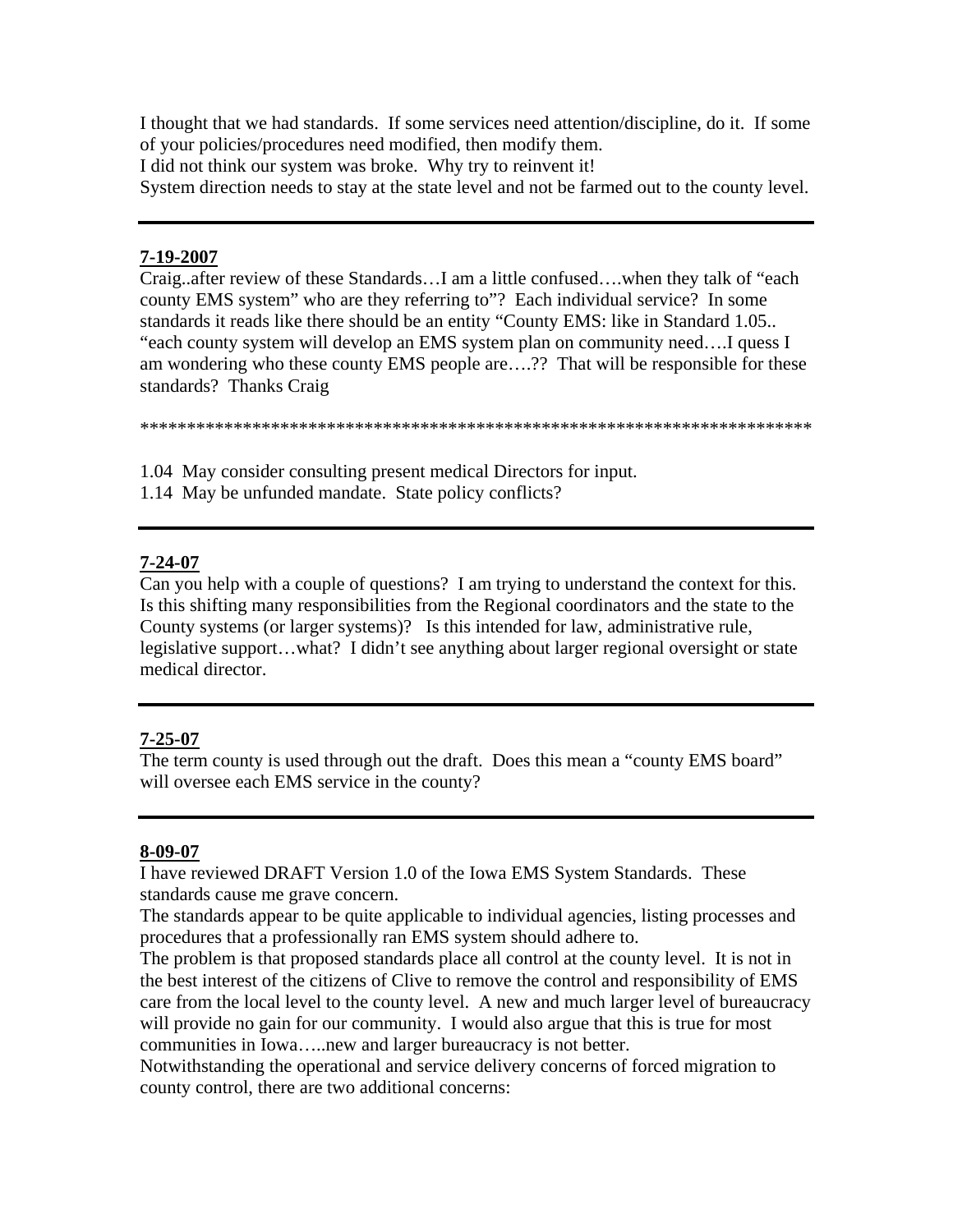1. I suspect counties may view this as an unfunded mandate (at least the initial investment in time, resources, and personnel it will take to adhere to the standards you have suggested).

2. Once the counties figure out that they can control the EMS system, the revenue games will begin. Every city and county in the state is struggling with revenue. If the county is given immediate or optional control of a revenue producing service, they will likely take the opportunity regardless of the impact on local service delivery.

I suggest tat the proposed standards be changed to place responsibility at the county level for any unincorporated area and at the city/town level for any incorporated area.

The rule as drafted have serious patient care and financial impacts.

As Chief of the Clive Fire Department, I strongly oppose the draft as written.

#### **8-16-07**

The statement of "by whatever means necessary" incorporated into the paragraph. This raises concerns on my part. Are the county administrators going to be dictators? How are the county administrators going to be chosen? How long is their term? Is this a paid position or volunteer? Statistics will agree that with 99 counties in the state, the odds of getting at least one bad administrator is very high. How will a bad administrator be handled? What are the penalties of non compliance? How will this be resolved? Our fire district and response area involves three counties. If there are differences in county rules which one do we follow? If there is a dispute between county administrators over procedure differences who and how will this be settled?

## **8-17-07**

Will there be statutory authority to mandate this?

1.01 A service whose primary response is a multi-county based/ Why not take a snapshot of current system and compare. Who is going to fund this position? Will there be a planning assessment template?

- 1.02 Should these be review strategic planning every year and formulate a strategic plan every 3 or 5 years? Will there be a strategic planning template?
- 1.03 Provide examples of recommended input.

1.05 Does this relate to the strategic planning process?

- 1.06 Should this report be presented to the stakeholders of the county?
- 1.12 Will there be a set time line for completion? Will there be a template or core criteria available?
- 1.15 Scott County Physician Advisory Board(PAB)to review and discuss.
- 1.17 On –scene treatment times—Clarification--Why?
	- Transfer of emergency patients—Clarification—Intra-facility, inter-facility, scene, transfer of emergent patients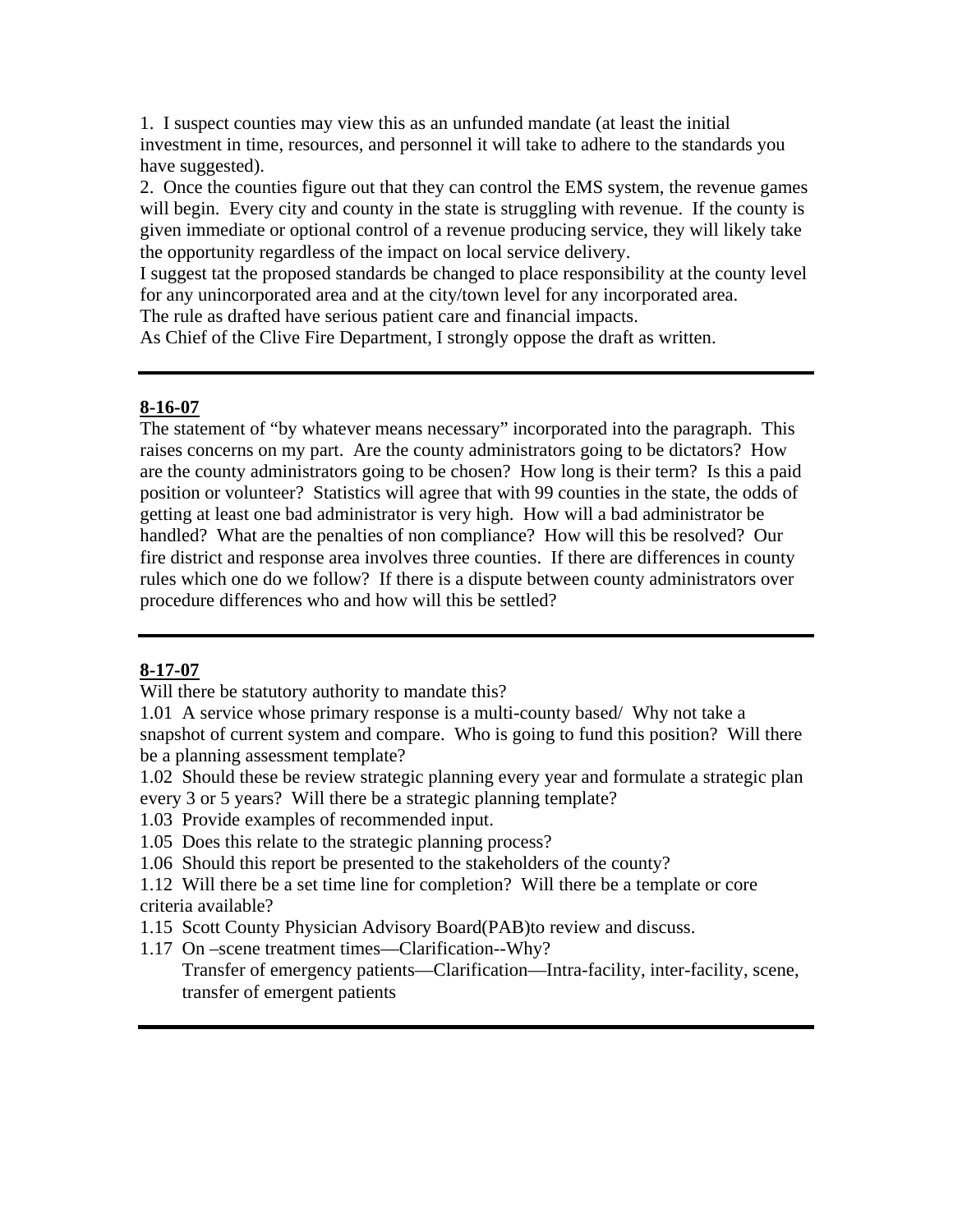#### **8-20-07**

I just finished reading the Iowa EMS System Standards, "What every Iowan can expect from Emergency Medical Services," Overall, I thought it way very well written. I guess before I waste any of our time with questions and comments, I have one question for you: Is this going to be a standard that you will encourage the EMS services to use, or is this going to be an enforced set of operating guidelines? And if it is the latter, who will be the individual or board that is in charge of making sure tat these regulations are followed?

#### **8-24-2007**

Dear Sirs, I have received and reviewed DRAFT Version 1.0 of the Iowa System Standards. I appreciate the opportunity to comment as I am very concerned with this original proposal.

I agree with and appreciate the desire to establish and maintain minimum EMS standards and recognize that there are likely many regions within the State that have EMS systems that need attention. My concern is that this document proposes to establish a new layer of EMS oversight at the county level that would have full authority over both incorporated and unincorporated jurisdictions effectively removing all local control. There are many agencies across the State that already meet or exceed the minimums as proposed. These successful EMS systems are driven by local authorities who recognize the value of a strong EMS program and taxpayers that are willing to support it. The goal of this standard should be to fix only what is in need of attention and should not disrupt those systems that are functioning well at a level equal to or above the proposed minimums and meet the needs and desires of their community. The responsibility for EMS delivery in incorporated areas aw well as those areas that are formally contracted to a municipality should remain under local control.

## **8-28-07**

Referring to the document published by the Bureau of EMS, these are some of the areas I have comments on.

1.01 Each city ambulance service already has policy and procedure in place to treat and transport within the county. The communications center has protocol to handle the calls for service it receives.

1.14 Where is the funding from the Bureau of EMS?

## **8-29-07**

Comments on the proposed changes to the Iowa EMS System Standards as discussed at Trauma & ED Function:

Standards 1.22 and 1.23 require the development and utilization of a hospital-based medical control by a hospital physician or their design: medical control for EMS providers in the field should come from a higher level of expertise and care, i.e. the hospital. Standard 5.06 allows the EMS provider in the field to follow the out of hospital trauma triage destination protocol without in-put from medical control: the determination of patient destination should be determined by medical control in conjunction with the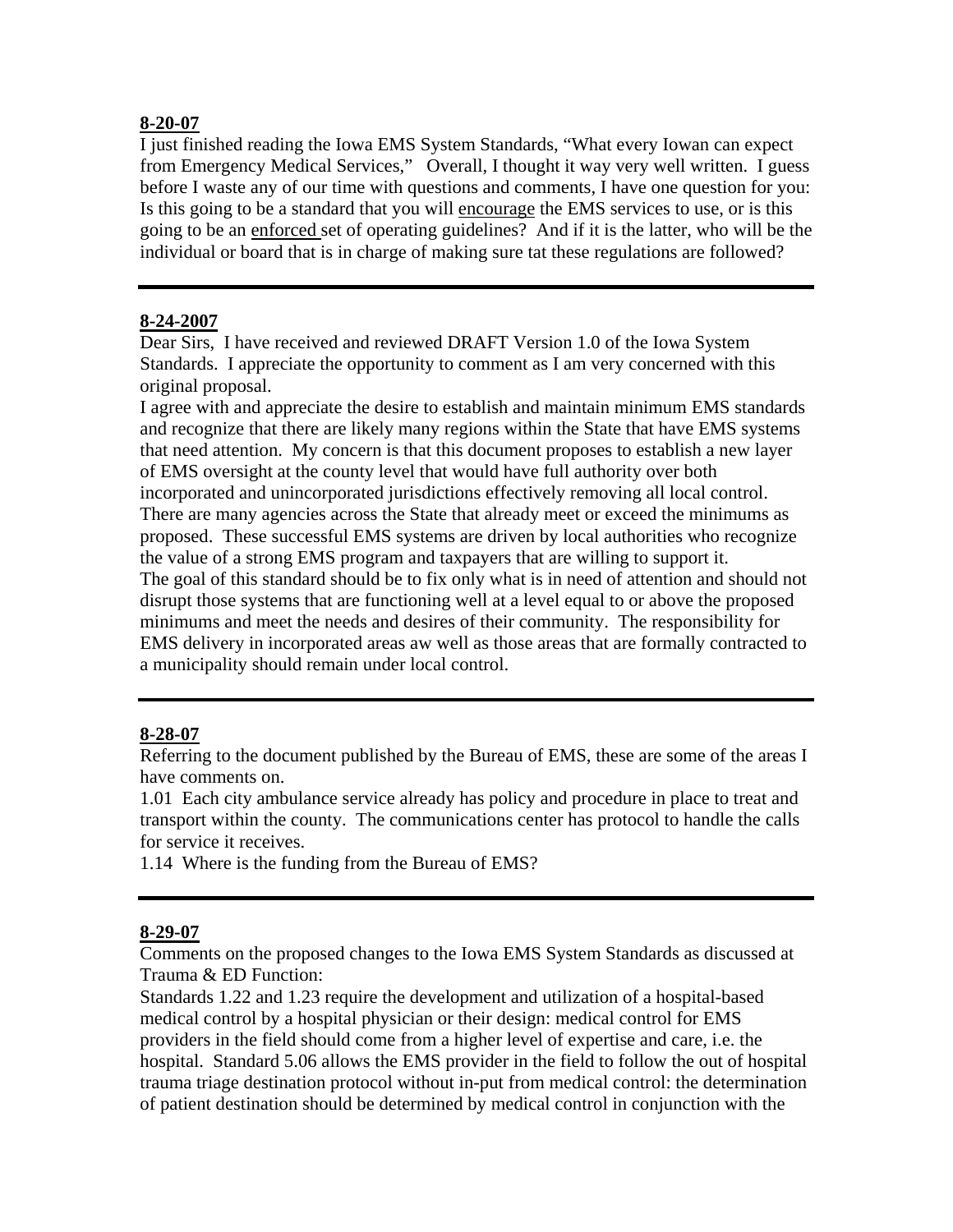EMS provider, not by the EMS provider alone. This standard contradicts standards 1.22 and 1.23. 8-29-07

#### **8-30-07**

Can the committee please define "County" ? Does the "County" have to be the 99 existing counties or can counties split and make up, for EMS purpose only, a "County" that is better suited for the EMS need in the rural setting?

\*\*\*\*\*\*\*\*\*\*\*\*\*\*\*\*\*\*\*\*\*\*\*\*\*\*\*\*\*\*\*\*\*\*\*\*\*\*\*\*\*\*\*\*\*\*\*\*\*\*\*\*\*\*\*\*\*\*\*\*\*\*\*\*\*\*\*\*\*\*\*\*

There are few sections we have concerns about:

Section 1.04 System Administration: Medical Director PCEMSA is concerned about retaining a single medical director or being able to create an advisory board. Several of the current Medical Director's are not willing to be the medical director for several squads or sit on an advisory board. If the County EMS Structure requires the use of state protocols with no variances for each squad, there should be no need to have one Medical Director or advisory board. It should be a recommendation, not a standard.

#### **9-06-07**

Section 1.03 Is the state going to develop the survey so each county gets the same input and how is this going to be funded? I have spoken with my local Board of Supervisors, about these standards and their comment was who is going to fund all of these mandates? Section 1.05  $\&$  1.06 How is this position going to be funded and is there going to be a template from the state so every county is the same?

Section 1.08 Are you going to get the code of Iowa changed to mandate that every county have an ALS service?

Section 1.10, 1.11, & 1.12 These are all great ideas but with out funding to create a position with in the county to do these task. I do not see how they will get done. You cannot expect the paid service in the county to do this.

Section 1.14 First I think we should work on getting the Iowa Code changed to mandate every county provide EMS and include some type of permanent funding for EMS like fire and law has. Without a code change do you think any local Board of Supervisors is going to fund any new mandates?

Section 1.17 Is there going to be a template from the state so every county has the same policies and procedures and are you going to mandate every county have the same protocols?

Section 1.18 Is the state going to fund the training and make it mandatory to every Doctor, Hospital personnel and Attorneys attend the training?

Section 1.22  $\&$  1.23 I think to make this work you will have to mandate hospitals by code or rule that they have to do this.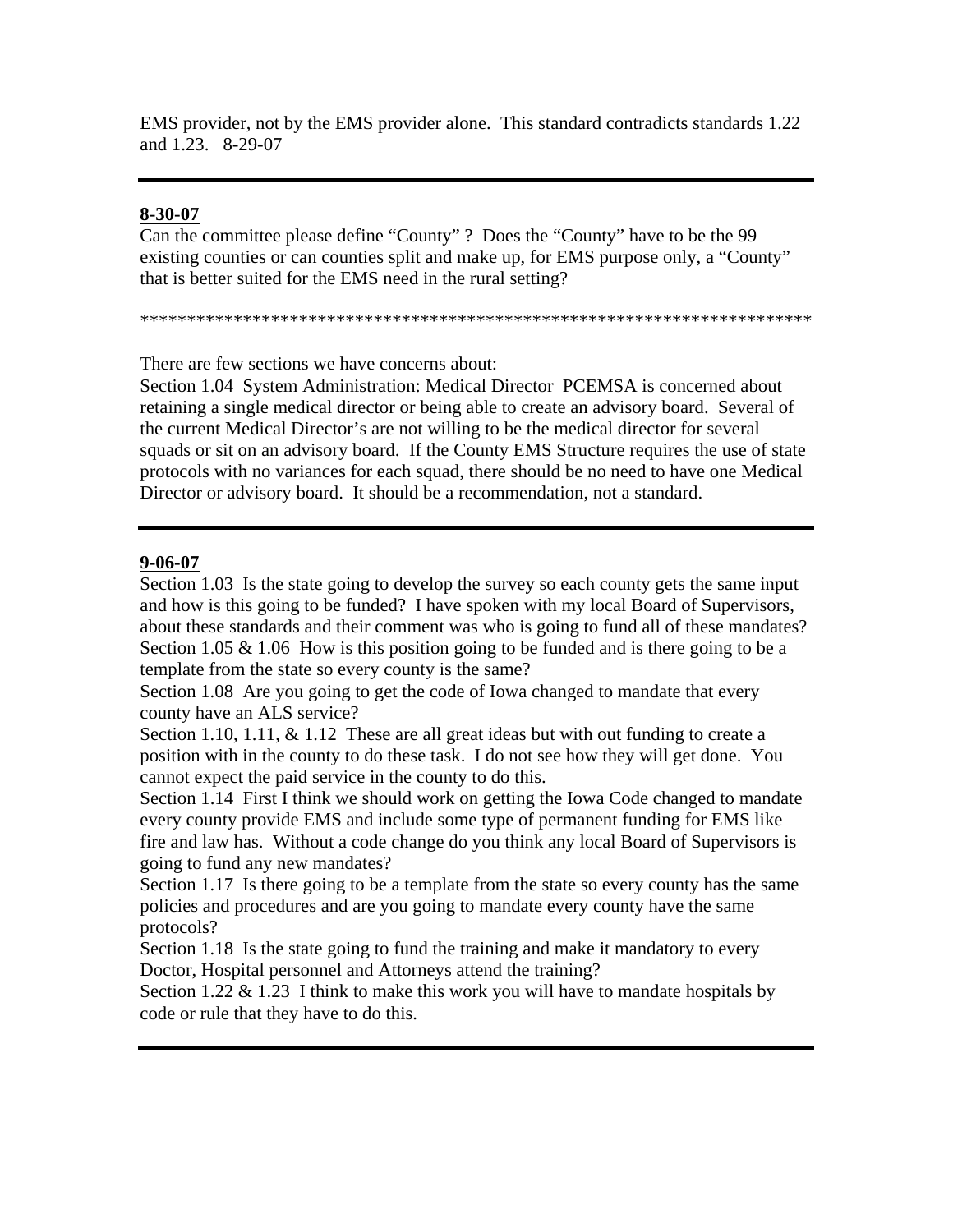#### **9-11-07**

1.01 Comment: The development of a functional organizational structure is paramount. Given the multiple organizations and interests that comprise and EMS system, it would be beneficial to have a discussion in the report that offered some suggestions as to how such a system should be organized and, more importantly, governed to insure that the multiple interests were represented (e.g. designated lead-agency, coalition/consortium). Implicit in such a discussion would be a definition that describes the scope of responsibility, authority and accountability that would accompany an EMS organizational structure. Whether this term is intended to by synonymous with a county EMS association is unclear and further clarification is recommended. Perhaps, of greatest concern is emphasis given to an organizational structure that is focused at the county level. Given the rural nature of Iowa and the strength of the literature giving emphasis to the regional design and development of EMS, there would seem to be value in formatting the standards around the six Iowa EMS planning regions. Another consideration that probably should be addressed is that of local/municipal regulation of ambulance services and how such regulation should relate to state regulation. The standard recognized an approval process based on a need assessment. How such an assessment would be conducted would be of vital concern to insure that due process and relevancy are tied to established and published criteria. Too, lacking a regional perspective, a risk exists that could promote parochial interests that would be counterproductive to system performance, both clinical and financial.

## **9-17-07**

Specifically here are the sections I feel need revised and the reasons for those suggestions:

1.01 As a whole, this is an unfunded mandate to require the County System to find the funds to do what ever is necessary.

1.02 Agreed

1.03 Ideal, but may require funds without any funding mechanism provided by the State. 1.04 I don't know of any medical directors that would have the time to take on a project like oversight of an entire county without it becoming a part or full time job. Once again this would become an unfunded mandate if a medical director had to be paid.

1.05 Is this not the Bureau's job? This would be a very time consuming process and once again an unfunded mandate.

1.06 Good ideas but very time consuming.

1.07 Agreed

- 1.08 Good goal
- 1.09 Good goal and achievable
- 1.10 Agreed

1.11 Would this be done by the board and the medical director? How much time would this take and who would have the time to do it properly if they were not paid?

1.12 Good goal, but very time consuming.

1.13 Good goal, but is this not the Bureau's responsibility?

1.14 This is again the crux of the problem. Why should the County have to identify a funding mechanism? The State should provide the funds.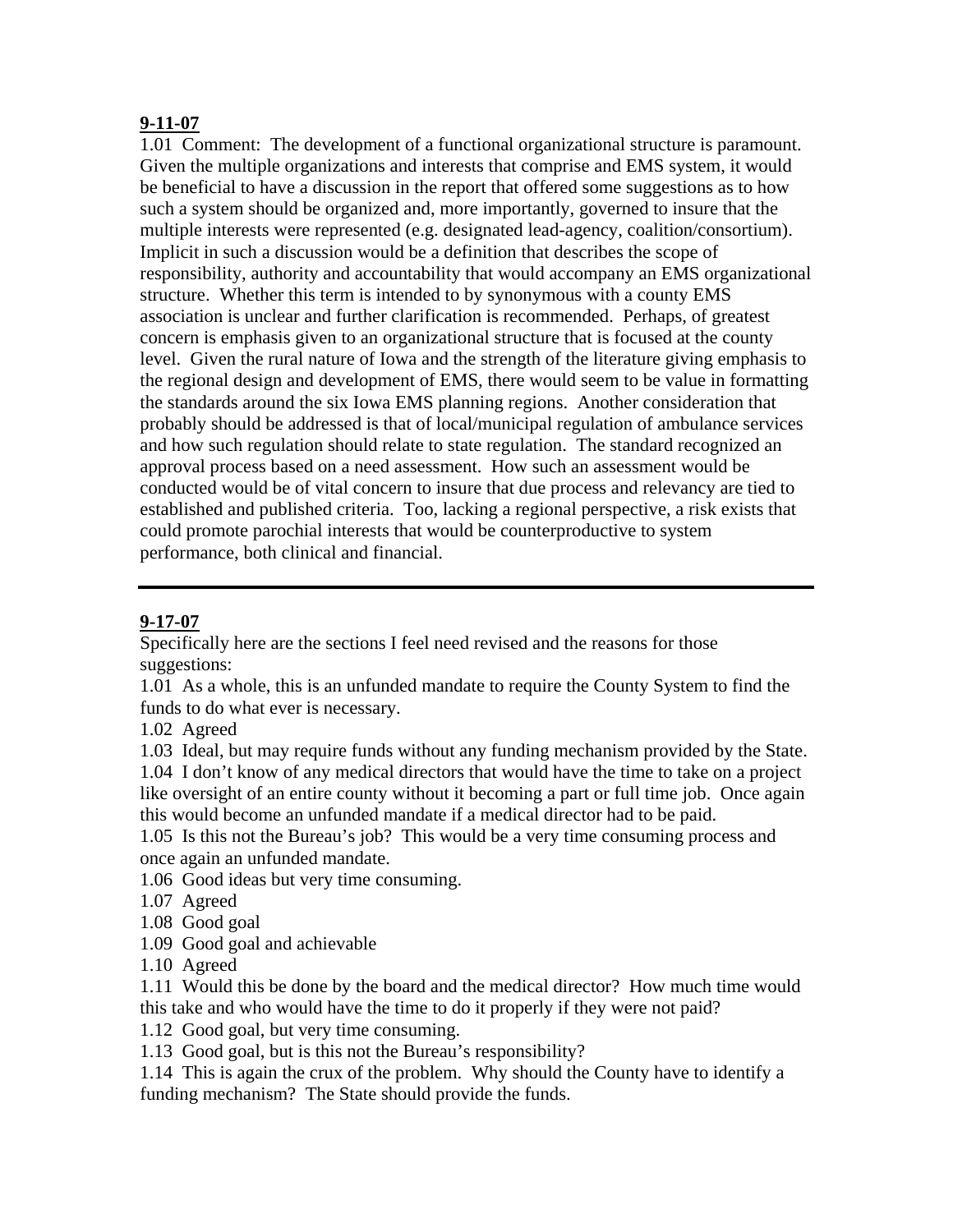1.15 Good goal but not practical without paying one or more people to do this function.

- 1.16 Good goal
- 1.17 Good goal
- 1.18 OK, currently done
- 1.19 OK, currently done
- 1.20 OK, currently done
- 1.21 OK
- 1.22 OK
- 1.23 OK

## **9-18-07**

Questions/comments regarding the system standards proposal:

My biggest question is "Who oversees the system?" Are you thinking the county Board of Health, County Supervisors, County EMS Association? It is concerning to think that people who have very little knowledge or understanding of EMS may suddenly have this authoritative role. Part of my concern is that I live in a county with no hospital, and no county EMS services (local municipals only).

1.14 I am assuming that with imposing a funding requirement there will be some support from the State. I am concerned about how these funds will be dispersed and if this is a method of forcing counties to form county departments rather than utilizing existing municipal departments. I'm not being closed-minded, as it may be beneficial to merge, have paid staff and make better use of financial sources, but it's going to be very difficult for towns to give up their services, and I have no idea how the departments would physically and financially be merged if the decision was made to do that.

1.15 – 1.20 If there is going to be a system, it should have a medical director. Taylor County has no doctors that reside in the county, 6 EMS services, and several medical directors. I am concerned about the strain of finding a medical director to oversee the system AND get the MDs of all of the services to meet regularly, when they are voluntarily serving as medical directors and are already pushed to find the time to perform duties already required. Then to get all the medical directors to agree on each protocol and policy seems even more difficult. I know there has been a push to go to one medical director per county, and I believe that may work great in some counties, but in Taylor County, with no hospital, and services regularly transporting to 5 different hospitals in 5 different counties, I am worried this is going to put a strain on our physicians.

\*\*\*\*\*\*\*\*\*\*\*\*\*\*\*\*\*\*\*\*\*\*\*\*\*\*\*\*\*\*\*\*\*\*\*\*\*\*\*\*\*\*\*\*\*\*\*\*\*\*\*\*\*\*\*\*\*\*\*\*\*\*\*\*\*\*\*\*\*\*\*\*

How does the state propose to determine services on boundries of multiple counties to comply with which county? Do they have to answer to both? ie, Cascade, Dyersville, Hopkinton…

Many services are aligned with Hospitals / Doctors of which the community in majority utilizes- there is no provision to encourage or include local hospitals in the processes proposed.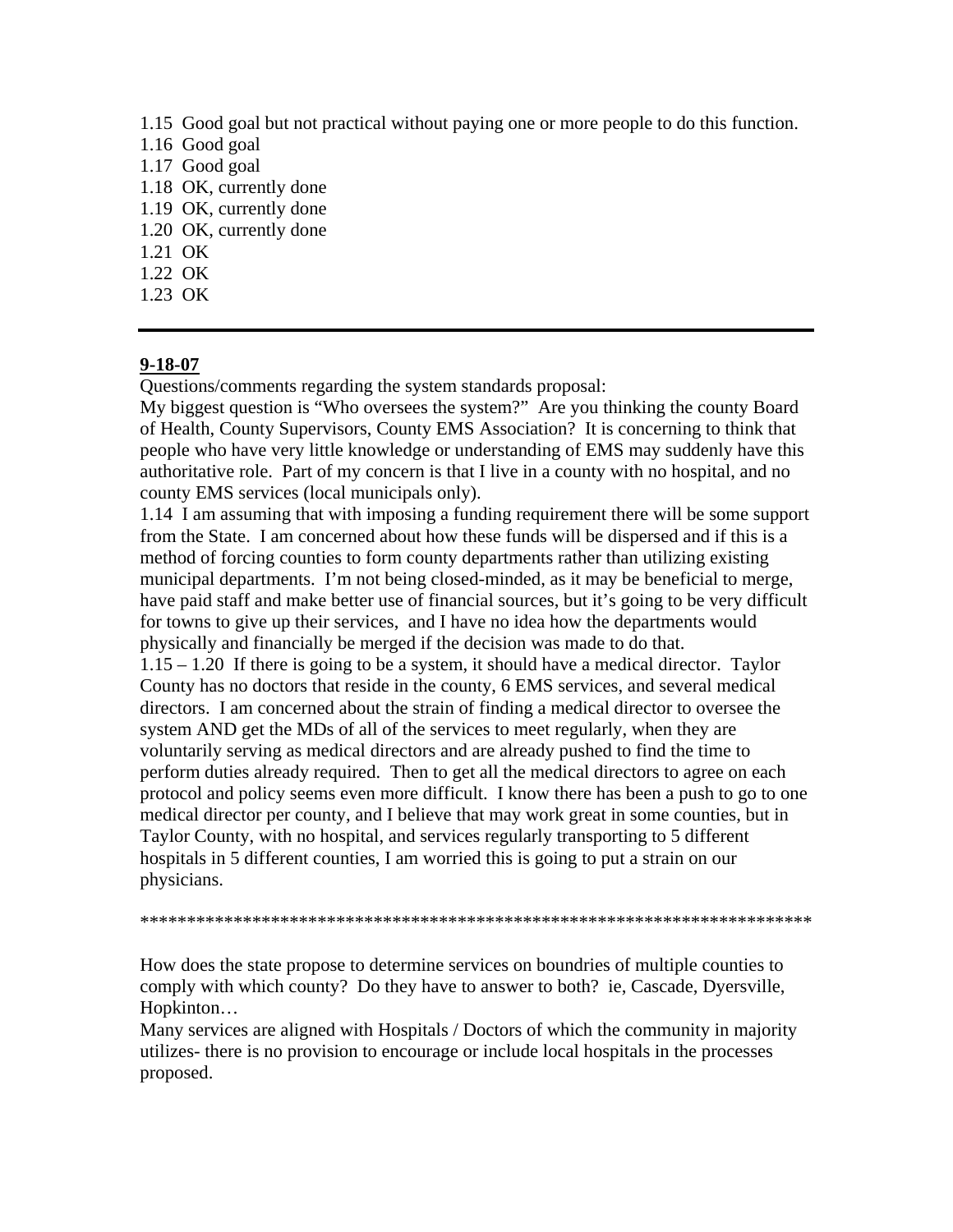Does 1.01 mean to state that the county itself will determine who remains in business of running an ambulance service in which location? What authority does it have to "shut down squad A because it is redundant? And what about  $3<sup>rd</sup>$  party providers such as Heartland of SE Iowa? They have no set boundry or response area-what is their role in these standards?

In 1.04, Is it the state's proposal to force present medical directors out of the services they are associated with?

1.10, 1.13, 6.07 (…system shall ensure…participants conform…shall have the resources to require…) IF a service does not what will the state bureau's reponse be. IF a service doesn't because of a territorial conflict where does the ultimate fault of failure to comply lie?

1.17 Isn't this what this document is trying to eliminate in the first place? Each county establishing it's *own* set of protocols? Isn't that why one service in Jones County lost its medical director in the  $1<sup>st</sup>$  place – now you are setting up to empower this repeat kind of "problem" via this document. Case in point the service covers 2 counties – does it conform to county J or County D?

#### **9-20-07**

I wonder why some items are in this document or have comments:

1.14 each county shall identify funding mechanisms to ensure continued operations… the money pot is only so big, so why is the state not contributing funding to their project?

Yes, it would be great to have funding, you didn't have to have a soup supper for. Government will make it so difficult to get money, it won't be worth having. Since we are private service will we get any funding at all?

1.18 do physician's and patient's not have the right to change the DNR status? Is there a problem with the current plan?

1.19 are there problems with EMS determining death and working with the medical examiner?

1.21 interfacility transfers won't be driven by a county system as long as we need physicians to admit/transfer/discharge patients in a hospital.

\*\*\*\*\*\*\*\*\*\*\*\*\*\*\*\*\*\*\*\*\*\*\*\*\*\*\*\*\*\*\*\*\*\*\*\*\*\*\*\*\*\*\*\*\*\*\*\*\*\*\*\*\*\*\*\*\*\*\*\*\*\*\*\*\*\*\*\*\*\*\*\*

Section 1.01-Ultimately it is the county's responsibility for the provision of EMS services. We think this language could even be strengthened a bit. We think that there needs to be some clarification as to who would be included in the formal organizational chart of the EMS Systems committee. It needs to be assured that one body has the taxing authority, legal authority to implement the plan and also be held accountable to enforce these Standards.

Section 1.10-Responsibility has to e followed with authority.

Section 1.14-specific funding mechanisms would need to be identified by the EMS bureau. It should not be left up to the local organizations to identify funding streams. This would appear to be an unfunded mandate to the local level.

\*\*\*\*\*\*\*\*\*\*\*\*\*\*\*\*\*\*\*\*\*\*\*\*\*\*\*\*\*\*\*\*\*\*\*\*\*\*\*\*\*\*\*\*\*\*\*\*\*\*\*\*\*\*\*\*\*\*\*\*\*\*\*\*\*\*\*\*\*\*\*\*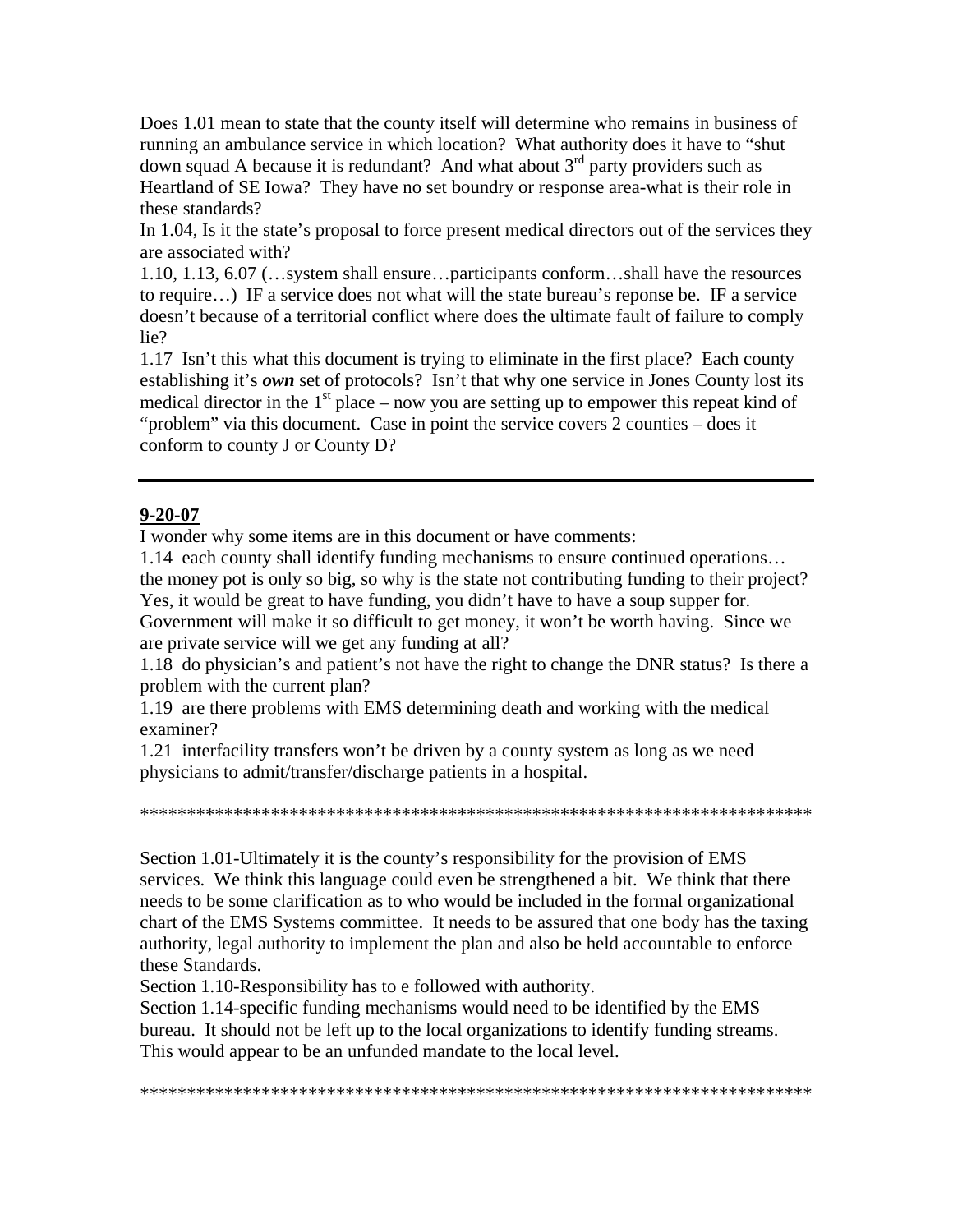I am writing to you to officially comment of the Iowa EMS System Standards document.

1.01 I feel that this is being listed as an unfunded mandate.

1.04 I am not sure how a doctor would be able to take on this job without being paid. Again, this seems to lead to an unfunded mandate.

1.05 In a state where the majority of towns and cities are staffed by volunteer EMS providers I feel this places a large and time consuming process on the member of an EMS squad. If this were done by a paid person, it would need to have funding provided, and that funding doesn't appear to come with this mandate.

 $1.07 \text{ ok}$ 

1.09 This sounds like something that can be done. Who is the list for though?

1.13 I thought that is was the EMS Bureau that was responsible for regulation.

1.14 This appears to be another unfunded mandate.

1.18 This is already done with the direction of our medical director.

1.20 this is already in place and it is set through DHS. Why is EMS making rules and/or regulations about another departments functions:

1.23 This sounds very achievable and I believe it is already being done in our area.

A subcommittee of the Plymouth County EMS Association (PCEMSA) has reviewed the Proposed Iowa EMS System Standards, draft for public comment.

Below is a summary of what Plymouth County EMS local squads are currently doing, what we are not currently doing, and comments about the proposed EMS System Standards.

1.01 The current Plymouth County EMS Association is an advisory board and not an administrative board. \*In order to administer the Proposed EMS System Standard, more funding, staffing and time is needed.

1.02 PCEMSA has this in place, but may need to be updated with a new system.

1.03 Not being completed at this time due to lack of funding, staffing and time.

1.04 Each squad had their own Medical Director. This will completely change our Medical Direction and cause problems due to lack of Doctor's having the time to direct one squad much less 8.

1.05, 106 Not being completed at this time due to lack of funding, staffing and time.

1.07 State system Guidelines are already being followed by each squad.

1.08 Already being followed by each squad.

1.09 Already being followed by each squad and individual reports are given to the County Emergency Manager.

1.10 Already being followed by each squad.

1.11, 1.12, 1.13 Not being completed at this time due to lack of funding, staffing and time.

1.14 There is no current funding available through the Bureau of EMS. The assumption is each county will need to find additional funding sources to pay for the new County EMS Structure. \*No mandates should be made without any funding coming from the Bureau of EMS.

1.15 through 1.23 Already being done at the local level.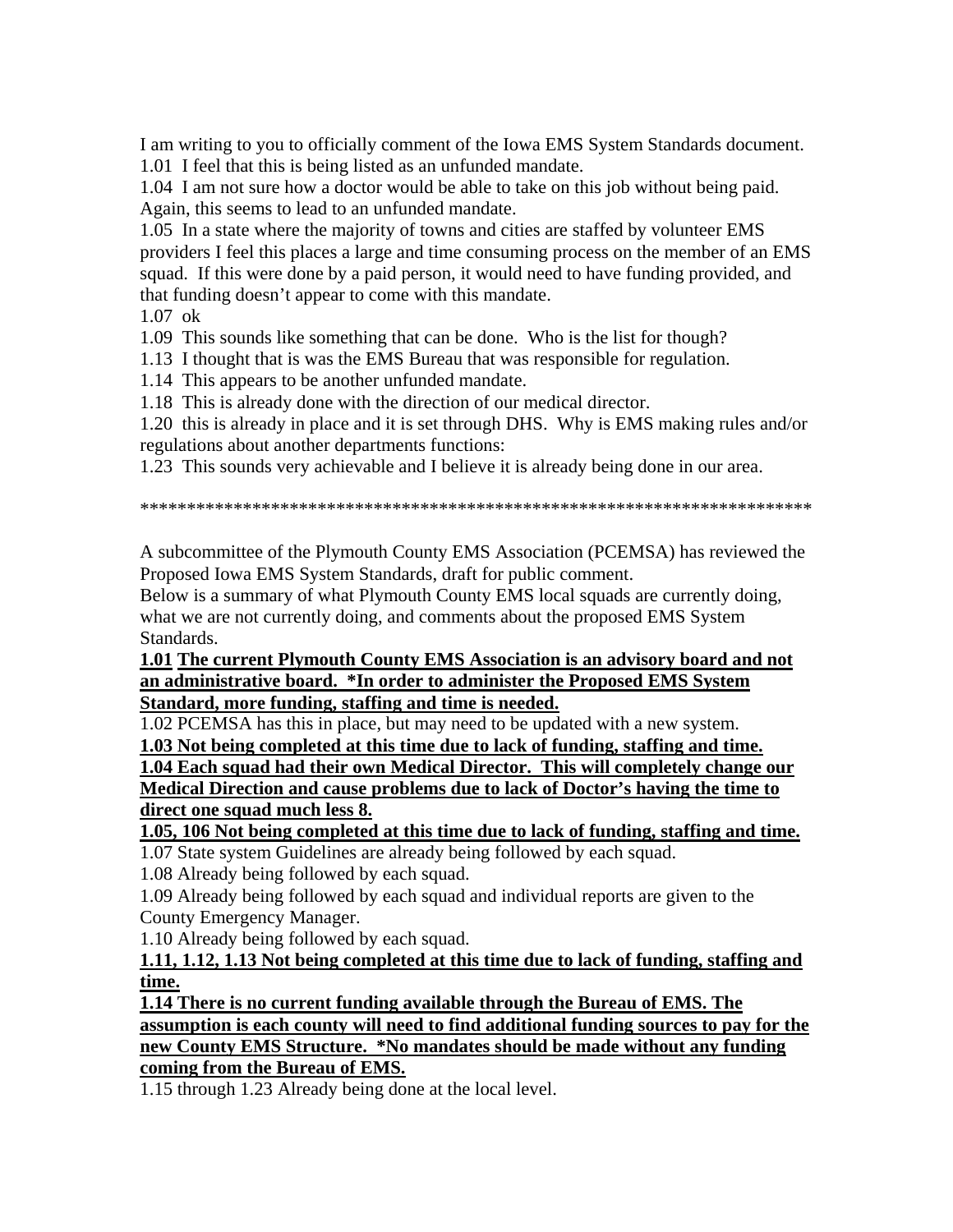#### $9 - 21 - 07$

1.01 Will the state provide financial assistance to ensure this?

1.04 Will there be state rules to encourage participation in such?

1.14 Again wonderful plan but is there financial support from the state?

I would like to thank you for the opportunity to comment on the Iowa EMS System Standards. We are all for improving the EMS system within our state to provide for better care for our citizens, but need to comment on the proposed standards as they are written.

1.01 **Comment:** Because of the different ways in which EMS is provided both public and private it would be difficult to mandate that all providers fall under county control. As a city, I would question the legality of giving control of municipal resources to another political subdivision.

1.04 **Comment:** The availability of Medical Directors is already difficult in the rural area but is even harder to have one that will take an active role. With the limited availability of Medical Directors especially those willing to take an active role in their local services the likely hood of finding 99 more physicians seems dismal at best. Add to this the fact that the Iowa Department of Public Health has been unable to fund a fulltime Medical Director for some time.

1.14 **Comment:** This is an unfunded mandate, which creates another level of oversight that really seems unnecessary.

Please accept this as my official comments on the proposed change to the Iowa EMS. First of all, were there any scheduled presentations as descried in the "next steps"? I did not receive notice from my regional EMS coordinator of when and where these meeting would take place. Another general comment is that it appears that the counties are being created b/c the regional coordinators can't keep up with their paid workload. You are creating a bunch of work for volunteers; which by the way, according the EVERY article lately volunteer are a dieing breed? I have made a few notes on some of these. 1.01 Who make up the "county"? How are the organizational charts set? How many members are there? Are they paid? Are they elected? How long of a term is it? Can you run for consecutive terms? How do you get removed from the position? Will there be volunteers on this chart?

1.02 Seems like a waste of time for a volunteer department to come up with a Vision and Mission Statement  $-I$  would rather spend this time saving lives or helping the sick. 1.05 "Community need" but you want a plan at the county level that will work for all communities. Let the individual communities decide what is right for them. We know our communities better than anyone and I would hate to have to live with a county plan that does not fit our community.

1.09 already done and on your web site.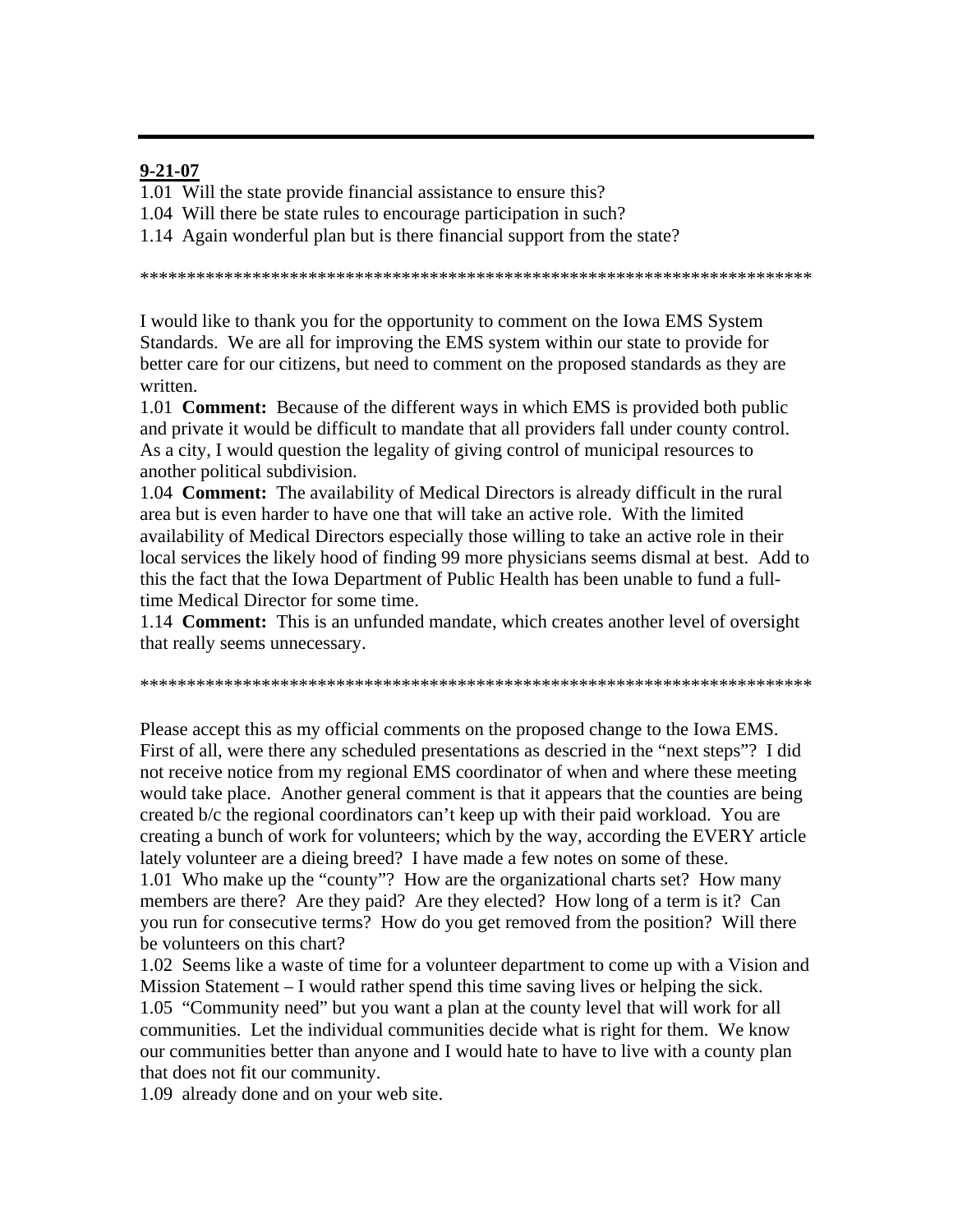- 1.10 Is this not the job of the regional coordinator
- 1.13 coordinator is already doing this
- 1.16 Agree with having a CQI

\*\*\*\*\*\*\*\*\*\*\*\*\*\*\*\*\*\*\*\*\*\*\*\*\*\*\*\*\*\*\*\*\*\*\*\*\*\*\*\*\*\*\*\*\*\*\*\*\*\*\*\*\*\*\*\*\*\*\*\*\*\*\*\*\*\*\*\*\*\*\*\*

The following are sections that we did not understand, need clarification or were of concern:

1.01 Feels like an unfunded mandate. "by whatever means necessary" almost sounds criminal.

1.03 Clarify, what do you mean by mechanism and appropriate?

1.04 Not sure why you would allow multiple medical directors within an ems system when you are striving for same level of care.

1.05 This would take a lot of time and money. Would the Regional EMS coordinator assist with this?

- 1.06 Same comment as 1.05
- 1.09 System Registry?

1.10 Clarify

- 1.11 Clarify, who is doing this?
- 1.12 Time and money would be an issue
- 1.13 Clarify, would this be the EMS Regional Coordinator?

1.14 Where does the money come from and will something have to be cut along the way?

- 1.15 Clarify
- 1.17 Concur, with Bureau guidance
- 1.21 Clarify, is the county EMS medical direction the medical director?
- 1.22 Clarify, what do you mean by medical control plan?
- 1.23 Clarify, many people interpreted this as to mean internet. What do you mean?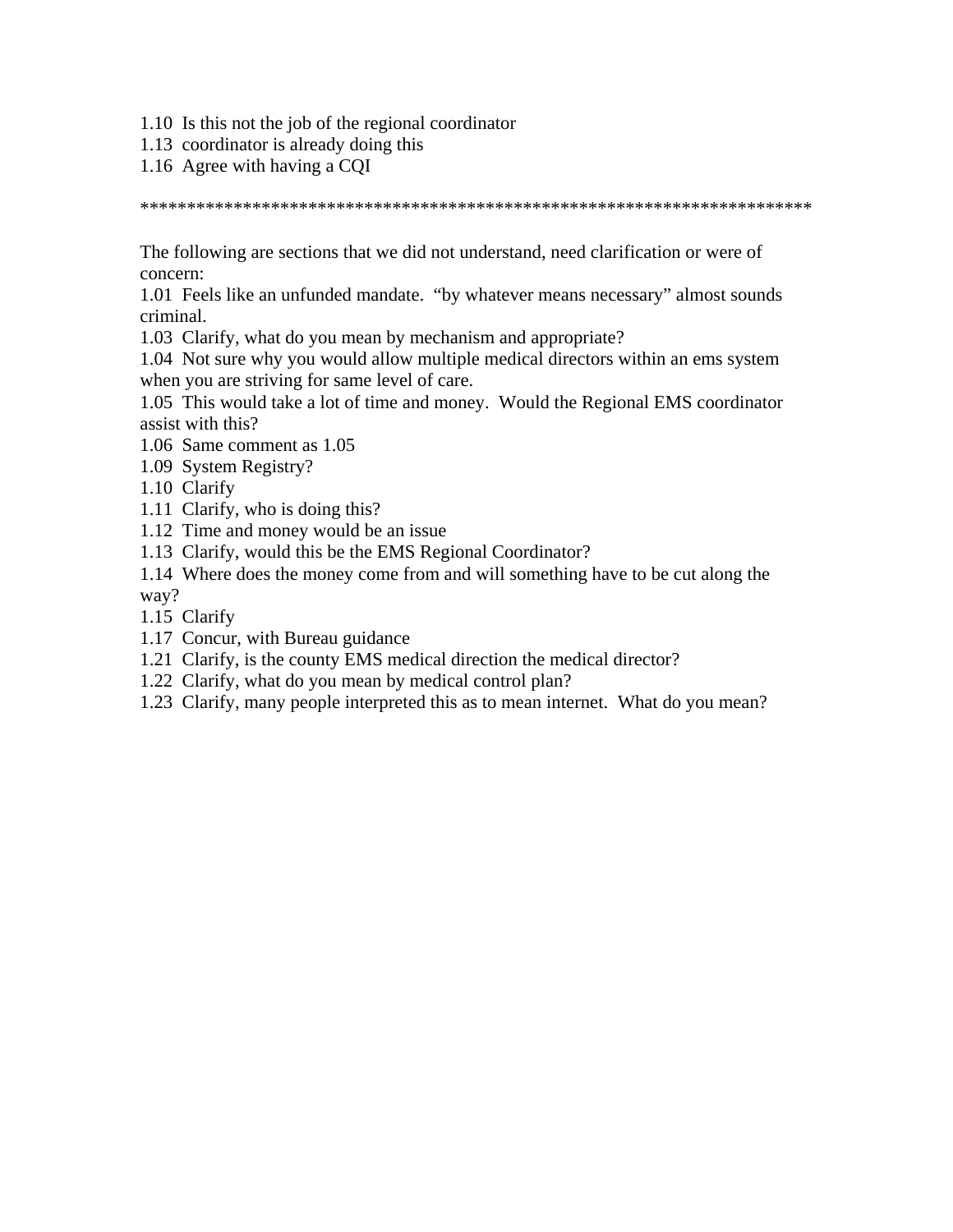## **Staffing and Training**

## **7-12-07**

In 2.03 Medical Dispatch I would like to require EMD, I know that this will be financially controversial but the benefit to the rural communities will be great.

## **7-13-07**

2.03 Dispatchers: Dispatch Training-- I have been provided a copy of the system organization and management standards by the Communications Director for Story County. My role as training coordinator for the Story County Sheriff's Office requires I understand the training requirements and proposed changes for telecommunicators. In reviewing the document, I see the recommended minimum standard is that " medical dispatch personnel shall be trained/certified using an approved program and maintain certification with continuing education in accordance with the EMS Bureau's Emergency Medical Dispatch guidelines".

So that I can be prepared to discuss this document with our Communications Director, and describe the intended action directed by the language contained in this passage, can you a ) identify what programs have/are approved for dispatcher training and b) provide a link/copy of the EMS Bureau's Emergency Medical Dispatch guidelines so I can compare them to our current training program. Out telecommunicators are certified through the 40 hour ILEA basic telecomminicator course, and in-house APCO Communications Training program, and 40 hours APCO EMD training. Staff receive 48 hours of in-house training compatible with ILEA and APCO requirements.

## **7-16-07**

2.03 Dispatch training Some organizations have a primary and secondary PSAP. Is the intent to have both the primary and secondary PSAP have EMD training? 2.08 Trauma Care Facility Verification "county EMS system shall participate in the trauma verification process." What is envisioned here? 2.09 Hospitals: Communication "personnel shall be knowledgeable about county EMS

system policies and procedures." The proposed minimum standards should be measurable. How will this be measured?

## **7-19-07**

2.03 Setting policy for other agencies. Another unfunded mandate.

## **7-25-07**

2.03 Dispatchers: Mandating EMD training is good but we do need to assist in funding in some way. This is very costly to educate and keep the staff current.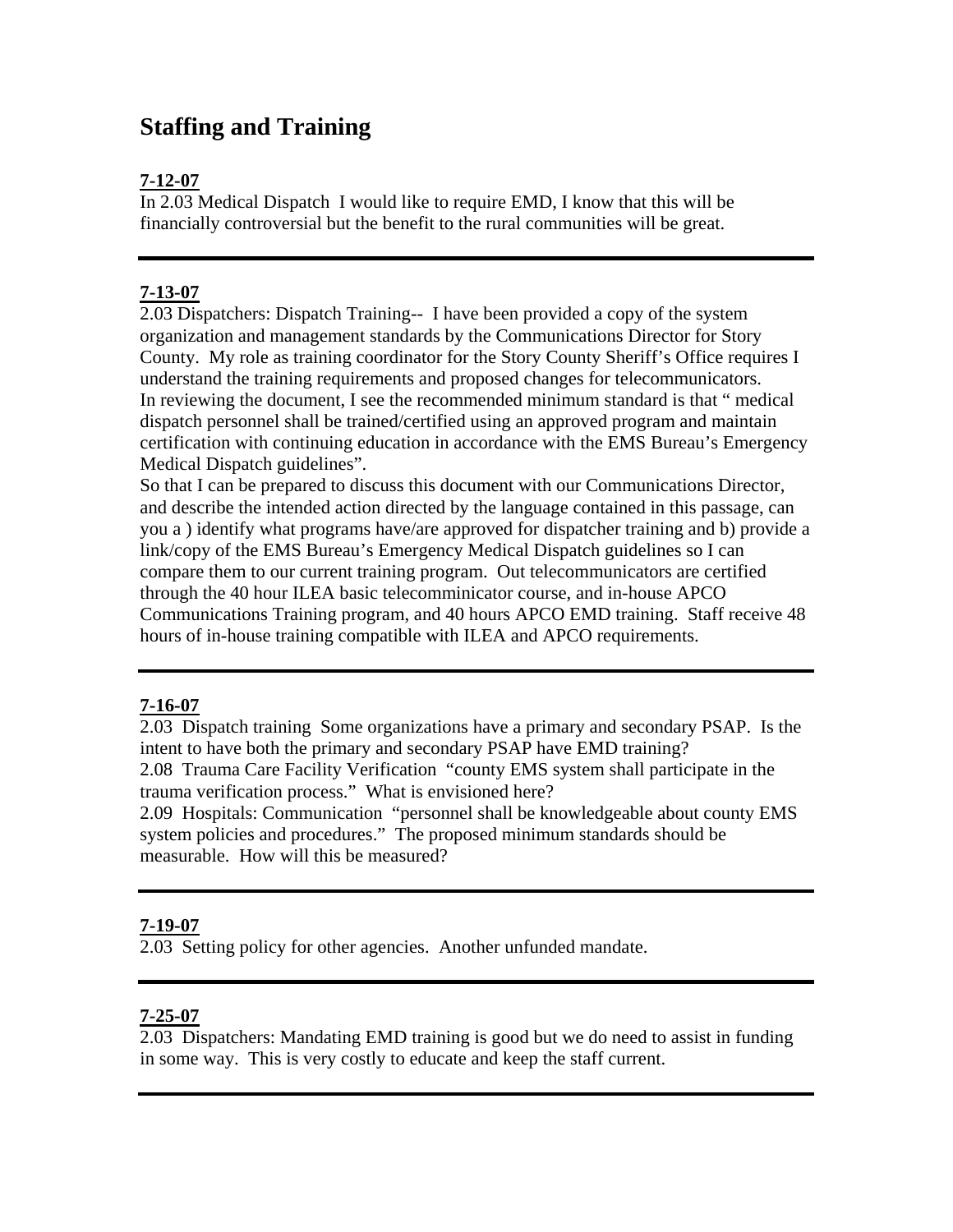## **8-17-07**

2.02 *"with in"* within

2.04 First Responders(non-transport): First Responder Staffing----Clarification—call or vehicle?

2.05 Are we mandating private industries to adopt county policies and procedures? Will legislation need changing? In 2.04 states that a certified EMS provider must response, though in 2.05 states first-aid teams.

## **8-28-07**

2.02 It is my understanding that the Bureau of EMS is already doing this. Why should it be done locally with no funding support?

2.03 Who is going to train the dispatchers? Who is going to absorb the cost for training and compensate for the time dispatchers are away from their normal duties? We currently work with a minimal staff, 4 full time and 2 part time dispatchers. This is barely enough to cover the shifts 24/7. There are times when a second dispatcher would be necessary, but because of funding it is not available. The last thing we need is to dump additional responsibilities on the dispatchers. It is just simply not acceptable, having one dispatcher to handle ALL calls into the Plymouth County Comm Center is all we handle at this time. The additional liability issues for the county also needs to be addressed. I find it difficult to believe the Bureau of EMS can dictate how the dispatchers will be trained.

## **8-29-07**

Standard 2.08 provides for EMS in-put into the trauma verification process of the local hospital: EMS does not have the expertise to determine the trauma capabilities of the local hospitals.

## **8-30-07**

2.03 Dispatchers: Dispatch Training EMS does not have any authority of what training dispatchers receive. If the Plymouth County Communication Center decides the dispatchers are not going to receive this training, there is nothing EMS can do to meet this standard. The training should be a recommendation, not a standard.

## **9-06-07**

Section 2.03 How can we tell a county or city that their dispatchers have to do EMD without it being in the Iowa Code? I have been trying to get this done in Washington County for 9 years and with out it being in the code they are not going to do it.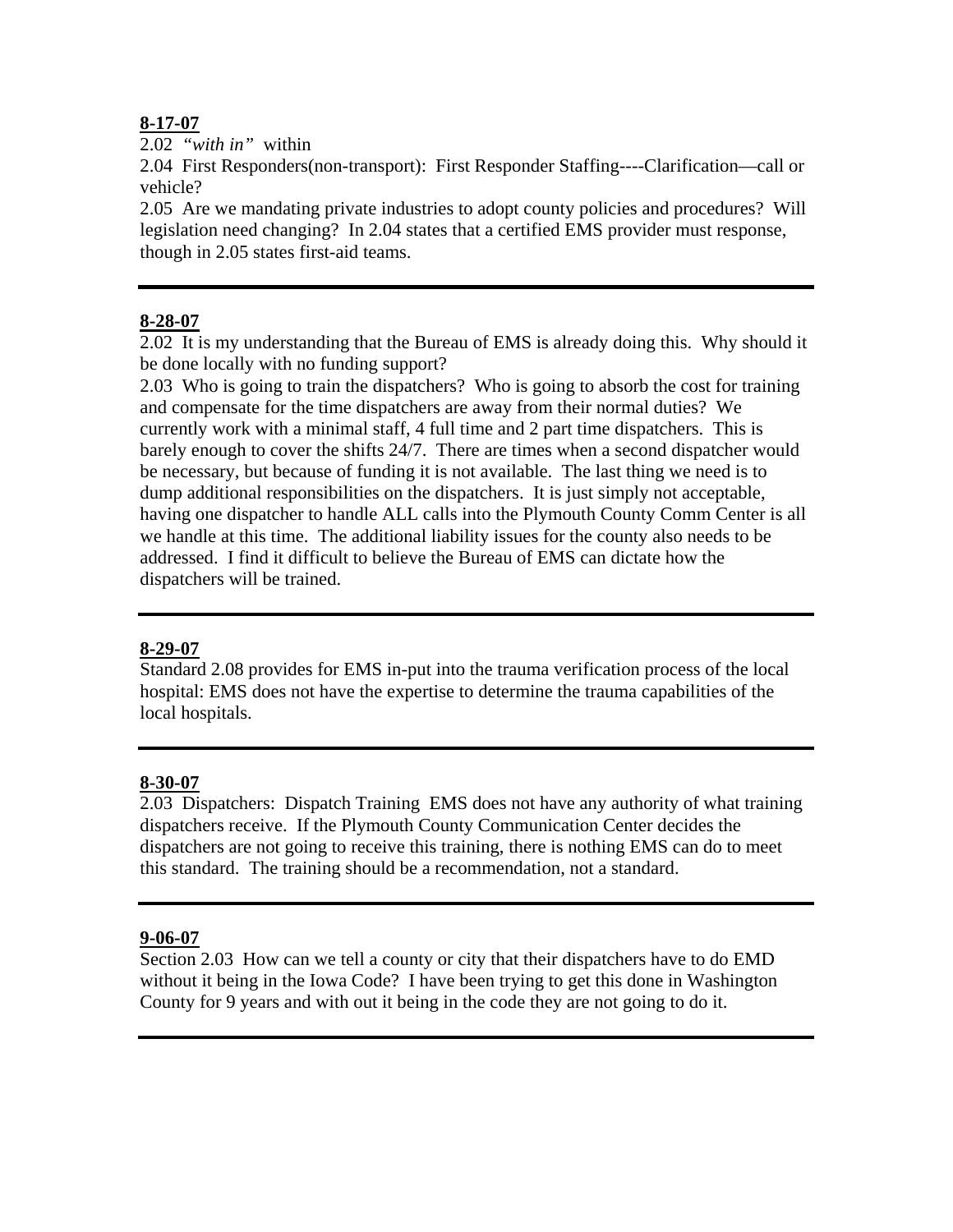## **9-11-07**

2.08 Comment: The lack of specificity regarding the scope and associated activities of *participation* in the trauma verification activities would probably benefit from further delineation. The definition offered in the document for EMS system (i.e. a coordinated delivery model) does not offer much if any clarification to how the verification process will be impacted by a *county EMS system.* It would seem appropriate for any participation by an EMS agency in a hospital verification process to be quantitative and consistent throughout the state. In those EMS service areas where multiple hospitals are located, it would be especially important to structure any EMS participation in the verification process to avoid subjectivity.

2.09 Comment: On the surface, this standard appears reasonable and consistent with past federal guidelines. An issue may be a determination of what constitutes the scope and level of knowledge that hospital personnel must possess regarding EMS system policies and procedures. It may be beneficial to insert *"and competent"* as part of the expectation in order to establish a measurable expectation.

## **9-17-07**

- 2.01 OK
- 2.02 OK, IDPH web site aids in this

2.03 NO, PSAP's are not going to change their makeup to allow EMS to have a seat when they are currently run by the Sheriff's department, Police Department or by both.

2.04 OK

2.05 OK

2.06 OK

- 2.07 OK
- 2.08 OK
- 2.09 Good goal but EMS does not have control over training at the hospitals.

## **9-18-07**

2.03, 3.09 – I fully agree we need to require EMD. Only one county in our several county area has EMDs. In at least two of the counties that don't, including Taylor county, I have been told that to provide EMD, they would need to increase funds to allow for two dispatchers so one is still available if the other is tied up on the line with a caller. The sheriff in our county also is against it citing liability (I disagree and think it's more of a liability not providing it).

\*\*\*\*\*\*\*\*\*\*\*\*\*\*\*\*\*\*\*\*\*\*\*\*\*\*\*\*\*\*\*\*\*\*\*\*\*\*\*\*\*\*\*\*\*\*\*\*\*\*\*\*\*\*\*\*\*\*\*\*\*\*\*\*\*\*\*\*\*\*\*\*

2.02 Isn't this the state's job? What if director A looses people because director B was in charge year 20XX and in 200XY director A now is the county director and may retaliate on director B's service? What mechanism or authority is in place to prevent this kind of scenario. Shouldn 't this be up to the state to credential and regulate? This opens up a very large can of worms at a local level, especially where territorialism is reif and rampant.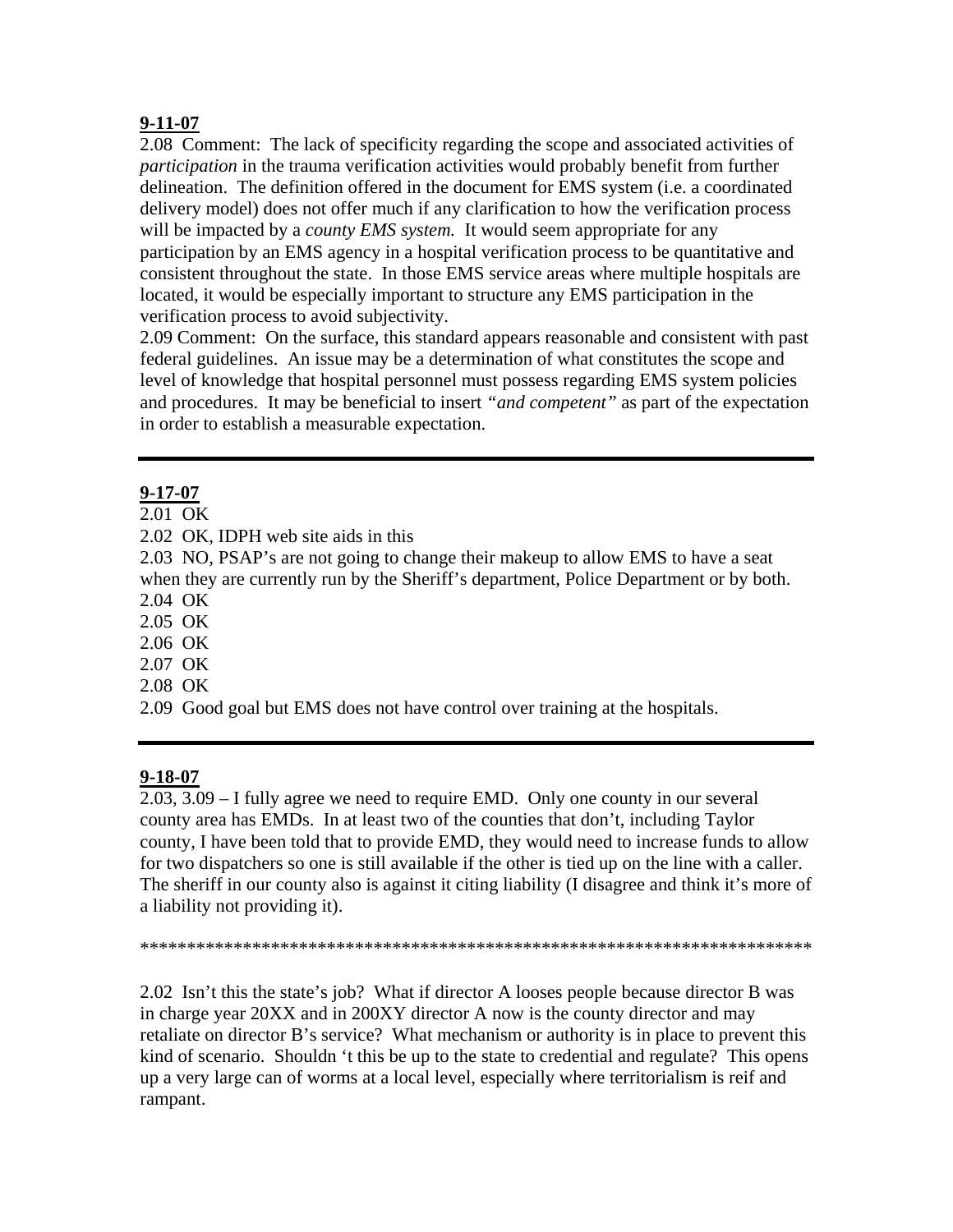#### $9 - 20 - 07$

2.03 dispatcher training – has been a hot topic with our sheriff and police department PSAP's for many years. They will be glad to provide EMD if someone funds the extra person/FTE it will take. In an era of their budgets constantly being cut and not being allowed to replace staff or layoff staff, this is not realistic without substantial funding that can not be diverted. Dispatchers also have a minimum standard which they are not allowed to staff.

#### 

2.03 This is not an area directly controlled by EMS and should have input from those that direct PSAP operations. I don't believe that they would regularly check the EMS website to find a document such as this to review.

 $2.04 \text{ ok}$ 

2.05 I don't believe that I or any other member of my squad has any right to tell a business how they will operate in reference to their employee's health care.

2.07 good, but this is a service issue and not a county issue

2.09 I am not sure how we will dictate what the hospitals do.

2.01 Already being done at the local level.

2.02 Bureau of EMS is currently doing this. \* If this is done locally, what is the need for the Bureau of EMS?

2.03 Not being completed at this time. \*PCEMSA does not believe the Bureau of **EMS** can dictate how the Communication Center trains their staff.

2.04 Already being done at the local level.

2.05 None that PCEMSA is aware of at this time. The local industrial first-aid teams would work with the Bureau of EMS but not take part in PCEMSA. \*If this is done locally, what is the need for the Bureau of EMS?

2.06 through 2.08 Already being done at the local level.

2.09 Already being followed during PCEMSA monthly meetings with Floyd Valley Hospital representative in attendance.

## $9 - 21 - 07$

2.03 EXCELLENT!

2.01 Is this not the responsibility of the IDPH Regional Coordinators. We are not against improving the standards for EMS care but why not have those standards overseen by the Regional coordinators.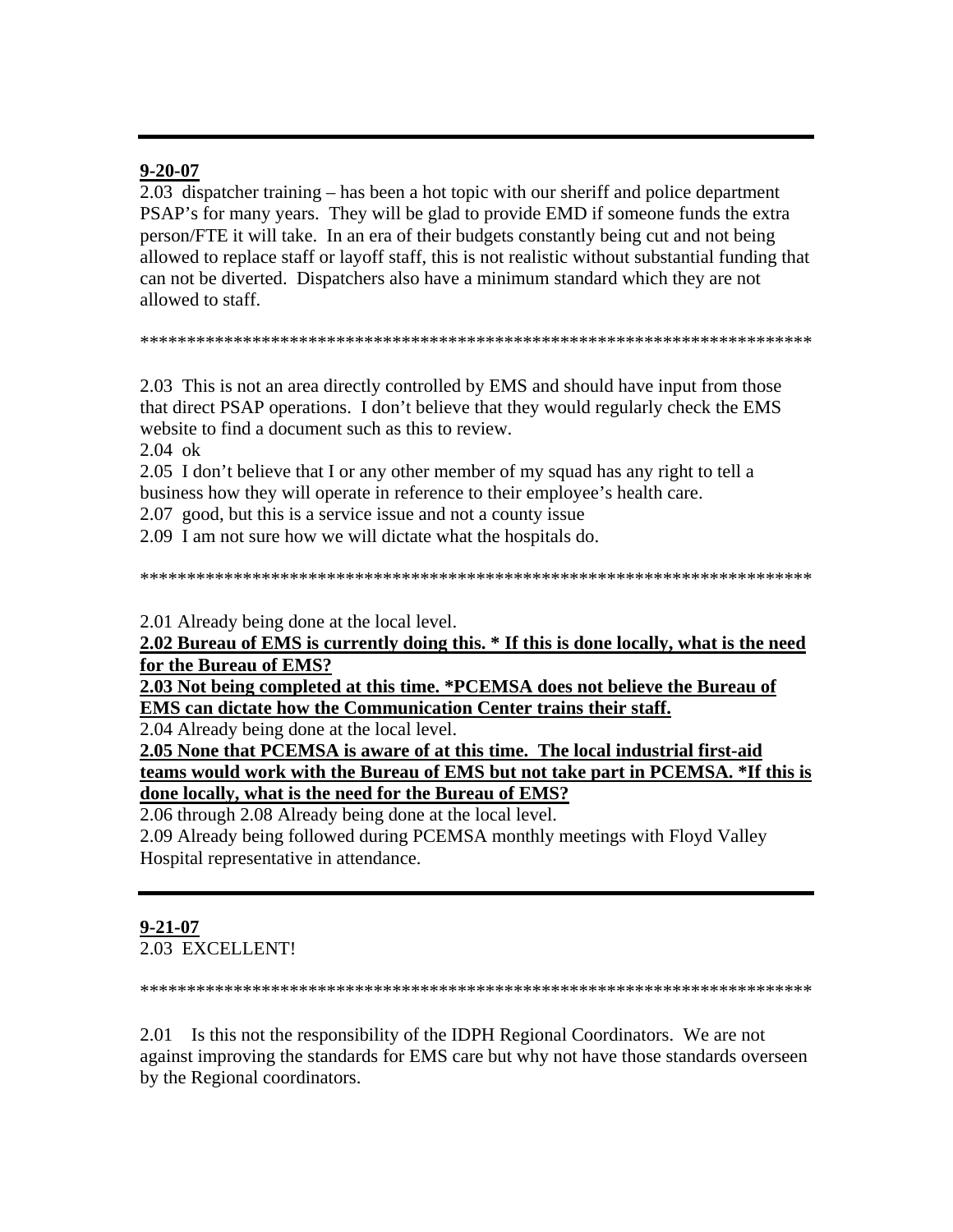2.05 This could create a negative impact between private industry and local EMS responders placed in a role to oversee those private entities. Additionally, the likelihood of local responders working for those industries could create a conflict of interest.

2.09 In a hospital setting the likelihood of having base station personnel serve in an online medical direction capacity that do not routinely do so (ie. float nursing staff, hospital charge staff etc.) is likely especially during times of increased emergency call volume. If a regional medical center is taking patients from multiple counties who's policies and procedures are they expected to utilize, those of the local providers or those of the region?

2.03 How do we enforce?

2.05 Could be good to make sure all are playing by the same rules, however, how do we enforce this?

2.09 How do we "ensure" this?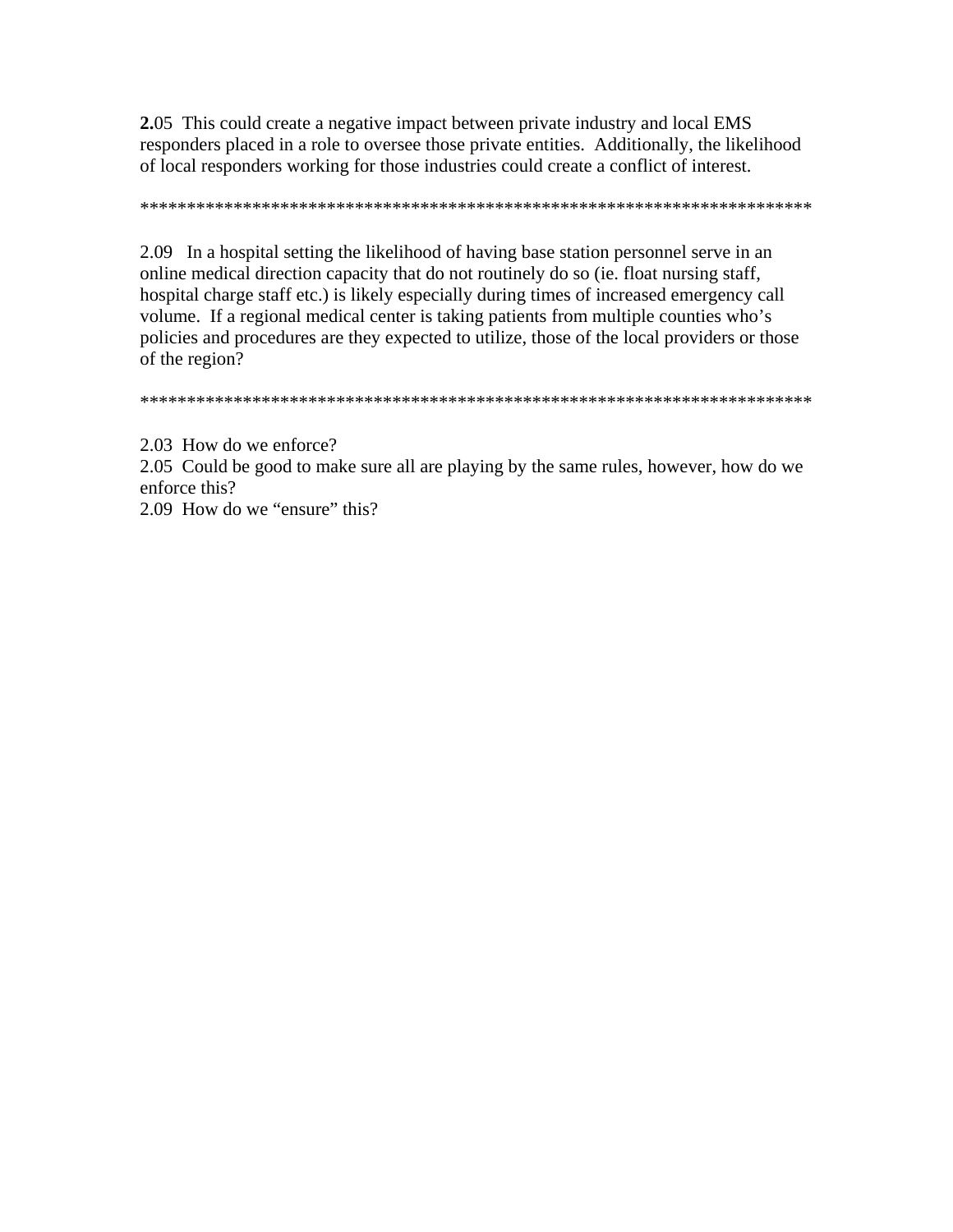## **Communications**

## **7-19-07**

3.07 Changes other agencies or commissions policy. Exceeding your authority?

## **7-20-07**

On 3.07 regarding EMS voting on E911 boards on the proposed EMS standards document, that will open up a whole can of worms. Currently, only political jurisdictions get a voting membership. If this goes through, then EVERY first responder agency organization will most likely want to be represented along with every city and the county. Maybe the hospitals and public health would then want to join as voting members. This could turn these boards into congresses and I believe get away from the original intent of Iowa Code 34A which was to give the elected officials of the counties and municipalities the ultimate decision how to oversee the funds. I just think that this could really become a mess at the statehouse if it is proposed.

## **7-26-07**

I suggest that you remove the bulleted item: *Dispatching of EMS aircraft* from the draft for Iowa EMS System Standards. FAA regulations allow only the holder of an air carrier certificate to dispatch aircraft. This authority is delegated directly to the pilot in command by the certificate holder. Virtually all EMS aircraft providers hold an air carrier certificate issued by the FAA. EMS operations are conducted as "on demand" charters. Less than a dozen hospitals or public entities hold an air carrier certificate. The FAA has been focusing on the issue of operational control and is increasing surveillance of EMS operations. The rules are very clear. Only the certificate holder may exercise operational control and dispatch an aircraft. Thanks for your consideration.

## **8-17-07**

3.07 Current Iowa Code does not allow this.

## **8-28-07**

3.07 Each city in the county currently has a vote on the 911 commission. Those city mayor's or their representatives speak for the entire communities' public safety agencies. If the county EMS group have an additional vote, what about the law enforcement and fire departments? This is not necessary and only adds confusion to the 911 commission. 3.09 I am not sure if this pertains to on-scene triage or somehow involves the communications center. The Plymouth County Comm-Center can not accept additional responsibilities during a crisis or major event.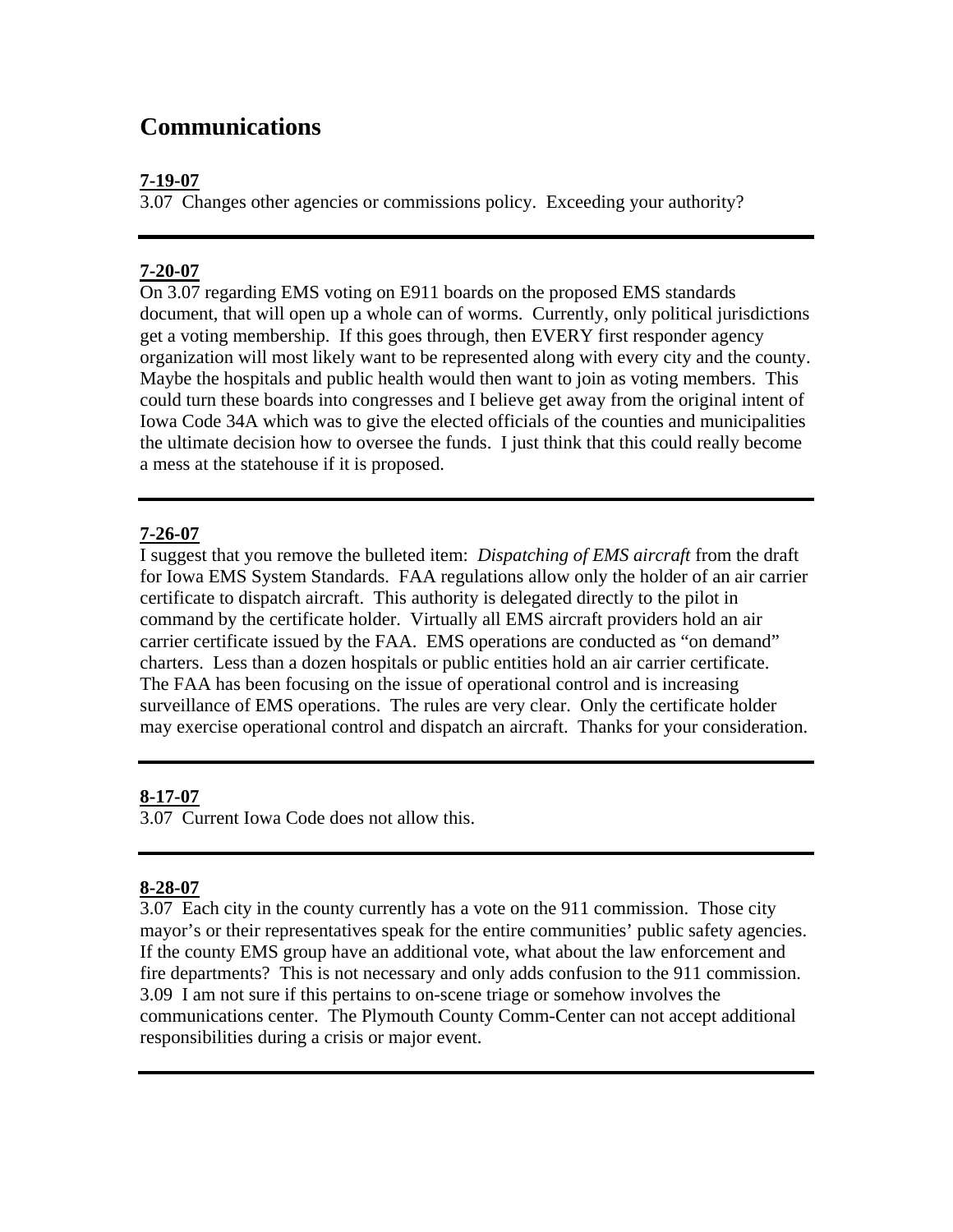#### **8-29-07**

Standard 3.05 requires two-way communication capabilities between EMS and the hospital: This would appear to be an unfunded mandate without specification as to who is responsible for the purchase and upkeep of the equipment, EMS or the hospital. Also, what happens to hospitals who receive patients from multiple EMS services??

#### **9-06-07**

Section 3.07 This will take a change of the Iowa Code to make us voting member of the 911 commission. I know in our county that is the only way this will get done, to many politicians on the board.

Section 3.09 with out this being a mandate in the Iowa Code, counties are going to say how are the extra dispatchers going to be funded?

## **9-11-07**

3.05 Comment: While this is not an unreasonable standard, it could be interpreted that the county EMS system, by having to ensure the ability to communicate, will then also assume the fiduciary responsibility implicit in meeting and sustaining this performance expectation. If such was the case, this may serve of another example where the structure and organization of an EMS system needs to be clarified as it relates to issues implying organizational accountability (see 1.01).

3.07 Comment: On surface, this standard appears worthy of support. EMS is a significant and important component of a community's 9-1-1 system (see 1.01). 3.09 Comment: This standard is widely touted as a key ingredient to a modern and efficient EMS system. Challenges often surface when the EMS call-taking and dispatching functions are embedded in a non-EMS organization that may produce conflicting priorities for limited resources (e.g. dispatchers). Defining the structure and authority of an EMS system (see 1.01) will help mitigate such conflicts. 3.10 Comment: See 1.01

## **9-17-07**

- 3.01 OK
- 3.02 OK
- 3.03 OK
- 3.04 OK

3.05 Unfunded mandate, if the hospitals do not want to purchase the equipment then it would be left to the EMS System to purchase with no funding supplied by the State. 3.06 OK

3.07 This is not going to happen, refer to answer for 2.03

3.08 OK

3.09 Once again, good idea, but system will not have control over PSAP.

3.10 If this does not already exist, where will the funds come from to make this happen?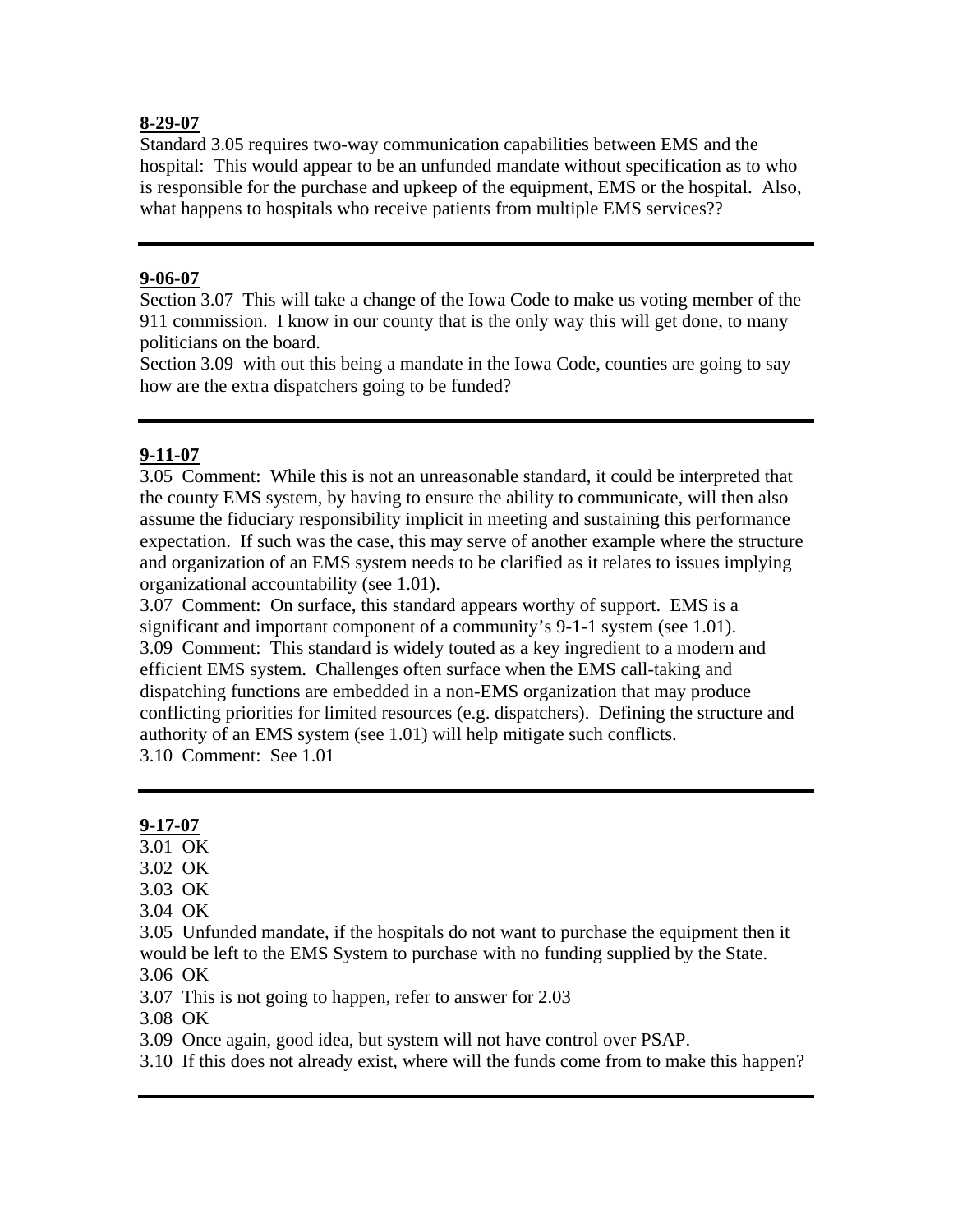#### $9 - 18 - 07$

3.09 POSITIVE NOTE: I agree – we have not been able to get the sheriff to even autodispatch ALS to a CP call in the adjacent BLS service district per the Medical Directors request- based on the callers complaint of CP alone.

#### $9 - 20 - 07$

Thanks for sending that. I see a large problem with this first off as it seems to push a large number of unfunded mandates. Also, in 3.07 where they think they're becoming a voting member of the 911 board? As I read the law, they'd have to change code 34A to do this, as it states only political subdivisions can have voting members on the 911 commission.

1. Joint E911 service boards – plans.

a. The board of supervisors of each county shall maintain a joint E911 service board.

(1) Each political subdivision of the state having a public safety agency serving territory within the county is entitled to voting membership on the joint E911 service board. Each private safety agency operating within the area is entitled to nonvoting membership on the board.

Also I know in my county, with dispatch being under the Sheriff, they will not have the ability to dictate what goes on in there. They can make suggestions, but the final say will be by the Sheriff.

Those are the things that caught my attention. Not being an EMS person, I'll leave the rest up to the EMS folks to review.

3.07 communications need to start with EMS having a seat at the 911 board level, instead of 9 fire departments  $& 2$  law enforcement,  $& 0$  EMS, which is state dictated. Our county auditor is quick to remind me we can attend, but are not a voting member.

Section 3.09-Due to funding and staffing issues that face a rural system on a daily basis, the need to outsource dispatching of this nature might be necessary. This type of outsourcing may not be available.

 $3.02 \text{ ok}$ 

 $3.03 \text{ ok}$ 

 $3.04 \text{ ok}$ 

3.05 Again, I don't know how we can dictate what the hospitals do or how they Allocate their money and resources.

3.07 We already have an established governing body for this with representation from the communities in our county. I don't see them changing something that isn't broken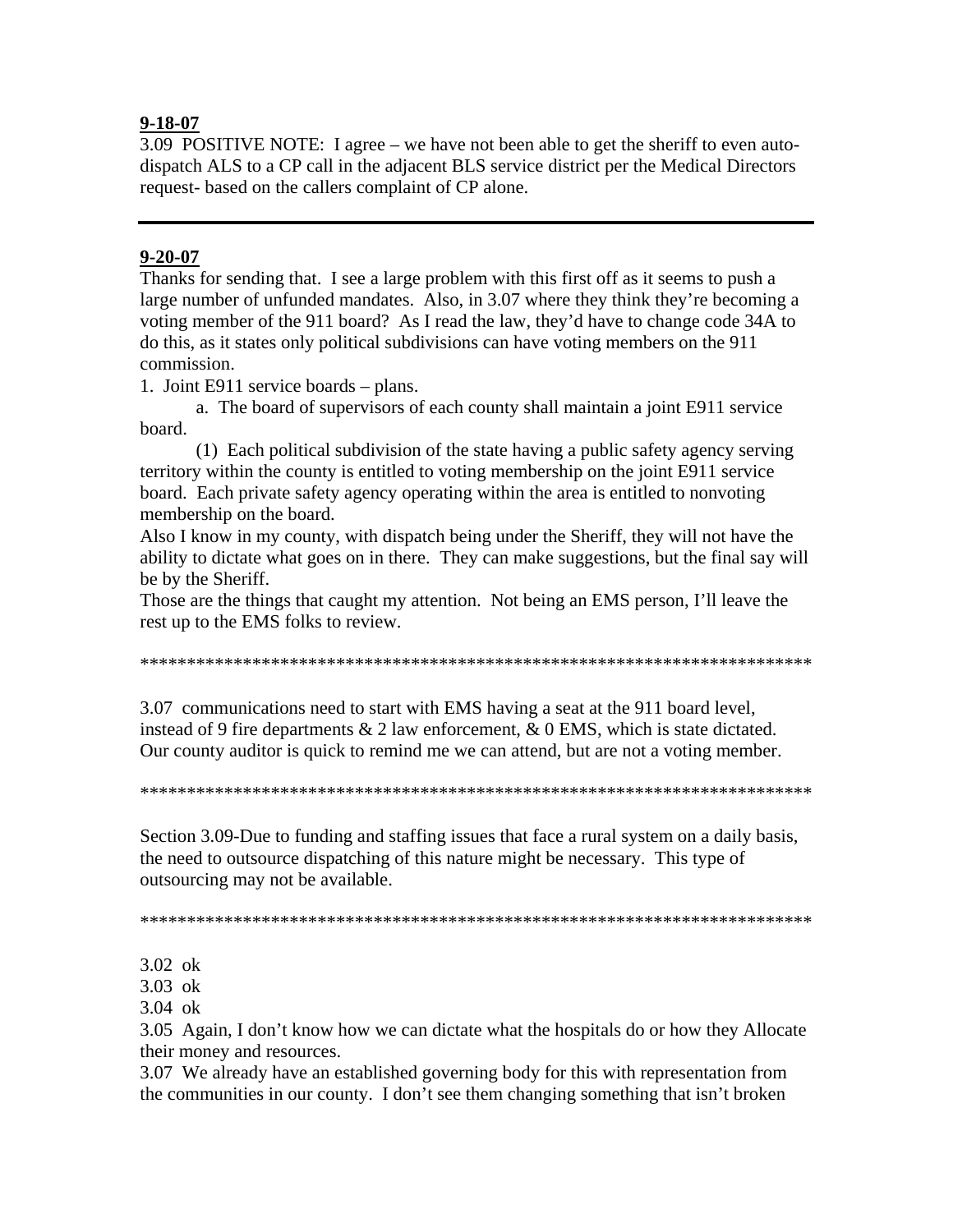3.08 Not a bad idea, but is someone going to be paid for the extra time and/or materials that are needed?

3.09 This needs to be addressed with the people that do the dispatching.

3.01 Already in place with the Mass Casualty Incident Plan and NIMS.

3.02 through 3.05 Already being done at the county level.

3.06 Addressed in Mass Casualty Incident Plan and reviewed yearly with Emergency Manager. PCEMSA hold yearly drill.

3.07 through 3.10 Already being done at the local and county level.

#### $9 - 21 - 07$

3.01 Could a copy of this plan be posted on the bureau's website for reference?

- 3.07 EXCELLENT!
- 3.09 EXCELLENT!

- 3.05 How do we "ensure" this?
- 3.07 How do we actively participate when State Code dictates differently?
- 3.08 Clarify, in what capacity?
- 3.09 We could establish but can't guarantee they would be used.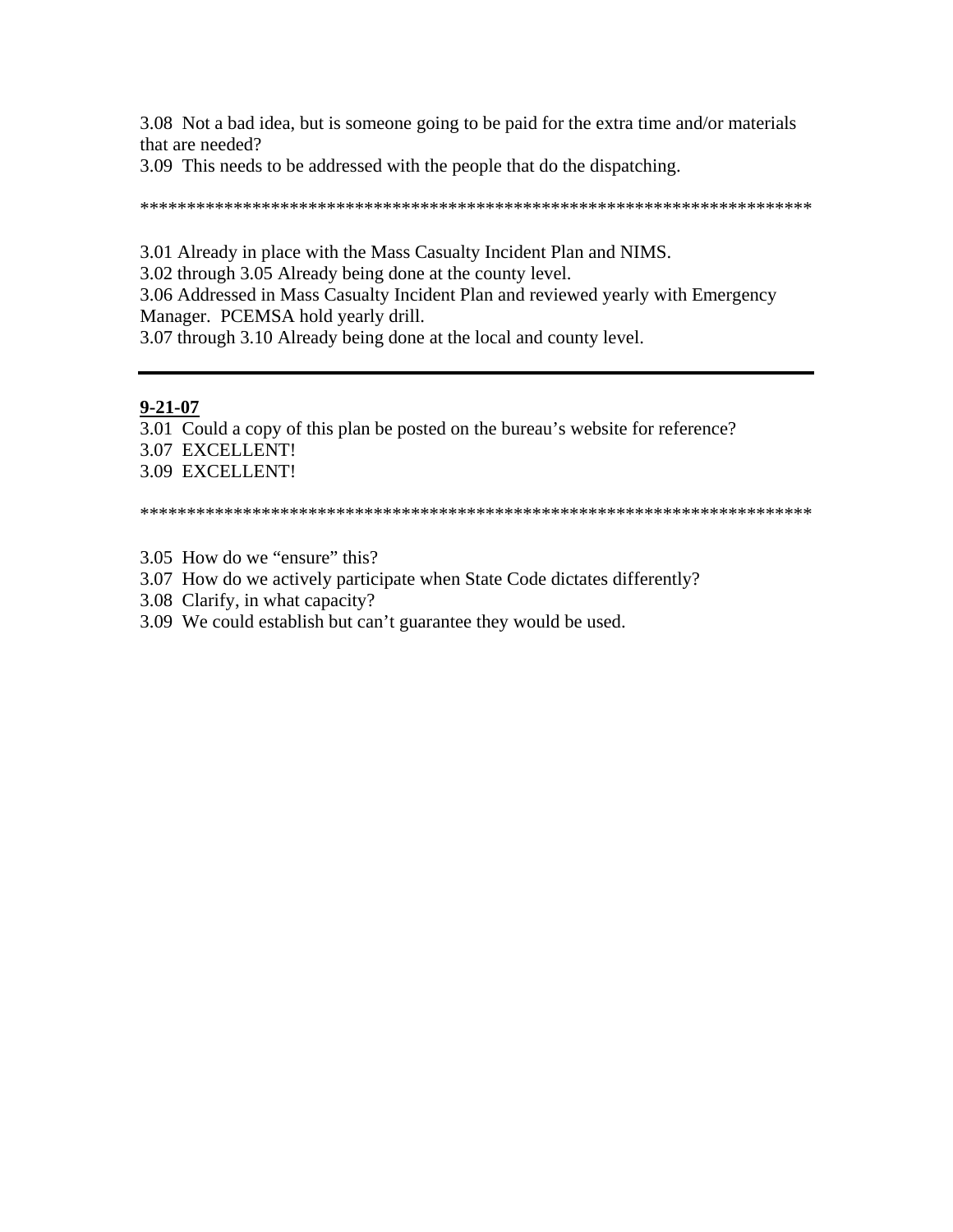## **Response & Transportation**

## **7-12-07**

In 4.04 Where did the response time number come from?

## **7-16-07**

4.01 Service area "..County EMS systems shall in coordination with neighboring EMS systems determine the emergency medical service

response areas…. Some EMS systems operate on a 28E agreement and serve multi county areas. In the unlikely event of a multi county dispute as to whether the service area should be reallocated, how is this escalated? What is the measurement for "most appropriate"?

4.04 Response time standards "response zones shall be designated so that for 80% of the emergent responses…" What is definition of a response? For instance, if a unit is dispatched but discontinued enrooted , does that count as a response?

## **7-17-07**

I do not think the IDPH should designate response times. Nice goal but not always realistic and would give great incentive for a lawyer to demolish an ambulance service. What about inclement weather conditions?

\*\*\*\*\*\*\*\*\*\*\*\*\*\*\*\*\*\*\*\*\*\*\*\*\*\*\*\*\*\*\*\*\*\*\*\*\*\*\*\*\*\*\*\*\*\*\*\*\*\*\*\*\*\*\*\*\*\*\*\*\*\*\*\*\*\*\*\*\*\*\*\*

I totally understand the need for the response times section but would love it if you could have a packet of references you used to derive those times and statistics. If those are ready to go—could they be placed on the website? As a consumer—I love them. As an old manager (I say old with tongue in cheek) I know that some areas of Iowa do not qualify for "wilderness" but would be difficult for ALS to get to within 20 minutes.

## **7-19-07**

4.04 Review data and receive feedback from county EMS associations. This is one that could create many future problems without feedback from units and counties.

## **8-03-07**

Second, it was interesting to see the difference in the response times in the urban vs rural area (Section 4.04). As a county Zoning Administrator, we are charged with the responsibility of protecting agricultural areas in the county from the encroachment of conflicting uses such as residential and commercial/industrial uses of the land. We try to not only protect the prime agricultural areas in our county but we promote growth within or near cities where services, such as fire and ambulance, can be more easily provided. Many people like living in the county. They want to get away from noise, people etc.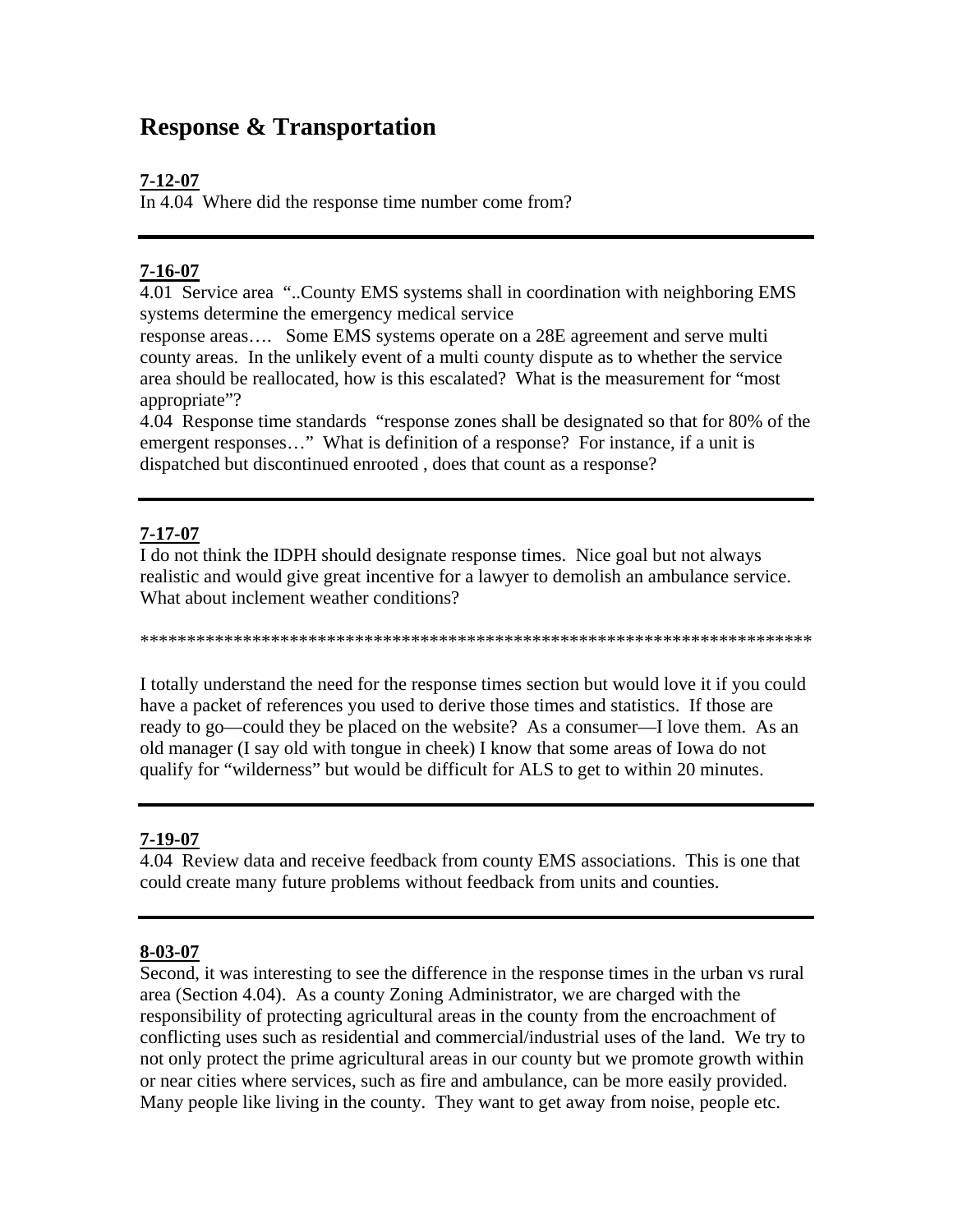But they fail to understand the drawbacks in living in rural areas. Some people even build in areas that are not easily accessible, where fire trucks and ambulances cannot safely travel. That is why I find the difference in response times in the urban vs rural areas very beneficial to know. If people understood the differences between urban amenities and rural amenities, maybe not as many people would be looking for more and more remote places to live.

#### **8-16-07**

4.04 In this section you use the 80% rule for response time yet the title is: "What Every Iowan Can Expect From Emergency Medical Services", which is it 80% or every Iowan? In rural Iowa the farthest point in the response area is always a challenge for response time. I am aware that the 80% rule is to allow latitude to the responding agencies to meet the response time requirements. In reality this response area will always e in that 20%. In our particular case this is where three fire department's districts meet. All of the responding departments have at least a 15 minute drive time, plus the response time to get to the station. That puts us in violation of section 4.04 with no way to comply. My fear is that we will be held liable if the patron wants to sue?

#### **8-17-07**

4.02 How \$\$

4.04 Frequency of measurement (Daily, weekly, monthly….)? When does the clock start(phone pickup)? National Standard (AAA) for urban ALS response is 8:59. What is "not functioning as the first responder"?

4.05 Orientation of pilots and medical flight crews to the county EMS system---Do they need to know all the county systems they may respond to?

#### **8-23-07**

There is a specific reason that I was asking if these minimum standards are going to be enforced, or if they are just suggestions to EMS providers. If they are to be enforced, even if it is several years into the future as you say, I would expect that they will be enforced fully and completely, regardless of what service or what location is out of compliance. I am specifically referring to section **4.01** in the Response and Transportation chapter. The minimum standard for this section says "The county EMS system shall, in coordination with neighboring EMS Systems, determine the emergency medical service response areas, to ensure the most appropriate response." There are places in Dubuque County where one service will drive right past another service on their way to an emergency call. Does this meet the minimum standard? Will this be allowed to continue? When you come out for your on site inspection, there are always a few little things that we need to do differently to comply with the state standards. And that's fine, we're not complaining, we want to be doing things properly. The point that I am trying to make is that it seems like those little things get a lot more attention than a big issue like an ambulance coming from a lot farther away than it should. I believe that the IDPH not only needs to address the little problems, but the big fundamental ones as well. Miles are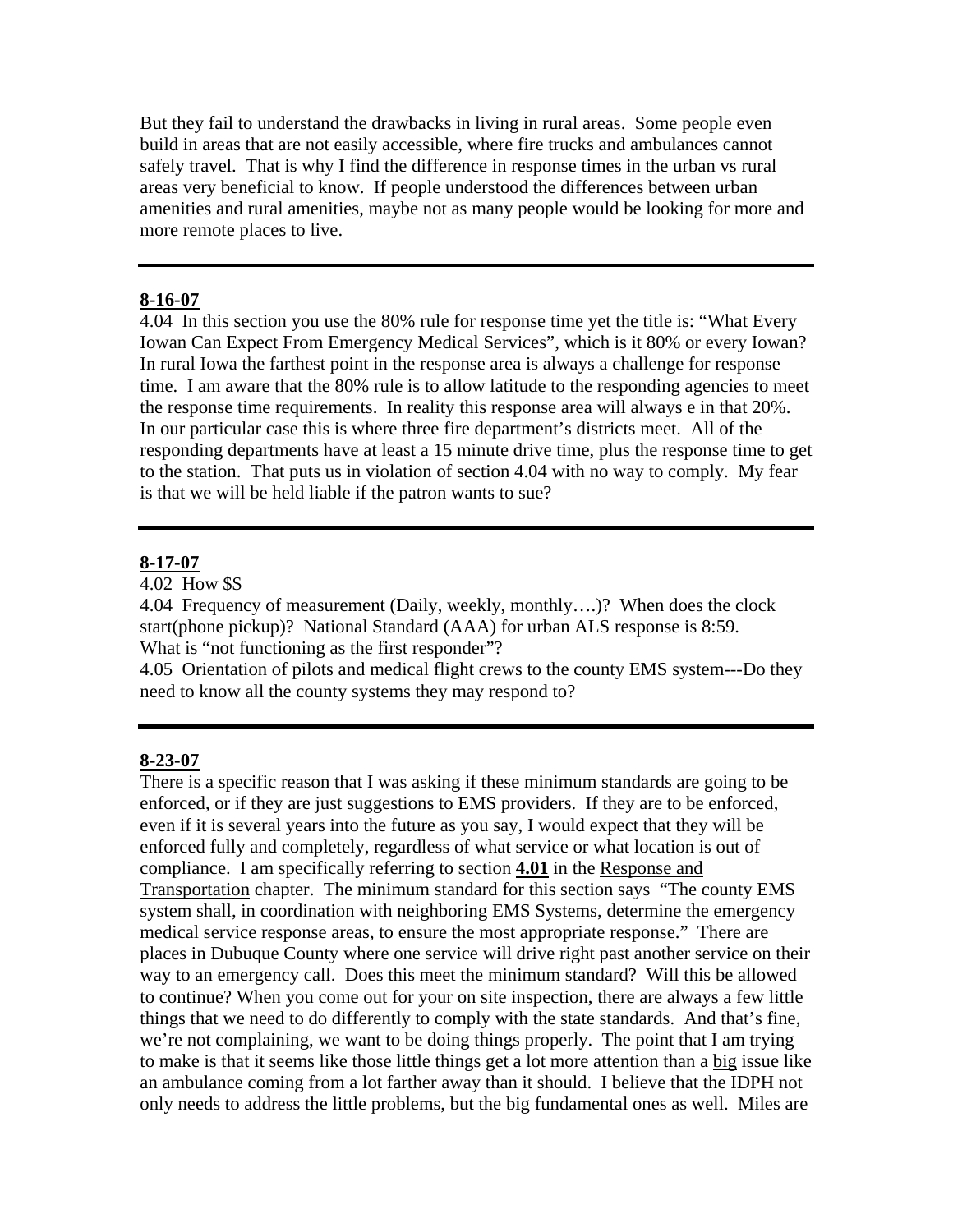minutes, and as you know, minutes have a huge impact on the outcome of the patient. This situation has been political for too long. It's time to start thinking about the patient again. Thanks for all you do for Iowa.

#### **8-28-07**

4.04 I don't know how these times can be implemented in Plymouth County. We are the  $4<sup>th</sup>$  largest county in the state in square miles. The only way this can be met is by relocating ambulance vehicles or adding to what we have; an expense that is totally unacceptable or realistic. Having personnel available to respond to these calls in this time frame would be difficult at best.

4.06 Currently being done through the Plymouth County Emergency Management Commission.

#### **8-29-07**

Standard 4.04 determines response time standards: While these standards would improve patient outcome potentially significantly, these standards also provide lawyers with ready-made evidence of breach of standards.

\*\*\*\*\*\*\*\*\*\*\*\*\*\*\*\*\*\*\*\*\*\*\*\*\*\*\*\*\*\*\*\*\*\*\*\*\*\*\*\*\*\*\*\*\*\*\*\*\*\*\*\*\*\*\*\*\*\*\*\*\*\*\*\*\*\*\*\*\*\*\*\*

Standard 4.05 provides a process for developing policies and procedures regarding medical aircraft: how, when and why the aircraft is dispatched as well as the patient's destination: This should be determined by medical control, not by EMS providers.

#### **8-30-07**

Section 4.04 Response & Transportation Response Time Standards PCEMSA feels the times stated "Not to exceed" for rural areas allows for longer response time. The time standards could have an average response time, with individual calls not to exceed 20 minutes. Those 20 minute calls are the exception and should not set the standard. The county should set an average response time.

#### **9-06-07**

Section 4.01 Good luck on this one, this would have to be mandated by code or rule. The idea is great but you know how territorial some people are.

#### **9-11-07**

4.01 Comment: This standard is absolutely necessary to maximize the performance and efficiency of any EMS system. The challenge, in part, may lie within the previous discussion of organizational structure, governance and accountability. In this regard, the Standards, as published, appear to focus on system s development at the county-level. It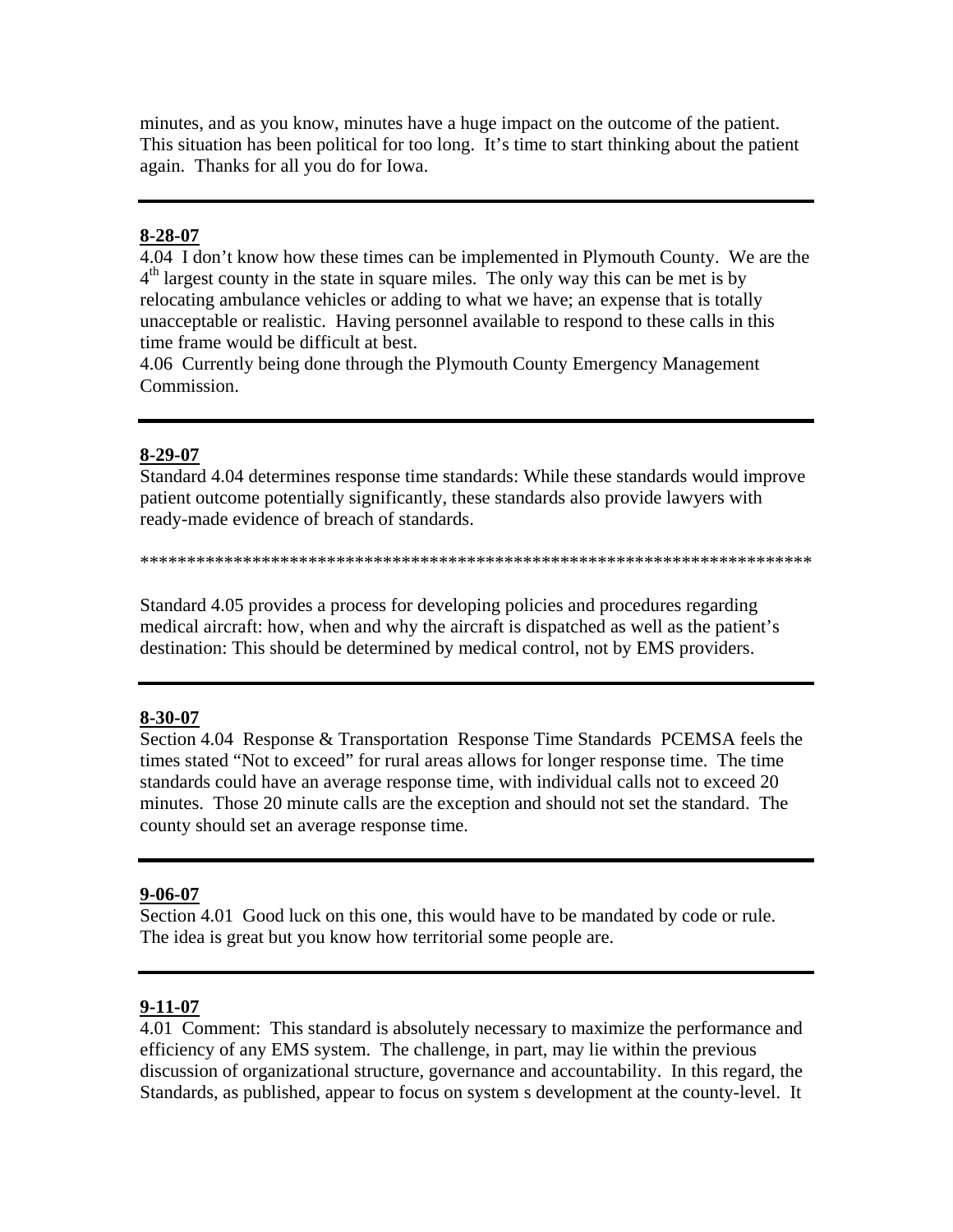should be argued that EMS development should reflect a regional orientation and that a county orientation falls short of a regional approach. Regional systems development for trauma has been strongly encouraged by a variety of organizations, including the American College of Surgeons, Committee on Trauma. Increasingly, other definitive care advocates (e.g. stroke and cardiac) are also pushing for regional delivery systems. To maintain a county-wide perspective and not advocate the planning and development of a more regional approach does not seem consistent with current thought and developments within the EMS industry.

4.04 Comment: Measurable response time performance standards are absolutely necessary if an EMS system is to be accountable and committed to a plan of continuous performance improvement. As published, the response time standards may not be consistent with national standards. In some reports, the threshold of performance reflects 90% compliance for having a defibrillator on-scene for cardiac-related cases. Increasingly, it appears that response deliberations are framed by a variety of clinical conditions and circumstances that may not be fully reflected in the proposed standard for Iowa. *"Systems should be driven to optimize response intervals for cardiac arrest and critically ill and injured patients. This includes optimizing the dispatch process and firstresponder resources as well as assessing the resuscitation process using a uniform template. Shorter response intervals are not without costs. Beyond monetary costs are inappropriate use of lights and sirens carry established, significant safety risks for EMS providers and the public alike".(*Position Paper, National Association of EMS Physicians, *Considerations in Establishing Emergency Medical Services Response Time Goals,* E. David Bailey, M.D. and Thomas Sweeney, M.D., Prehospital Emergency Care, July-September 2003, Volume 7, Number 3. page 399) It would seem advisable to explore the response time parameters further before final adoption.

4.05 Comment: The role and function of air medical resources within an EMS system continues to be an evolving undertaking. While it is incumbent upon an EMS system to factor in all appropriate resources, including air medical, both rotor and fixed wing, such an undertaking extends beyond a county perspective. There has long been an argument in Iowa that a state-wide plan should be developed for EMS, including both ground and air resources, that empirically sets forth guidelines for matching demand considerations (e.g., geography, population, weather, situational) to the supply and location of resources to achieve optimal performance and operational efficiency. The bulleted issues identified in this standard could also apply to ground services. Moreover, the recent proliferation of rotorcraft operating in Iowa would appear to suggest a more global approach is needed to explore issues related specifically to air medical operations. To remand this discussion to a county-level venue may invite a tendency for parochial considerations to be unnecessarily emphasized (see 1.01).

4.09 Comment: While accountability is necessary in insure efficacy and effective performance, this standard implies a regulatory function that is not clearly defined and may have a deleterious impact on performance improvement processes. It could be argued that local agencies and coalitions are better served by promoting collaboration and cooperation than enforcing regulations promulgated by the Bureau of EMS. A conclusion on "failure-to-comply" should probably be left to a designated regulatory body.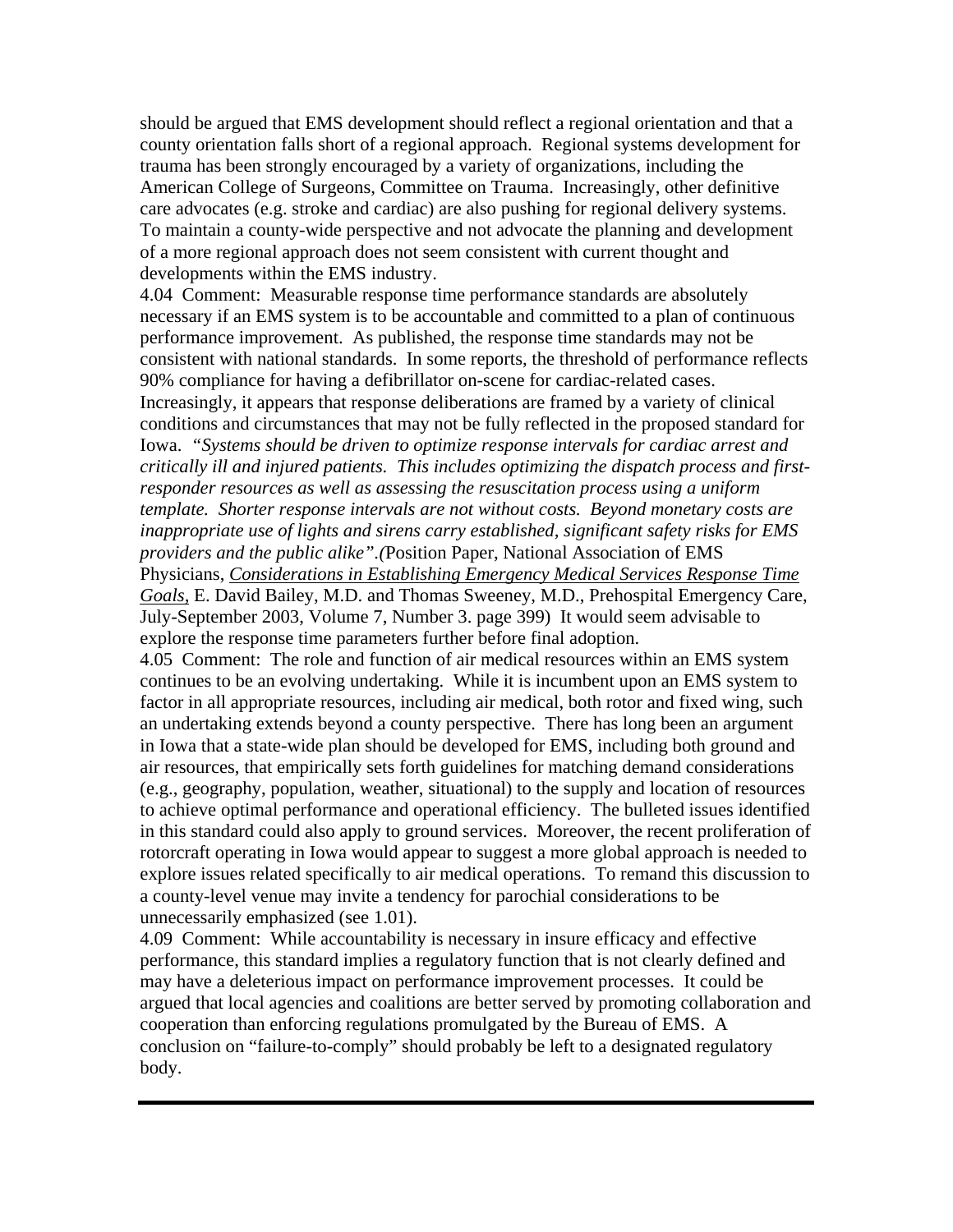## $9 - 17 - 07$

4.01 This is a good goal, but will unpaid board have time to do tis correctly?

4.02 OK, part of current standards.

4.03 While this is an admirable goal, this is not achievable without considerable funding. Where is the money going to come from to make this achievable?

4.04 OK

4.05 OK

4.06 OK

4.07 Desirable but may be difficult in some areas.

4.08 Who is going to do this? Too much for volunteers to monitor everyone in the County.

#### $9 - 20 - 07$

4.04 with a time designation in minutes as a standard, it will not be cost effective for the call volume in our county to have transporting ambulances on 2 sides of the county within 20 min. Time means you get held accountable to it and sued for failing!

#### 4.05 already in place

 $4.06 \text{ ok}$ 

4.09 Isn't this what the Bureau is paid to do already? Where is the funding to pay someone else to do this coming from? Why do we need someone else to replicate a job that is already being done?

4.01 already being done at the local and county level.

4.02 Not being completed at this time. \*If this done locally, what is the need for the **Bureau of EMS?** 

4.03 Already being done at the local and county level.

4.04 The current Mutual Aid Agreement includes a policy stating a squad had 3 pages and/or 6 minutes to respond or the communication Center will dispatch another unit. \*PCEMSA feels the times stated for rural areas are unacceptable. 4.05 through 4.09 Already being done at the local and county level.

#### $9 - 21 - 07$

4.01 **Comment:** So the county EMS system will supersede county Supervisors, Township Trustees and Municipally elected officials in determining geographical boundaries for EMS response.

4.02 Comment: Is this not a redundancy to the duties of the IDPH Regional Coordinators?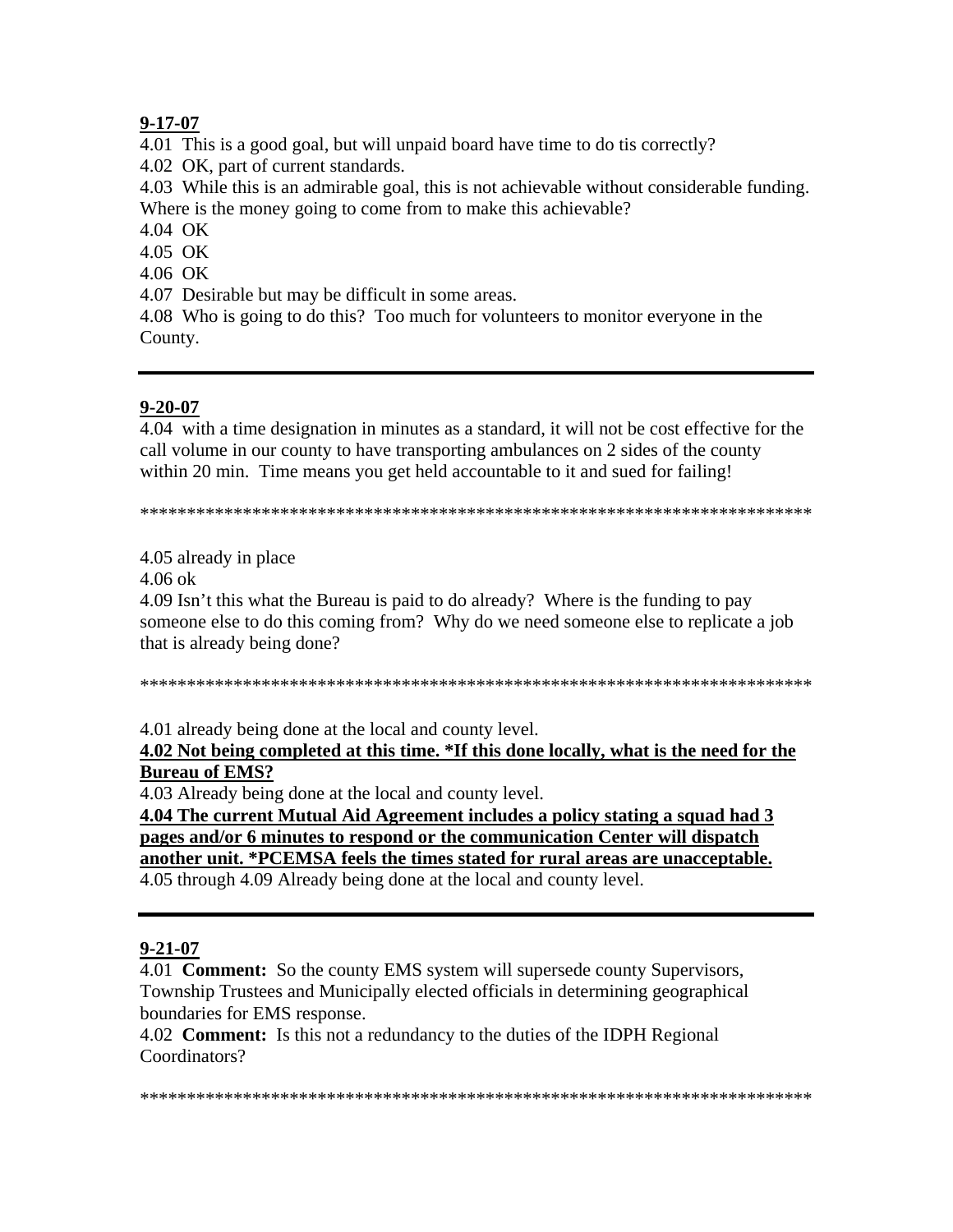4.01 We could determine the most appropriate response areas, but these are political boundaries. How do we enforce?

4.04 Good Goal, what happens if you cannot obtain?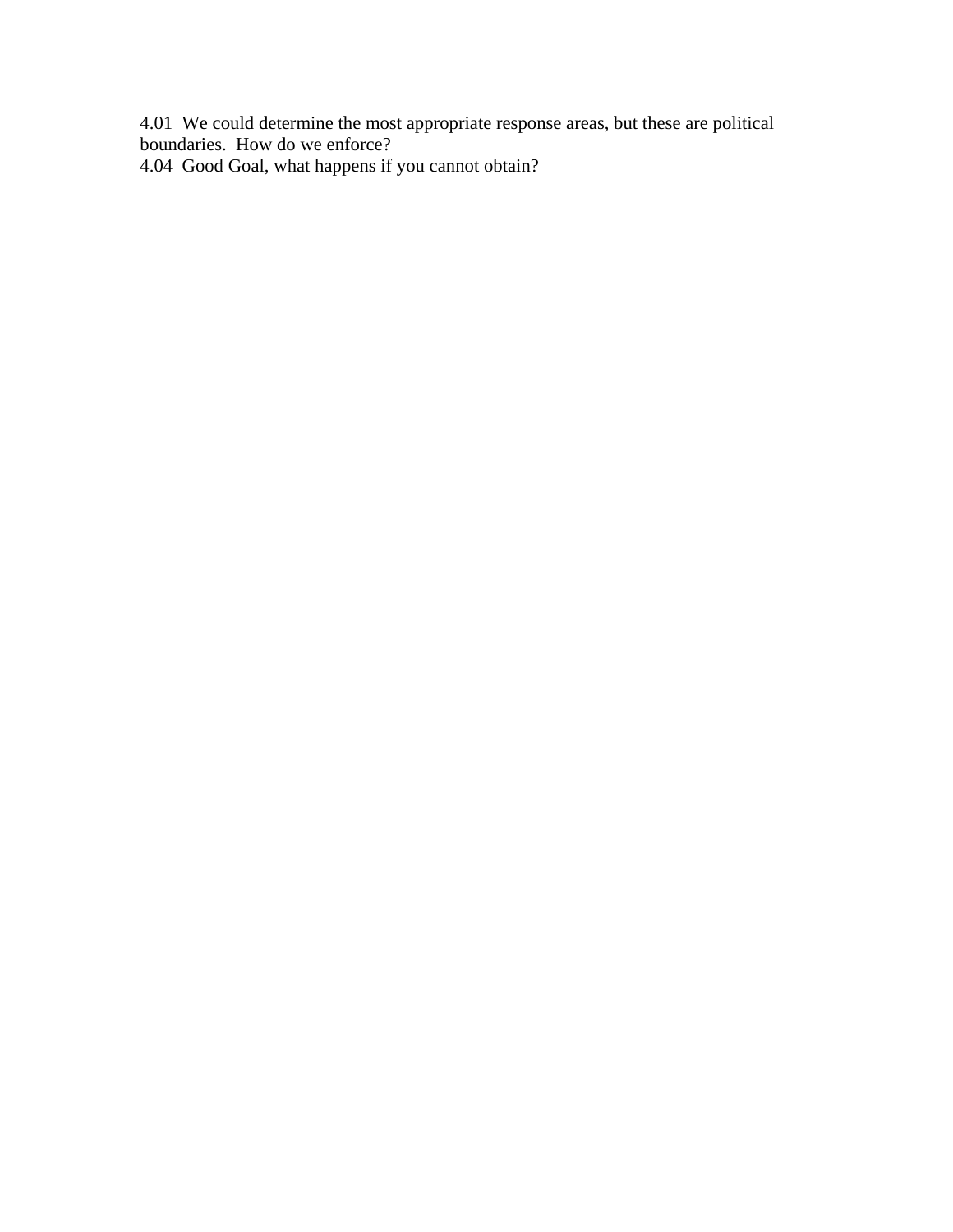## **Facilities/Critical Care**

## **7-16-07**

5.01 Facilities: Assessment of capabilities "….shall assess at least annually, the EMS related capabilities of acute care facilities in its service area?" What is the intent and how thorough/disruptive will this be for the hospital? This info would seem to be available from the hospitals or their accrediting organization without having to independently assess their capabilities?

5.07 Pediatric Emergency Medical and Critical Care "County EMS agencies that develop pediatric emergency medical and critical care systems share(shall)determine he(the)optimal system" Simply do not understand what this means or how it well be measured.

## **8-17-07**

- 5.01 Will there be a template?
- 5.03 Recommended Guideline:--Provide suggested Criteria? i.e. what classifies a stroke center, cardiac, pediatric center, OB, NICU, mental health.
- 5.05 Should this include extended care facilities?
- 5.06 Clarify what is "design area".
- 5.07 Is this EMS providers or hospital providers of this critical care?
- 5.08 Should this be under 5.07? "it's"---its

#### **8-29-07**

Standard 5.01 allows for an annual assessment of acute care facilities by EMS: EMS does not have the training nor expertise to determine the capabilities of the hospital.

\*\*\*\*\*\*\*\*\*\*\*\*\*\*\*\*\*\*\*\*\*\*\*\*\*\*\*\*\*\*\*\*\*\*\*\*\*\*\*\*\*\*\*\*\*\*\*\*\*\*\*\*\*\*\*\*\*\*\*\*\*\*\*\*\*\*\*\*\*\*\*\*

Standard 5.04 allows EMS to participation in the preparation of mass casualty management i.e. hospital communication and patient flow at the hospital: while EMS knowledge of the hospital plan is worthwhile, EMS should be preparing for pre-hospital events rather than attempting to manage the local hospital.

#### **9-06-07**

Section 5.01 Is this going to be mandate by code or rule to the acute care facilities.

## **9-11-07**

5.01 Comment: The standard appears to conclude that the EMS system has the knowledge and capacity to evaluate a hospital. Organizational issues previously identified (see 1.01) and the absent of criteria for making an assessment under this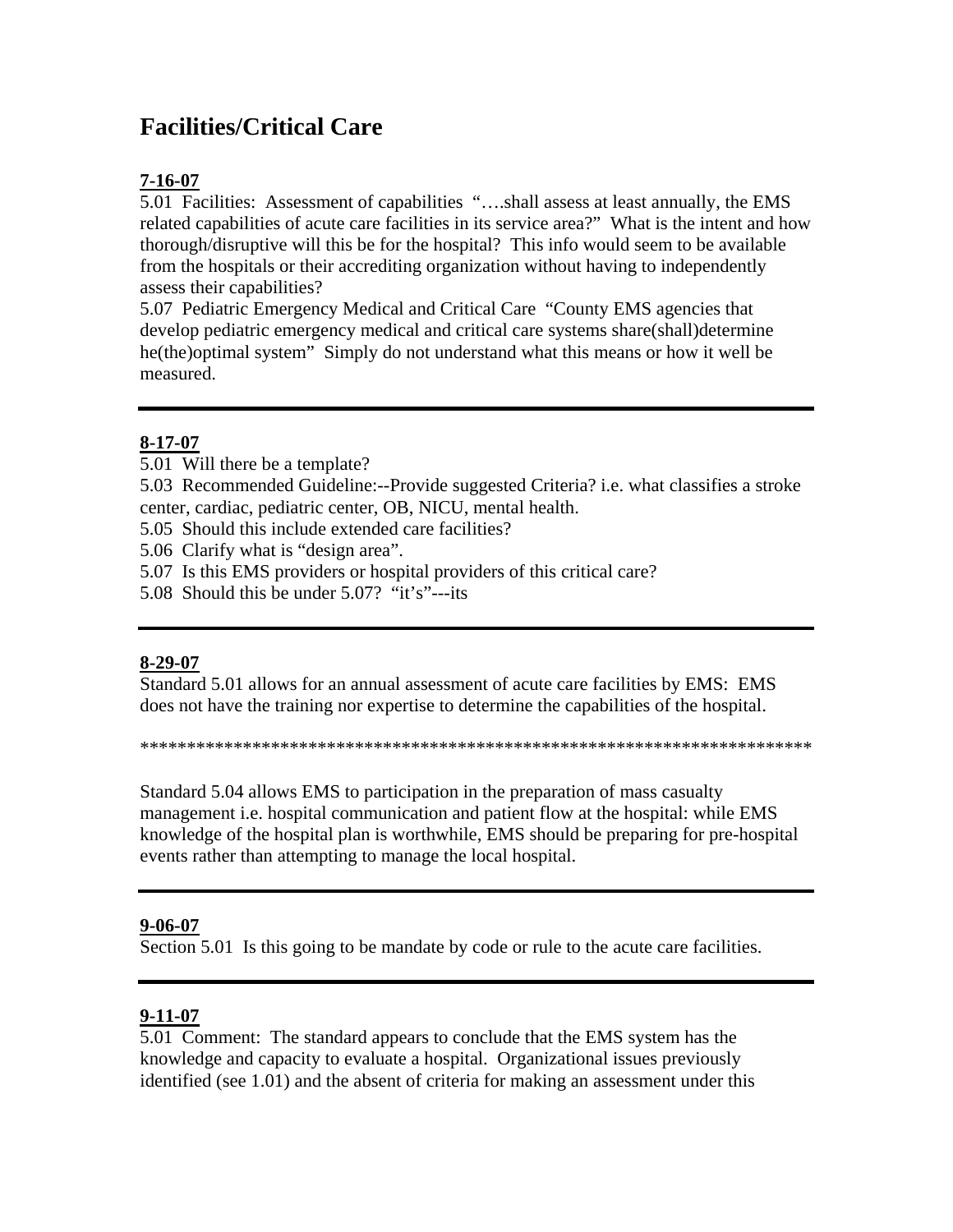standard would appear to undermine the effectiveness and acceptance of this standard by the hospital community.

5.02 Comment: In general, it would seem appropriate for this standard to be associated with the hospital(s) that provides on-line medical direction to the EMS response agencies. Perhaps, some additional language would add needed clarity.

5.03 Comment: In general, this standard addresses several areas of significant import to an EMS system. However, it is recommended that language be added that would establish the expectation that the determination of optimal clinical care, including hospital destination issues, be established collaboratively with the hospital and physician communities. Too, similar collaboration should be incorporated in the language associated with system monitoring and evaluation.

5.04 Comment: There exists an argument that that Homeland Security and Emergency Management structures should have the lead responsibility for development mass fatality plans in collaboration with medical examiners, hospitals, EMS and funeral

home/mortuary services to name a few. While the standard, as is currently written, is not completely inappropriate, it would benefit from a more global perspective. Quite possibly, EMS will have a very small role in mass fatality management and its focus will/should, likely, be skewed toward the population of salvable patients.

5.05 Comment: It would seem to be a reasonable expectation for EMS providers to be included in a hospital's planning for facility evacuation given the likely need for patient transport support. It might be worth considering adding, *"if requested by the hospital"*  after *"shall assist"*.

5.06 Comment: This particular area of analysis definitely deserves a collaborative approach between the EMS system and the system's trauma care facility(s). Not infrequently, cases that might by-pass the local trauma care facility result in contentious exchanges that could be avoided with an organized and collaborative performance improvement process.

5.07 Comment: This standard, as written, does not seem to reflect a collaborative and cooperative process that is inclusive of participation and negotiation with hospital and medical staff representatives. While there is little argument for the benefit and need to develop an effective response to pediatric emergencies, such an undertaking should neither be unilateral nor independent of broad hospital and medical input. 5.08 Comment: The collaborative language is appropriate (see 5.07).

#### **9-17-07**

- 5.01 This is the job of the hospitals and JARCO
- 5.02 OK assist
- 5.03 Good goal
- 5.04 OK assist
- 5.05 OK assist
- 5.06 OK
- 5.07 Good goal
- 5.08 OK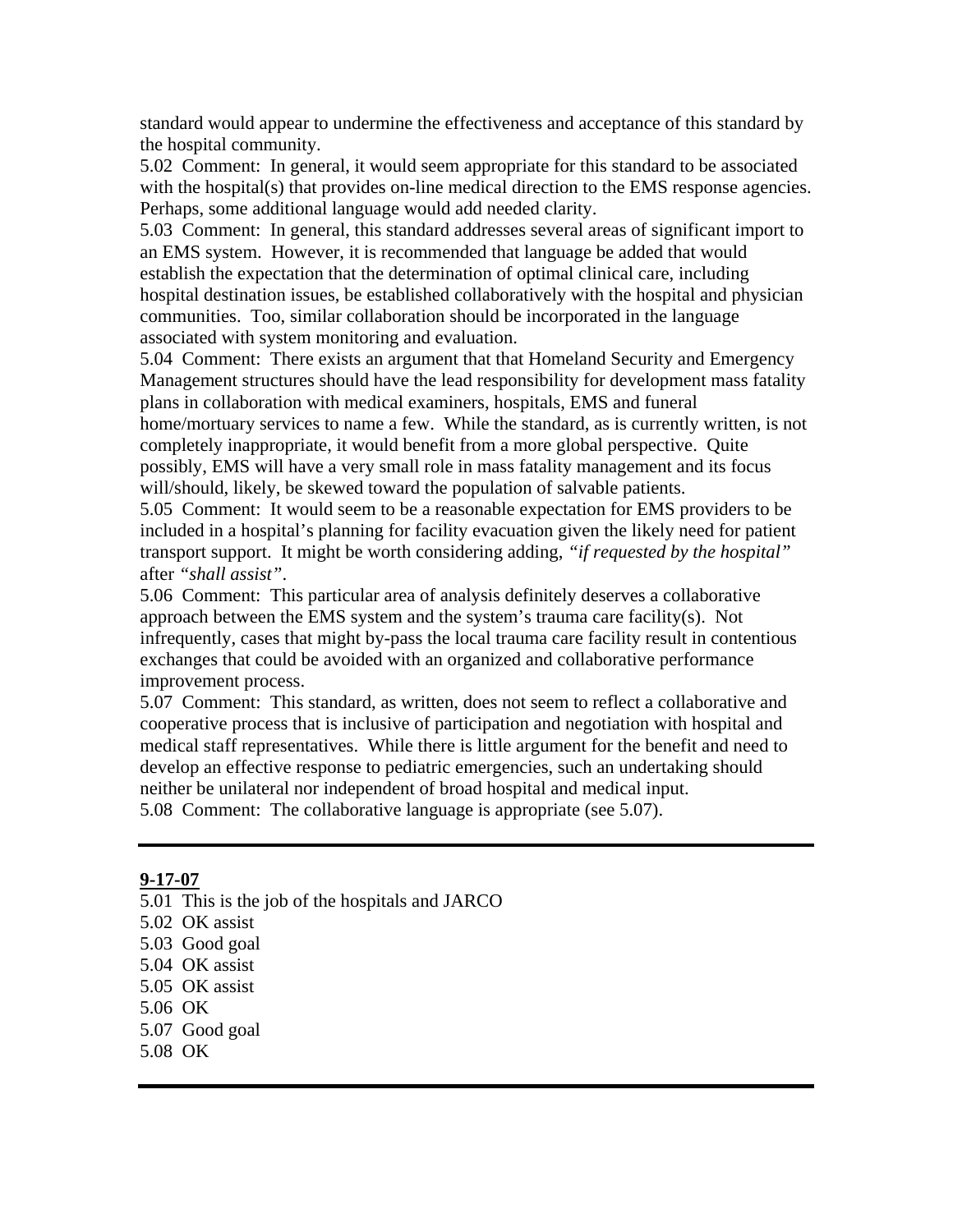#### $9 - 18 - 07$

Section  $5$  – facilities – what will the responsibility for this be in a county with no hospital?

#### $9 - 20 - 07$

Section 5.01-This section needs clarification as to what is meant by EMS-related capabilities of acute care facilities. This may be unrealistic due to the complex processes of evaluation that are already in place.

Section 5.02-Transport and transfer destination protocols are already in place at the state level. Don't fragment the policies by giving individual county power to determine where patients are transported.

5.01 Why do we need to rate those outside of our control?

5.05 I think it would be ok to assist, but the paid care facility staff would need to initiate this. They are the people being paid to manage the welfare of their clients.

5.01 Already being followed during PCEMSA monthly meetings with Floyd Valley Hospital representative in attendance.

5.02 through 5.08 Already being done at the local and county level.

## $9 - 21 - 07$

5.01 **Comment:** We are concerned about the ramifications of a public EMS service providing oversight to private facilities.  $(5.02, 5.03, 5.04, 5.05)$ 

5.01 Wouldn't the hospital do this?

5.02 The hospital would need to ask for assistance, we cannot force assistance.

5.04 Always willing to assist, but again we cannot force the hospital to ask for assistance.

5.05 Who are we assisting for this planning? 9-21-07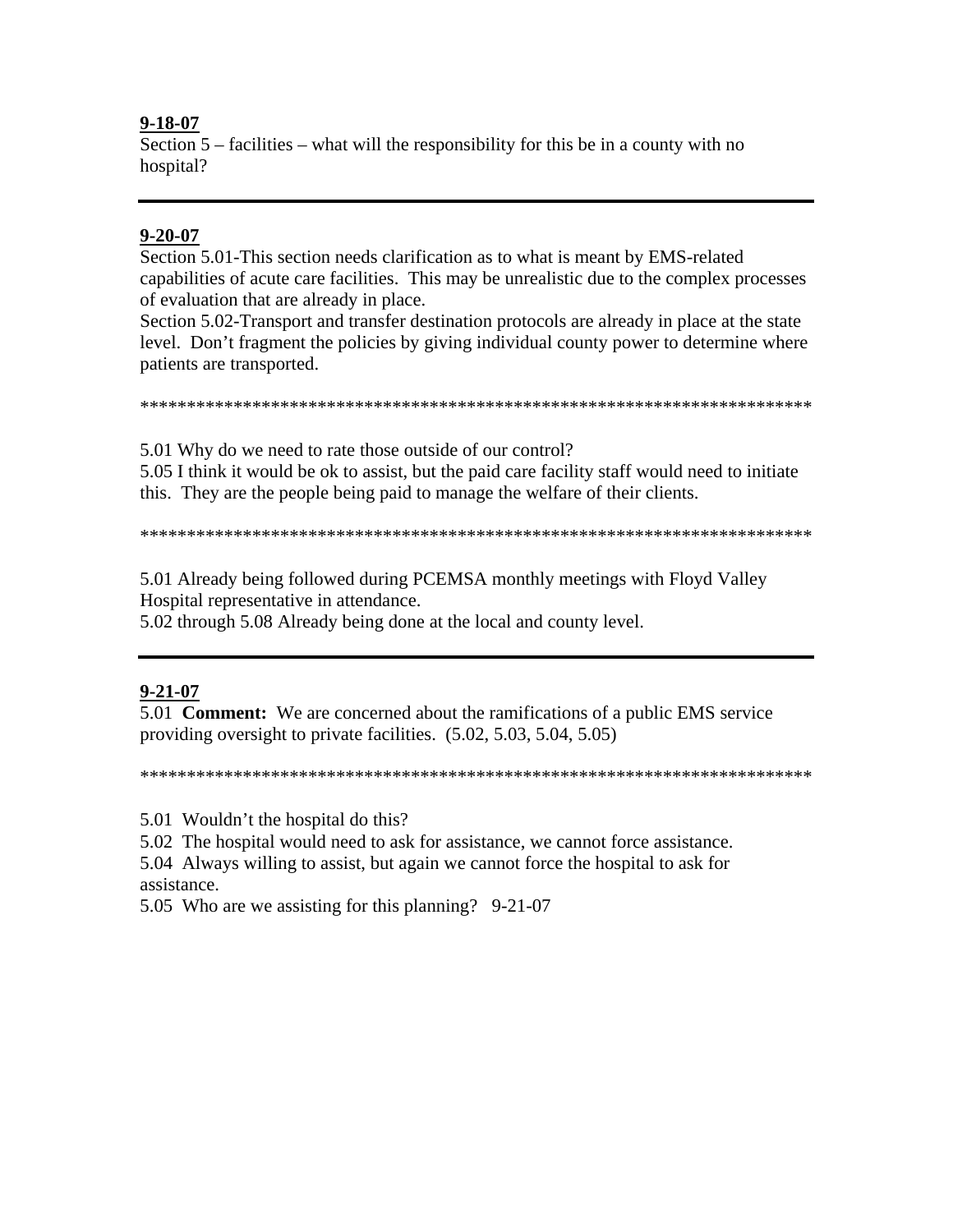## **Data Collection/System Evaluation**

## **7-13-07**

Any ideas on how were would get the follow up information from the hospitals for QI?

## **7-19-07**

6.01 Unfunded mandate. Is this a specific program or general program. Not all counties are the same.

6.04 Good one for the attorneys. Every response is different. Unknown information or changing conditions are very common during times of emergency. The idea is fine, and I believe responses and procedures are reviewed by our EMS groups. Improve may be more appropriate than ensure.

## **8-17-07**

6.02 This should be transporting agencies only (as mandated by code)? 6.03 All agencies would have to be HIPAA compliant? Linking such records will be difficult, unless you have a single dispatch system that every agency utilize the same identification number.

6.05 Does the county have to have their own database system to collect this data?

## **8-28-07**

6.04 Another level of accountability for the dispatchers. We already work with the local EMS crews to determine if appropriate dispatching is being done; another way in which the liability issue can be placed on the county. It works dine the way it is, why fix it when it is not broke.

## **8-29-07**

Standard 6.03 would allow EMS to perform quality audits for system response and clinical aspects of care: while quality audits provide an excellent mechanism for improvement in system issues and quality of care pre-hospital, EMS does not have the expertise to determine the system response nor the clinical aspects of care after the patient arrives at the hospital. Once a patient reaches a higher level of care, whether this is EMS to hospital or hospital to hospital, the lower level of care does not have the expertise nor right to attempt to audit the care provided. If the lower level of care had this expertise, they would not have needed to transfer care to the higher level of care.

## **9-06-07**

Section  $6.01 - 6.08$  Data collection is a great idea but when unfunded you get what you get.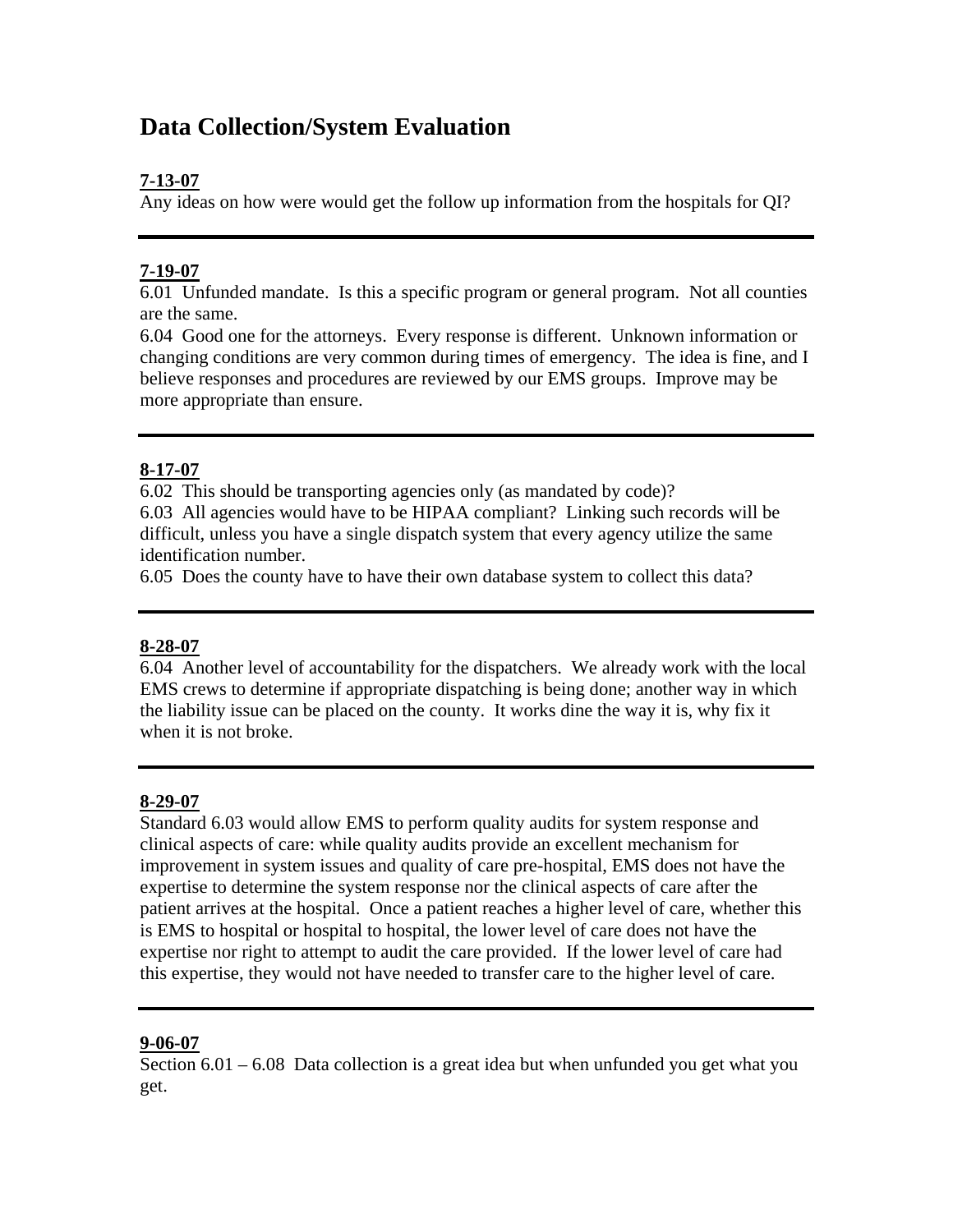Section 6.03 How is this going to work with HIPAA our local hospital would fight us on this one. Some time it's hard enough to get any information.

Section 6.04 Is this going to be done by code or rule with out one or the other our dispatch would not even consider this.

Section 6.05 Where is the funds coming from to pay for the software and were is the funds coming from for this position?

## **9-11-07**

6.04 Comment: A most appropriate expectation, However, shared dispatching facilities with non-EMS organizations are, sometimes, problematic in establishing a functional collaborate performance improvement process. Consequently, the dispatching and its related functions are critical elements that must be considered in developing an accountable organizational structure (see 1.01).

6.05 Comment: The need for timely and accurate data to support a quality performance improvement process is without question. However, the integration of hospital clinical data into an integrated management system will be challenging. Too, how this standard relates to existing data bases (e.g. trauma registry) will, likely, be a source of some discussion. While this standard is somewhat global in its current language, some further clarity and definition would be recommended. Too, any data requirements on the part of service providers should be carefully considered and accompanied by a commitment by IDPH to only require data that is relevant and for which utility can be demonstrated.

#### **9-17-07**

 $\overline{6.01}$  OK

6.02 OK

6.03 Where will the money come from to put this in place? This could be several tens of thousands of dollars to implement.

6.04 OK, but some systems may not have control or access to the Communications Center data.

6.05 Who will pay for this system, and what if the larger departments have systems that are tied to the rest of the city and they will not convert or merge data with other systems? 6.06 This is a good goal, but asking too much of volunteers and paid departments alike without funding full time personnel just for some of these tasks

6.07 Another unfunded mandate. How will the system ensure that it "shall have the resources" when there is no funding mechanism identified?

6.08 OK, this is currently done at the various levels now

## **9-18-07**

6.02, 6.05 – How is this verified? Is there going to be numbering system instituted statewide for data collection purposes? I know this was a topic of the initial trauma system standards – how to track a patient through the system.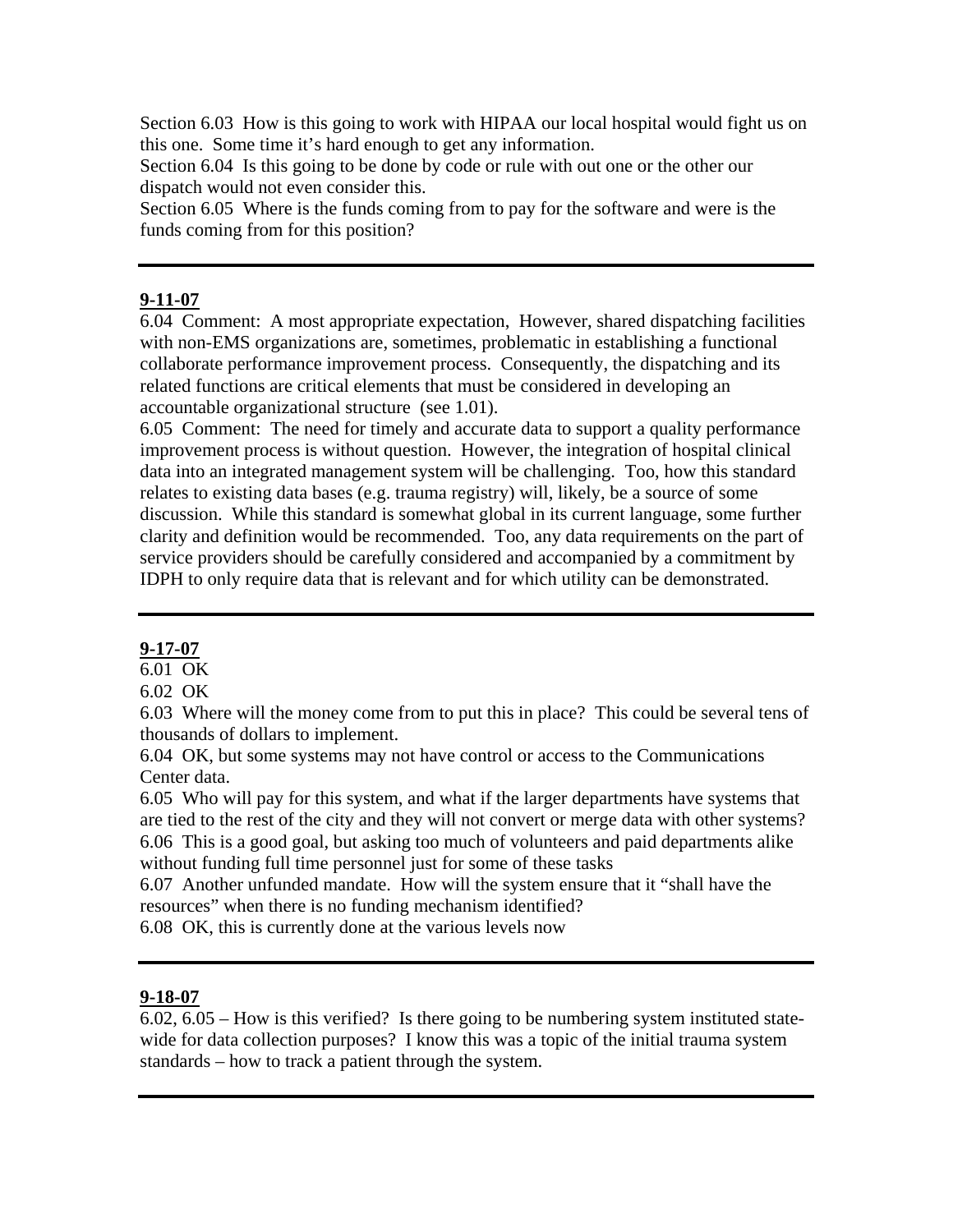#### $9 - 20 - 07$

6. data collection – show me what our data reporting is actually doing statewide? We have invested extra money in the software to try to get maximum benefits of collecting data.

6.03 Who is going to pay for this and who will manage this?

6.05 Who will pay for this?

6.06 This seems to add an enormous amount of work to volunteer EMS squads. 6.07 Who will fund this? If the funding isn't in place, I believe that it is an unfunded mandate.

6.01 through 6.03 Already being done at the local level. 6.04 Post incident reviews are completed. 6.05 Each squad enters their own data at this time. \*Funding and staffing is

necessary to complete. 6.06 through 6.08 Not being completed at this time. \*Funding and staffing is necessary to complete.

#### $9 - 21 - 07$

6.07 These requirements need to have state support not only in regulations but in funding to meet them.

6.06 **Comment:** This is a very time consuming task and is unrealistic to expect from an EMS agency in a predominately rural setting, especially when enlisting the help of volunteer EMS providers.

6.05 Integrated data between agencies? Probably not going to happen. Departments within the State Government don't even have integrated data and you are asking private. public and non-profit agencies to integrate. Wow.

6.06 There are people who go to college specifically to do this type of work and none of them want to volunteer their time. Seems like something the State should assist with. 6.07 Where should we get those resources?

6.08 Our EMS System is our governing agency, local services, and county ems advisory group. Who should we report results to? 9-21-07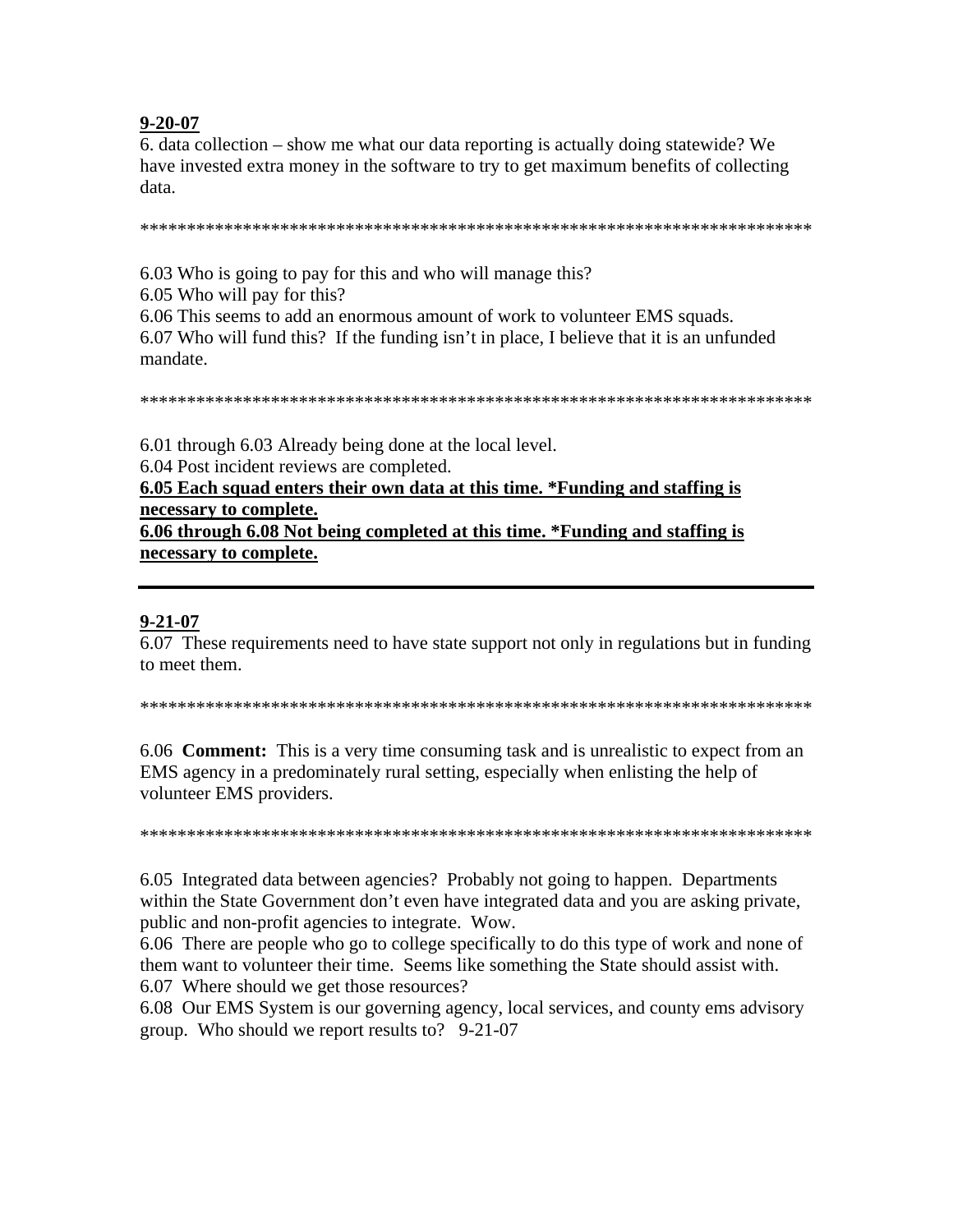## **Public Information and Education**

## **7-19-07**

7.01 Unfunded mandate. Many presently do some of these activities. How often and what level of participation is required?

#### **7-24-07**

Is public information and education a systems requirement?

#### **8-03-07**

Therefore, I think the public education element (Section 7.01, 7.02, 7.03, and 7.04) is very important to public safety. Also, I think there should be a close working relationship with local zoning officials and EMS providers to promote safety when developing new subdivisions in the county or issuing building permits for new homes. This could include having fire and ambulance services review subdivision development plans in the county before they are approved or setting minimum standards for road width, cul de sac length and radius state wide. You could educate the public by identifying rings of safe and unsafe response times or set boundaries where EMS services cannot be provided in a timely manner. The combination of education and regulation could prevent an unnecessary added burden to the already overloaded EMS providers.

## **8-17-07**

7.02 Injury Prevention instead of Injury Control.

#### **8-28-07**

7.04 This is already being done at the local hospital. Why task the EMS crews with this? They are all volunteer's in the county and already have more responsibilities than there is time for.

#### **9-06-07**

Section  $7.01 - 7.04$  How is this going to be funded? Some great ideas but with out funding they will go no where.

#### **9-11-07**

7.03 Comment: The inclusion of EMA is worthy of support. However, the recent emphasis on disaster planning partnerships would suggest a broader representation to include hospitals, local public health, community health clinics and other community partners as appropriate.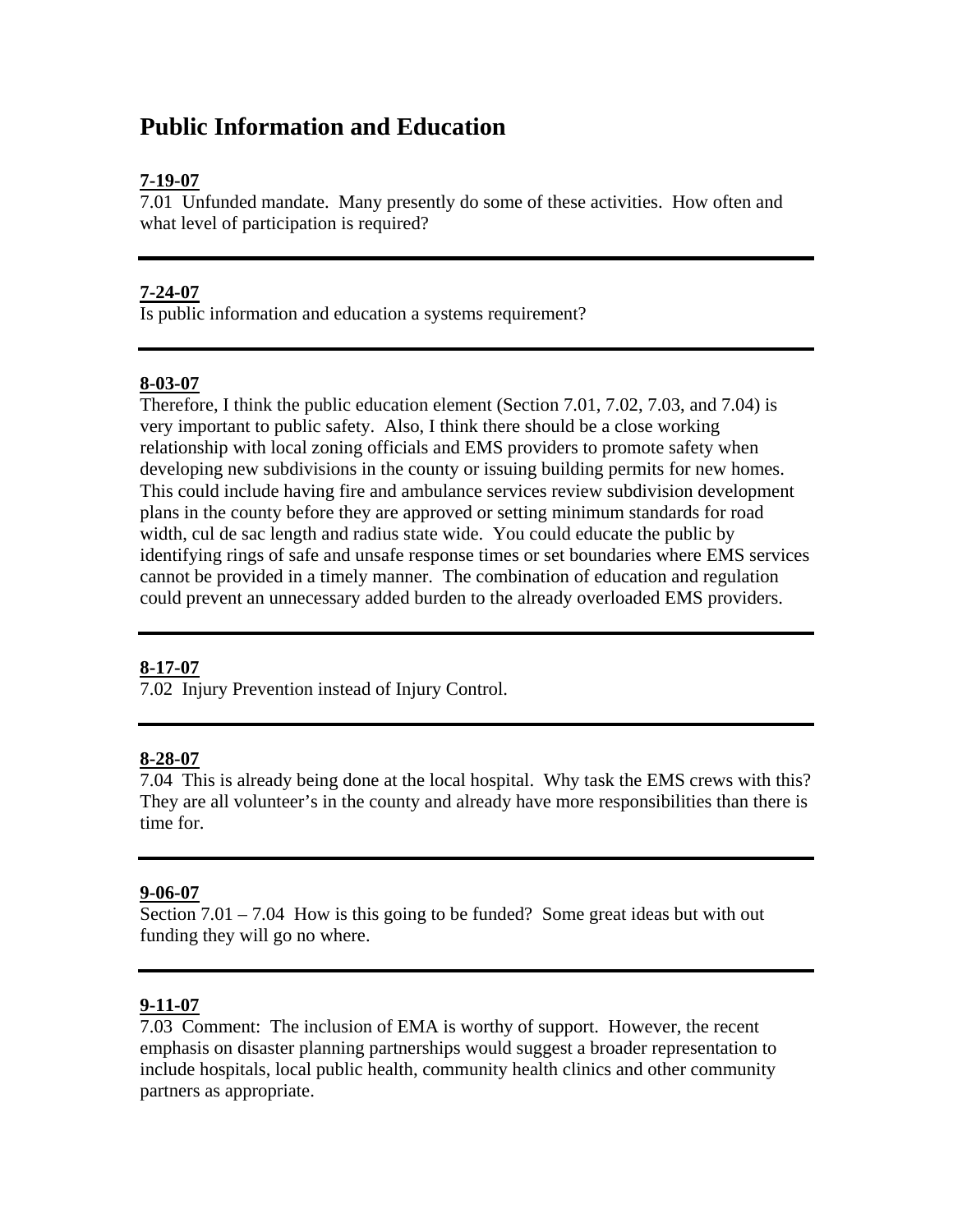## $9 - 17 - 07$

7.01 Good goal but where will the funds come from? 7.02 Good goal, but who will pay for this? 7.03 Good goal

## $9 - 20 - 07$

7.01 Good idea, but who pays for the materials?

7.02 Who will pay for this? Where do you want volunteers to find even more time from to complete the extra tasks?

7.04 By promoting do you mean do the teaching and training? I don't believe that anyone should be made to teach.

## 7.01 Not being completed at this time. \*Funding and staffing is necessary to complete.

7.02 Already being done at the local level and by Floyd Valley Hospital.

7.03 Already being completed by the Emergency Manager.

7.04 Already being done at the local level and by Floyd Valley Hospital.

## $9 - 21 - 07$

7.01 Most Appopriate.

7.04 Who decides what it the appropriate percentage of general public that would have CPR and HOW do you plan to enforce that the citizens of our communities MUST be trained?

7.01 We think this is a great idea. "What every EMS System in the State of Iowa should expect from the Bureau of EMS" is marketing tools to assist with this.

7.02 The county EMS system can promote, but the Bureau of EMS should provide programs.

7.04 What is the appropriate percentage and who will pay for the training?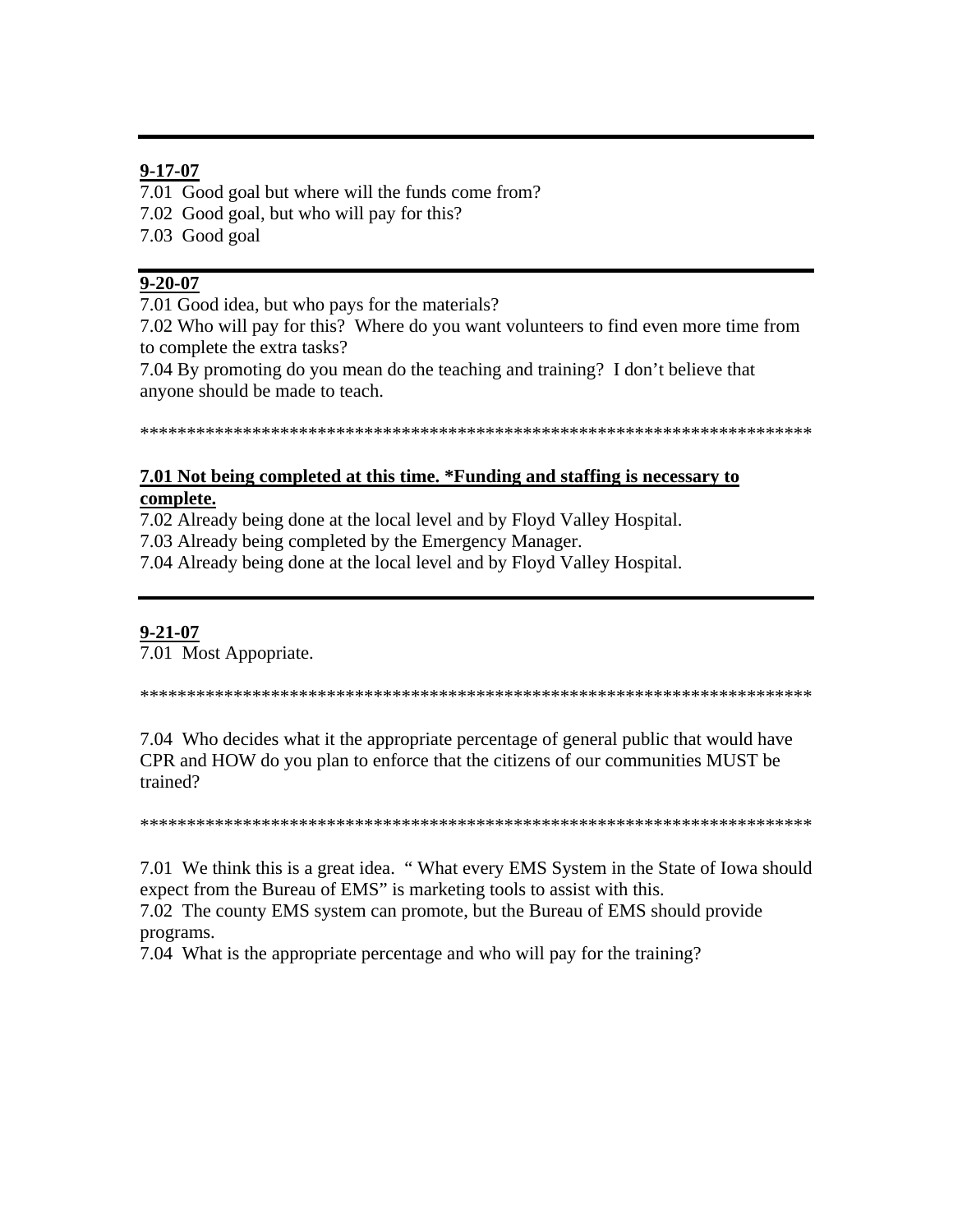## **Disaster Medical Response**

## **7-19-07**

8.07 Deploy locally, county, region, state, other? Many EMS services are limited as to deployment.

8.08 Planning is a continual process. To ensure is a goal that even the federal government has not found the solution to. Possibly just rephrase. Funding source is another question, depending on level required.

#### **8-29-07**

Standard 8.09 encourages EMS to ensure the hospitals internal and external disaster plans are fully integrated in the county medical response plan: while EMS knowledge of the hospital plans is worthwhile, EMS should be preparing for pre-hospital events rather than attempting to manage the local hospital. The integration of hospital plans into a county plan is a function of the county emergency management agency, not EMS.

#### **9-06-07**

Section 8.04 The training can be done, how are we going to fund the equipment for the responders?

## **9-11-07**

8.01 Comment: The collaborative language is appropriate (see 7.03).

8.09 Comment: Integration and collaboration are hallmarks of a successful disaster and emergency preparedness response plan. Rather than encouraging hospitals to integrate their plans, this standard would be better served to emphasize the need for EMS providers to integrate their plans with community planning partners. Similarly, the recommended guideline should place the emphasis on the EMS provider rather than the hospital. Also, the reference to *"pre-hospital medical care agencies"* needs some clarification; perhaps, with examples. Approved by: Region 5 Hospital Preparedness Steering Committee,

## **9-17-07**

- 8.0 OK
- 8.2 OK
- 8.3 OK
- 8.4 OK

8.5 Agree, but will every person in the county have to be involved in the exercise? What is meant by exercises conducted annually?

- 8.6 Is this only when there is a significant event?
- 8.7 OK
- 8.8 OK
- 8.9 OK, encourage is proper language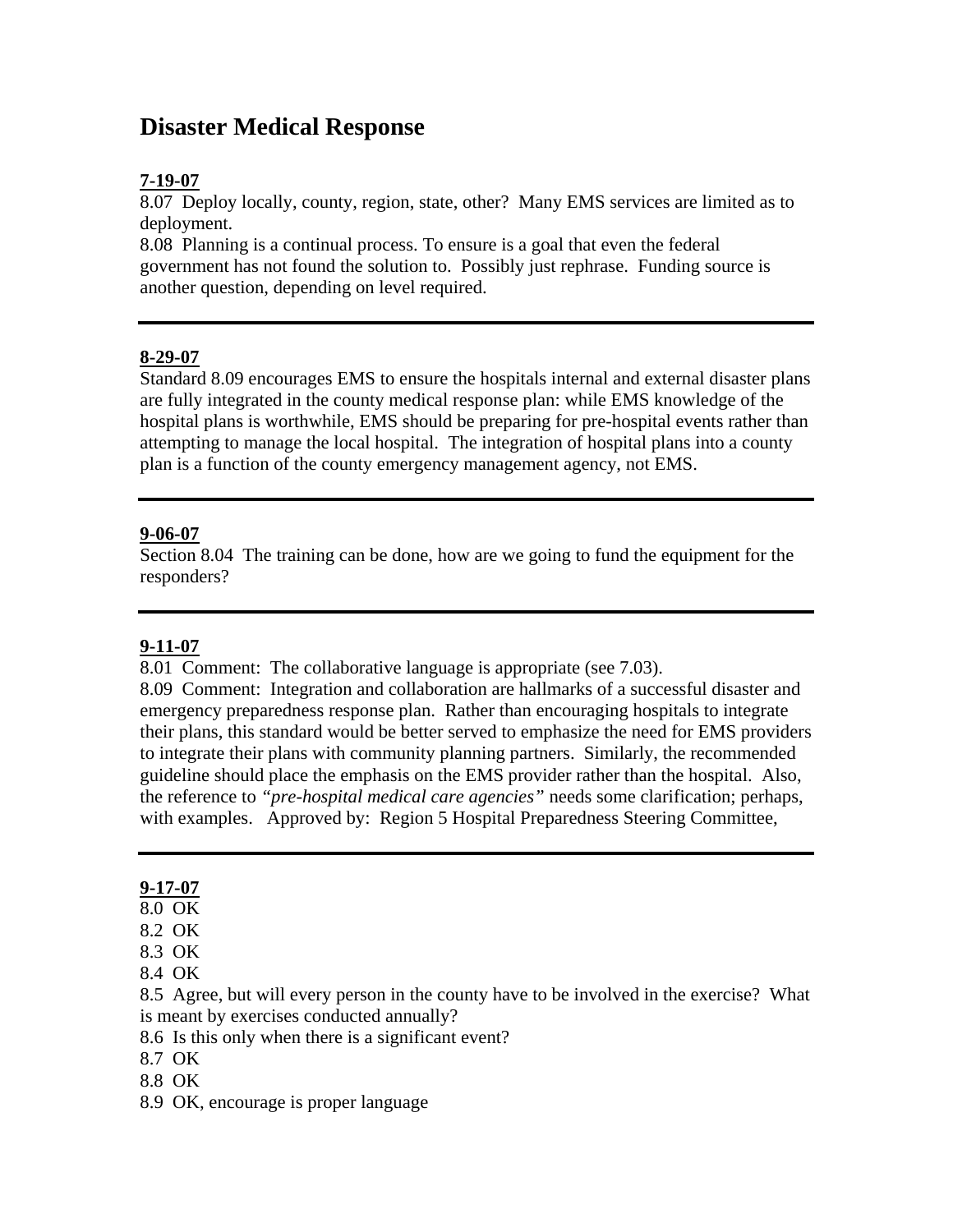#### $9 - 20 - 07$

8.05 What level of incident command to people need to be trained to? Do all members need to participate in the same exercise? If the exercise is mandated, who pays for expenses? Will formal EMS hours be granted if the exercises is mandated by the EMS Bureau?

8.01 through 8.09 Already being done at the local and county level.

#### $9 - 21 - 07$

8.04 Should use the IA Fire Service Training Bureau's credentialing for HAZMAT Ops.

8.04 Clarify, this makes it sound like we have to equip ems responders for response to hazardous materials incidents. We do not have the resources.

8.06 Clarify, how do you determine the effectiveness of a disaster plan if it has not been used in the last year. Are you saying to review plan annually?

8.08 Do you have an example of such a plan? How do you "ensure" continuation of EMS services during disasters? No sure this is worded well.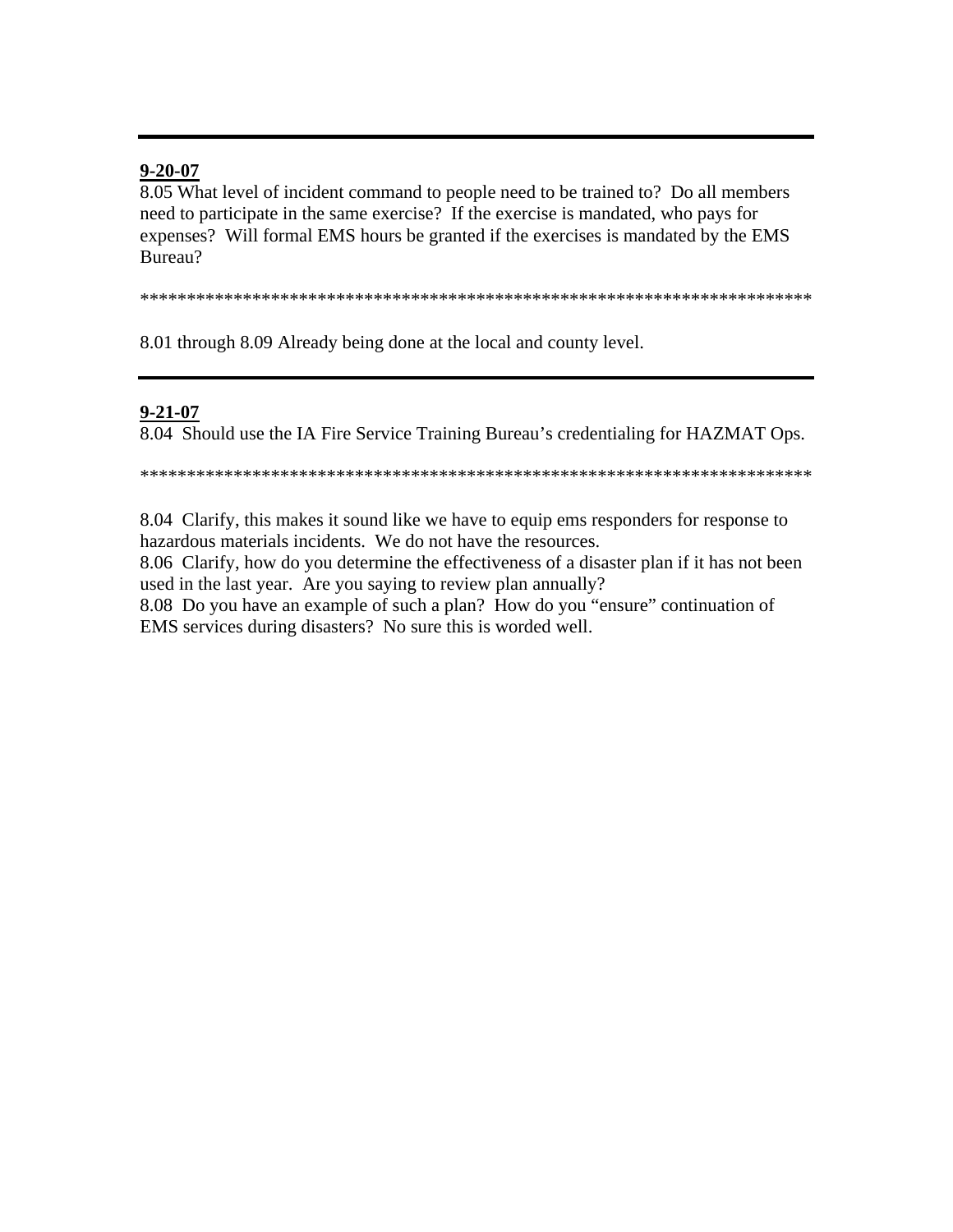# **Funding**

## **7-12-07**

Another very important question is, where is all of the funding going to come from to try and implement this and then manage it?

\*\*\*\*\*\*\*\*\*\*\*\*\*\*\*\*\*\*\*\*\*\*\*\*\*\*\*\*\*\*\*\*\*\*\*\*\*\*\*\*\*\*\*\*\*\*\*\*\*\*\*\*\*\*\*\*\*\*\*\*\*\*\*\*\*\*\*\*\*\*\*\*

When will the county(s) be required to fund the program?

## **7-17-07**

Where is the funding?

## **7-24-07**

Why isn't funding for EMS, and specifically for these systems (earmarked for these specific purposes) also included?

## **8-01-07**

Who is going to pay for this? Is the state going to fund it? I am guessing it will cost upwards of \$50,000 to \$100,000 or even more for our rural county. As Chairman of the Board of Supervisors of Washington County I have large concerns about another unfunded state mandate.

## **8-16-07**

1.14 System Finance We are all aware that the state and the counties do not have any money to fund this. Being realistic how will this be done? The statement of each county shall identify funding mechanism…is empty. The county EMS administrator does not have the power to implement taxes or fees. Without funding, implementation of this system is impossible. If taxes are going to be raised or fees are going to be imposed, will the general public be allowed to voice their opinions?

## **8-24-07**

This proposal mandates that each County fulfill several requirements but does not provide financial support. Unfunded mandates like this are not received well by the effected agencies or the public and nearly always result in increased costs and/or the reduction or related services.

Many provisions appear to be written with too narrow a scope and do not provide the flexibility to allow for creative compliance. An example is the requirement for all PSAP operators to be trained to EMD standards. Today's technology allows direct transfer of a caller with the push of a button. Regions like ours that have multiple PSAPs can easily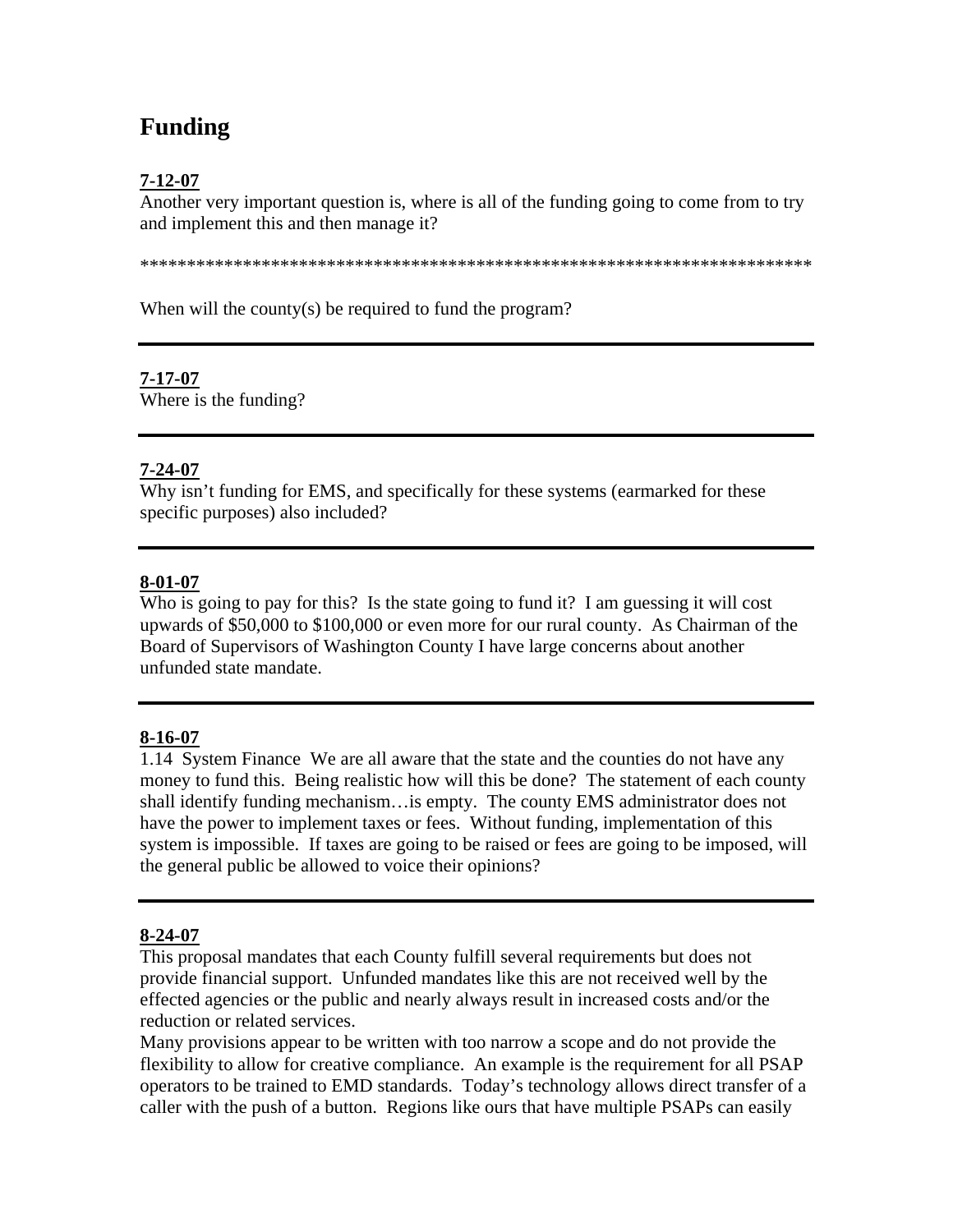transfer calls to an EMD dispatch while simultaneously alerting first response agencies. In a case like this, it is unnecessary to expend the money and burden personnel resources to ultimately accomplish the same goal.

It is my opinion that the draft as is currently written will create serious financial hardships on local governments and may actually result in negative impacts to current levels of patient care in many jurisdictions. I therefore urge you not to implement the Iowa System Standards on a State-wide basis. Rather, I encourage the EMS Division of Public Health to assist those communities and/or areas of the State that they have identified as substandard on an individual basis to better manage each of their unique situations.

In addition: I sent this as a draft to my City Manager who asked that his comment be added as well. As follows:

In addition to the points you raise, I question where the funding for the "new" level of oversight is going to come from, and who the individual will be answerable to. While I agree with the principles behind establishing an acceptable threshold for level of care, I believe that state would be better served by doing an evaluation of the condition of EMS response across the state so the areas that are already meeting the threshold are known. I believe it would be at best a redundancy, and at worst a waste of resources, to establish this system in areas that do not need it. Better to concentrate on those areas deemed substandard, and with the resources saved by not putting it in place where it is not needed, provide more assistance to those that do. This is not an issue that needs a onesize-fits-all solution, which is what is being proposed.

#### **8-30-07**

Several members of PCEMSA believe the Bureau of EMS should secure a funding source to offset the cost prior to making any mandated system standards.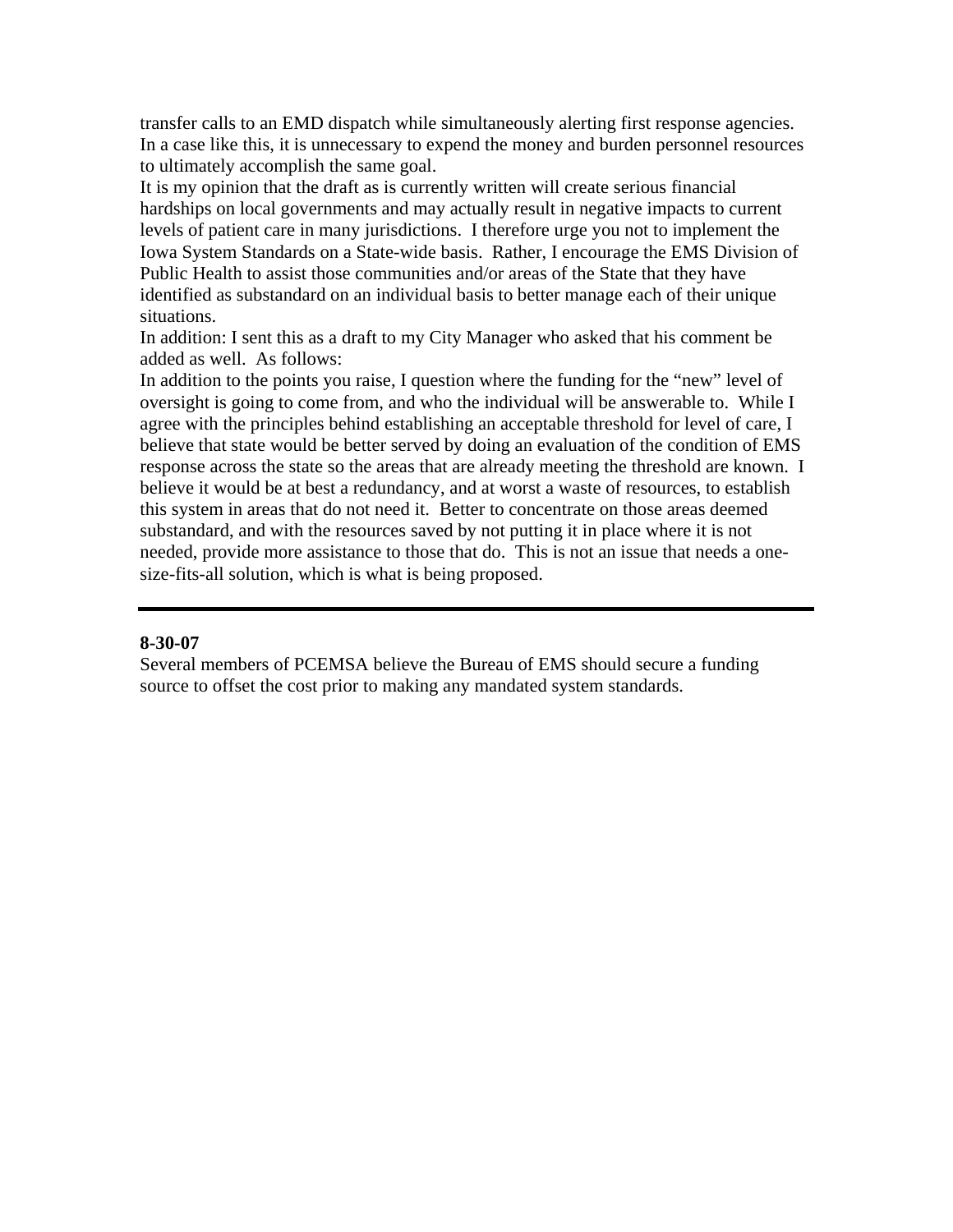## **General Comments**

## $7 - 12 - 07$

For the most part very clearly laid out and thorough. I like the plan for rolling the whole thing out.

Wow—what a draft—looks great for what I skimmed. The only question I had was is it written any where that the EMS crew are to leave a minimum written report / document before leaving the ER? NOTE: Individual contacted and question resolved with current administrative rule covering Patient Care Report—Craig Keough

## 7-16-07

Would it be possible to provide brief professional biographical summaries of the Stakeholder committee?

Interesting omissions No emphasis on having processes and systems in place to maintain patient confidentiality, HIPPA compliance Technology and communication has evolved beyond two way radio communication. Do the PSAP being able to handle alternate methods of communication e.g. inbound text messaging or email. While there are no standards in place today, these methods are being used for emergency communications, just not to 911 at this moment. GPS might be standard to consider phasing in, both for helping ambulances find their location as well as for dispatching air medical services. Thank you for the opportunity to comment.

## $7 - 17 - 07$

If the IDPH is attempting to let Iowans know of expectations then it should come from the state level. This is where consistency would be generated. What ever happened to the KISS method? Let's truly keep any changes simple. I will admit that I did like the "Glossary of Terms" pages. Thank you for the opportunity to provide feedback.

I finally had a chance to review the new standards and, although I see some controversial areas for Iowa EMS, I think you've done a good job. Thanks.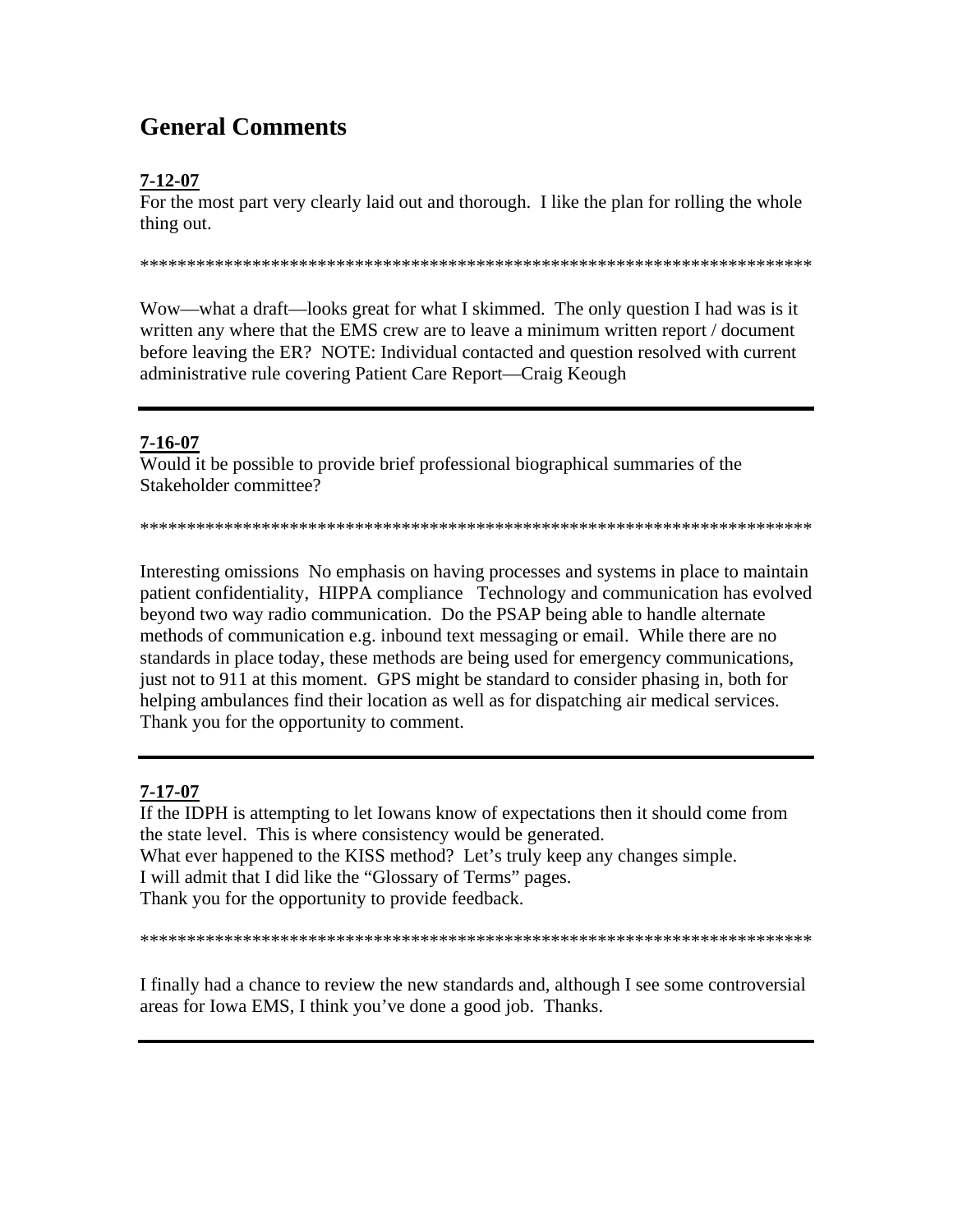## **7-18-07**

I am currently the director of the ER at Grundy County Memorial Hospital as well as the director of the Grundy Center and Wellsburg Ambulances. I just read through the proposed county EMS system. I wholeheartedly agree that such a system is needed. Our current Grundy Center Ambulance is short staffed and has no paramedics and too few EMT-I's. Therefore, most transfers to from GCMH have to go out by outside agencies. We have been contemplating how to organize a paid paramedic service either in Grundy Center or in the central portion of Grundy County. The paramedics would perform most of the transfers while each community within the county would just need to provide first responders/EMT-B's. Our hospital is supportive but is not willing to provide that service. Hopefully, the proposed county system would provide the proper nidus to get this started.

Unfortunately, I am neither a lawyer nor an administrator. How can we put this plan into action? Will the state provide each county with a template for making the protocols-or at least an example of one already in place? When can we take this to the County Board of Supervisors? Do some counties already have this in place? Would the system be mandated in all counties? When? Please keep me updated.

## **7-19-07**

Hopefully we all remember this is not a perfect world. Many things that may appear to benefit the system may hamper it sustainability. Generally, there appear to be several unfunded mandates with this latest version. During disasters and other emergencies, some standards may become impossible to meet. This could create unwanted legal difficulties. Several standards may be somewhat vague or have gray areas in them; which could also create legal problems. A couple standards may go beyond the authority of the committee, when making standards that effect other agencies. Again additional legal actions. Future legal actions could possible lead back to the committee members involved in the creation of the standards.

Much thought and effort have been put into these proposals. I thank the committee. I hope responses from others are considered and may require additional information or input, to assist them in this very important project. We all work for and think of the people we serve. Thanks again.

## **7-20-07**

Thank you for your timely and informative reply. I can understand one of the main objectives is to improve upon what we have and provide a better service to the people. Any time standards are mentioned and objective terms are first presented, it seems to start a short panic. Then after additional information is available, most people understand what it truly means to us all. I applaud you all for your efforts. Some people that contacted me, may have gotten the idea the standards, as presented, were to be implemented shortly. I will share this information with others, and thanks again.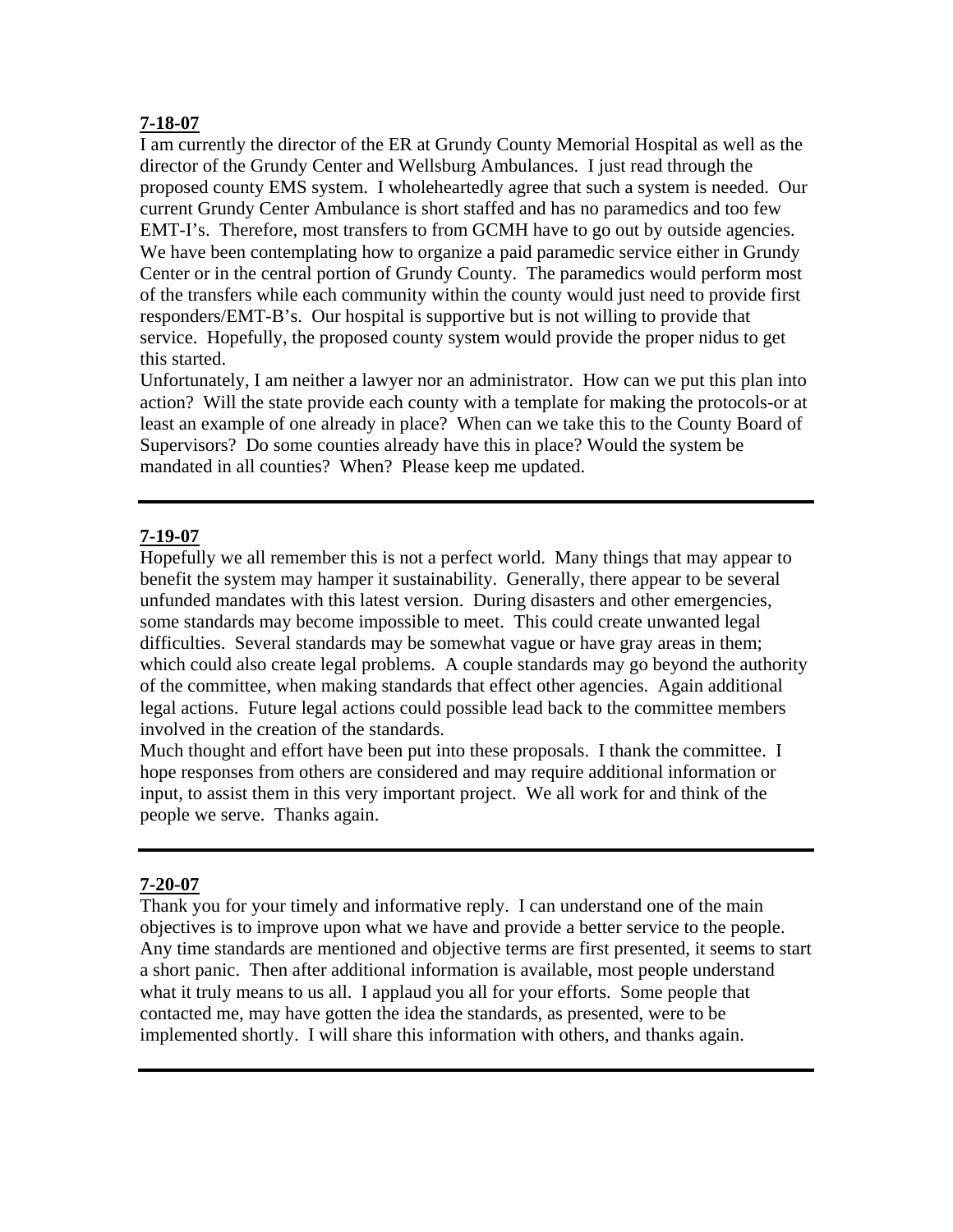#### **7-24-07**

Lots of hard work no doubt went into this document.

## **7-25-07**

After reading the draft on IA System Standards I have a few comments and concerns. You refer to several documents as models, such as the EMS communications plan, the Trauma system model and guidelines. Could you include a place to reference this. It has been a long time since I viewed some of these and need to compare and refresh my memory.

Glossary of terms: show ALS as Paramedic level or above. Is this consistent with a national standard? What about the Intermediate level?

BLS level is Intermediate level or below. I have the same question here.

The model as a whole is a step in the right direction. Let us know about the meetings if you want additional input. Many are interested here.

\*\*\*\*\*\*\*\*\*\*\*\*\*\*\*\*\*\*\*\*\*\*\*\*\*\*\*\*\*\*\*\*\*\*\*\*\*\*\*\*\*\*\*\*\*\*\*\*\*\*\*\*\*\*\*\*\*\*\*\*\*\*\*\*\*\*\*\*\*\*\*\*

Overall the draft would be beneficial for EMS services but would require direction to obtain the minimum standard.

## **8-01-07**

If these are suggested standards to go by only, then maybe they are okay to have as goals. If they are enforceable by penalty or fines and are mandated, then I am NOT in favor of them.

## **8-03-07**

I read the draft of the Iowa EMS System Standards and found the information very interesting. I have two comments. First, are ALS, BLS, and AED acronyms? If they are, they should be spelled out in your document. (second comment under Response & Transportation)

## **8-15-07**

I looked over the proposed draft of standards for EMS. They look really good. Lots of work went into them I can see. My only comment is under definition of ambulanceperhaps add something to the effect of licensed as an emergency vehicle and meets standards set by the BOEMS. As I read it now I could get an old hearse "convert" it to an ambulance and transport patients. Someone could use a Simpson station wagon for an ambulance? I think the standards are great, having grown up in rural Iowa and been an EMS provider for many years (Anita was my preceptor and we know she is old as dirt!) it is a step forward for EMS in Iowa.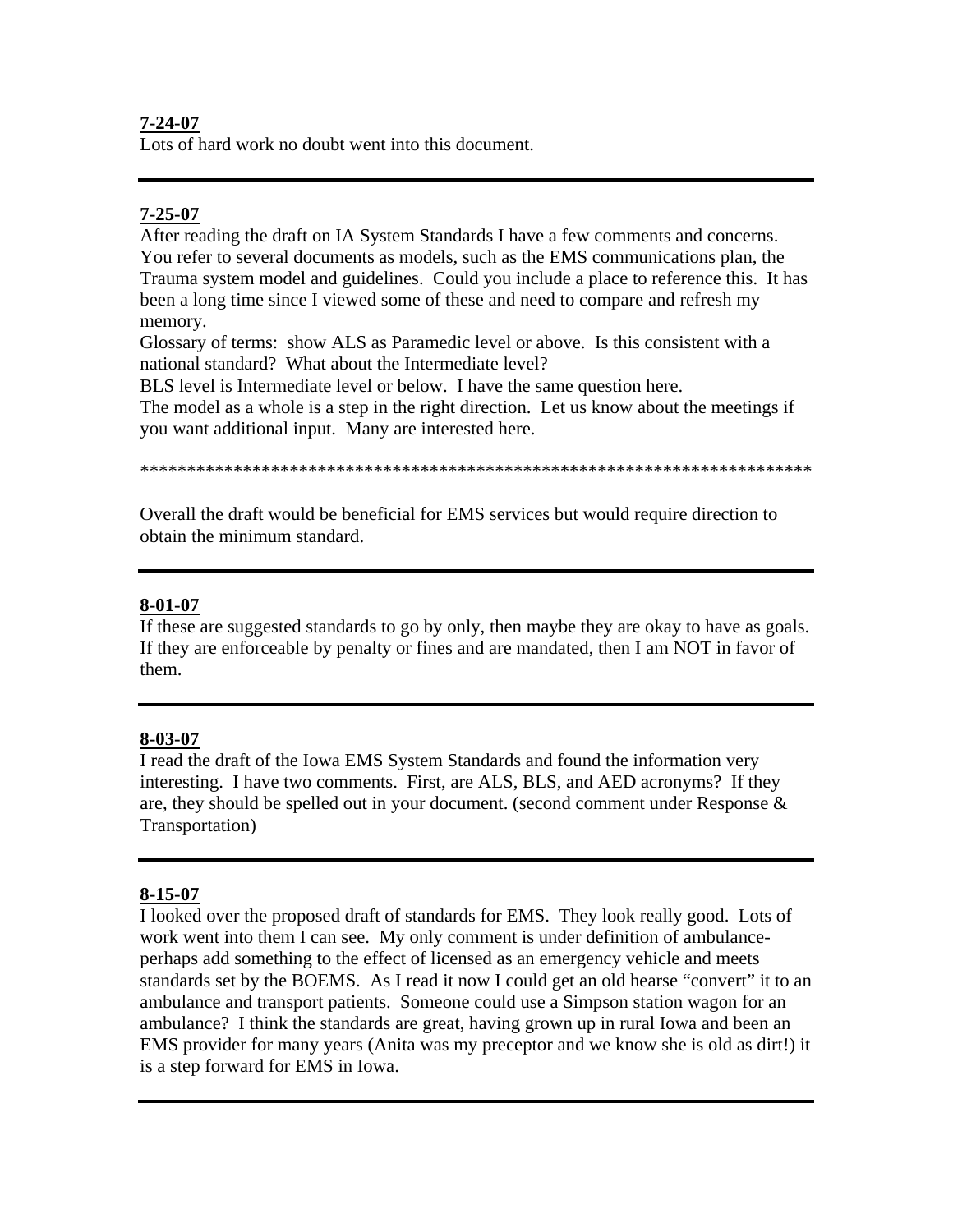#### **8-16-07**

This is regards to the proposed changes in the Iowa EMS system. First of all I have a general question. Is the system in such a state of disrepair that everyone needs to change? This leads to the question of how the system got into this condition under the leadership of the DPH. To me the DPH is passing the buck to the counties to fix their mistake. My major areas of concern with the new proposal are in the systems organization and management, the funding of, and response and transport. My assumption is that the committee has thought about some or all of these issues. Is there a place where the questions and concerns being raised can be reviewed by the public?

Everyone that I know involved in EMS wants to provide the best care that we can. It is my hope that the proposal does what the committee wants, my fear is that this will lead to more people leaving the EMS field. Thanks for listening.

#### **8-28-07**

Could you send me a list of the "scheduled presentations" on these draft standards? Craig: I received you fax. I have a supervisor in Plymouth county who is concerned about the cost implications of the standards. Has IDPH done or plan to do any education with counties? What is your sense of what funding will be tapped to meet the standards?

#### **8-29-07**

Thank you for the opportunity to offer comment on the proposed changes to the Iowa EMS Systems Standards. Our hospital ER and Trauma committee reviewed the changes at their meetings last week and summarized a number of potential issues and concerns about the changes that could and would affect the actual practice and delivery of coordinated and professional EMS services to patients in our rural Iowa communities. Attached is a summary of the comments that came from our committees and we appreciate having the opportunity to forward them to you for your review and consideration. The proud history of high quality EMS services in our state is our mutual objective and we look forward to continuing that quality focused heritage.

\*\*\*\*\*\*\*\*\*\*\*\*\*\*\*\*\*\*\*\*\*\*\*\*\*\*\*\*\*\*\*\*\*\*\*\*\*\*\*\*\*\*\*\*\*\*\*\*\*\*\*\*\*\*\*\*\*\*\*\*\*\*\*\*\*\*\*\*\*\*\*\*

On behalf of the Plymouth County Sheriff's Office, I have several comments concerning the standardization of the EMS system in Iowa, specifically how it will impact the Communication Center (Dispatch) of which the Sheriff is in charge. Most of what is being proposed is once again and UNFUNDED mandate from the state. I realize there is a need to standardize some policies and procedures, but at who's expense? My office can not absorb another increase in its budget. I would rather direct the money to my people rather than trying to meet a standards passed off from the State of Iowa. I appreciate the opportunity to voice my concerns on behalf of the Plymouth County Sheriff's Office. I see the proposed standards as an attempt to better the EMS system in each county, however, not every county has the same geographical lay-out and not every county has the same need. The system in Plymouth County works extremely well and for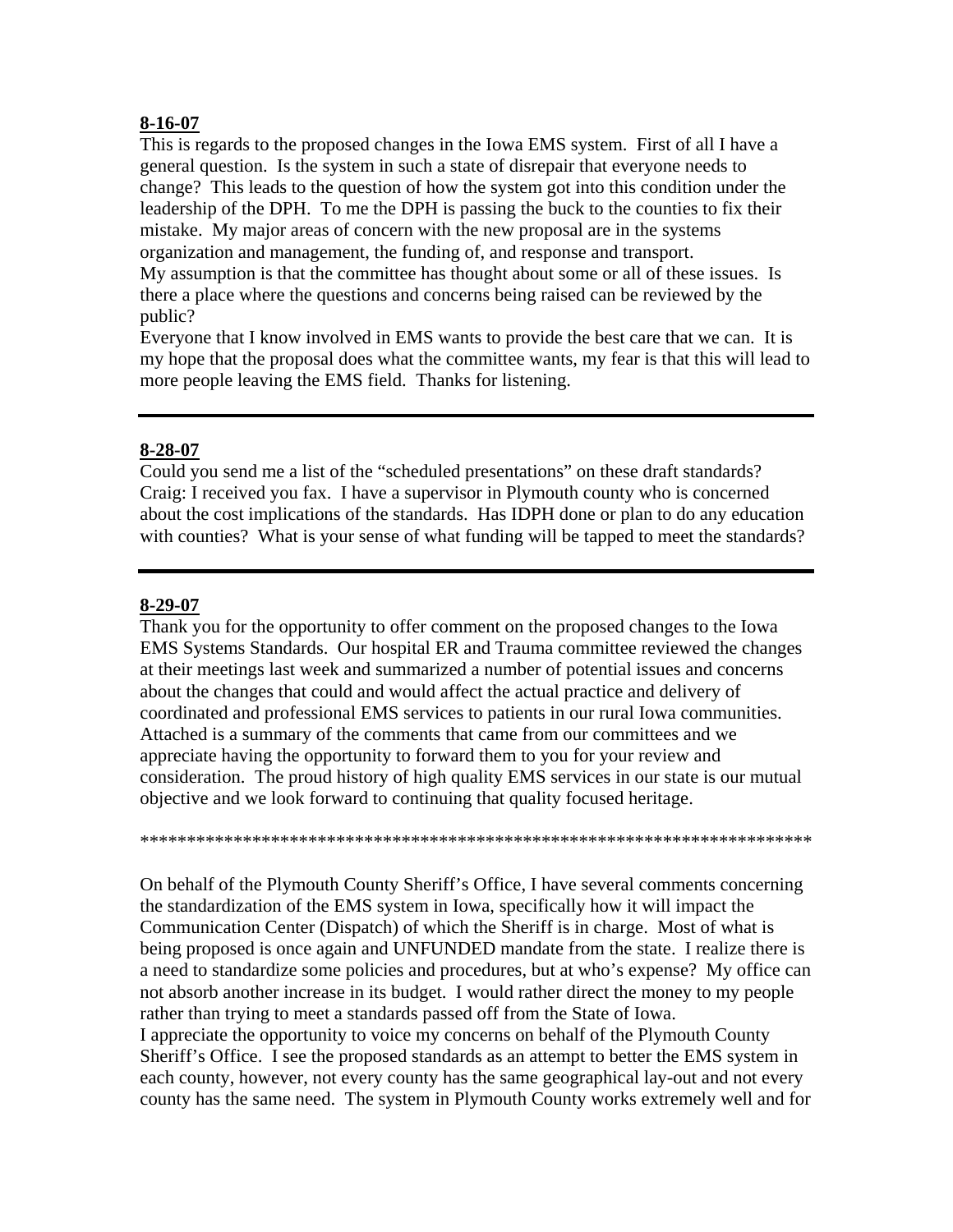the time and expense needed to implement many of these standards, it is not necessary. I would encourage the committee to find a permanent funding source before handing this off to the local counties. I see much of the proposal as a means to add responsibilities to the county and diminish the responsibilities of the state. Thank you!

#### **8-30-07**

The Plymouth County EMS Association (PCEMSA) would like to thank the committee members who worked on the Iowa EMS System Standards, "What every Iowan can expect from Emergency Medical Services". It is evident the committee spent a lot of time to provide the highest quality services to all Iowans. It is a very comprehensive set of standards that every squad should be providing.

There are several sections of proposed standards that are not being met in Plymouth County at this time mainly due to lack of funding, staffing, and time. These sections require significant time and paperwork to be completed. If/when the standards pass, PCEMSA is concerned how these standards will be met. PCEMSA is just an advisory board and not an administrative board and the squads are all volunteers. No one is willing to volunteer that much time to make sure these standards are being met and the proper paperwork is being completed. Someone will need to be hired to make sure these standards are met, who will pay for it?

Since the standards are open for public comment and the standards address issues with other agencies, PCEMSA decided to contact all interested parties so they had time to review the standards and start a dialog about how Plymouth County will meet these standards. PCEMSA contacted the Board of Supervisors, Plymouth County Communication Center, and Emergency Management. Local squads were encouraged to contact their government officials ( city, township), Medical Directors, Hospitals, and any other organizations that work with EMS.

Thank you for your dedication to providing quality emergency medical care to Iowans.

#### **9-05-07**

The Plymouth County Emergency Medical Services Association (PCEMS) has brought to our attention a document for public comment concerning the proposed Iowa EMS System Standards. Our Board has reviewed the proposed standards and the comments made by the PCEMSA regarding those proposals. We would like to inform you of our own concerns as a Board as to the effects these proposals could have on the citizens of Plymouth County.

Iowa has 99 Counties, each of which has its own unique needs for Emergency Medical Services as well as methods for providing them. It is our opinion that one set of standards does not necessarily fit all. Plymouth County has 24,000 citizens living in, geographically, the  $4<sup>th</sup>$  largest County in Iowa. We have seven volunteer ambulance services (LeMars, Remsen, Merrill, Akron, Oyens, Hinton, and Kingsley) which work in cooperation with one another to provide outstanding local service to our people. We feel that many of the proposals in the draft document would only serve to mandate an unnecessary layer of over-centralized control which would hinder response times and serve as a detriment to the overall quality of services.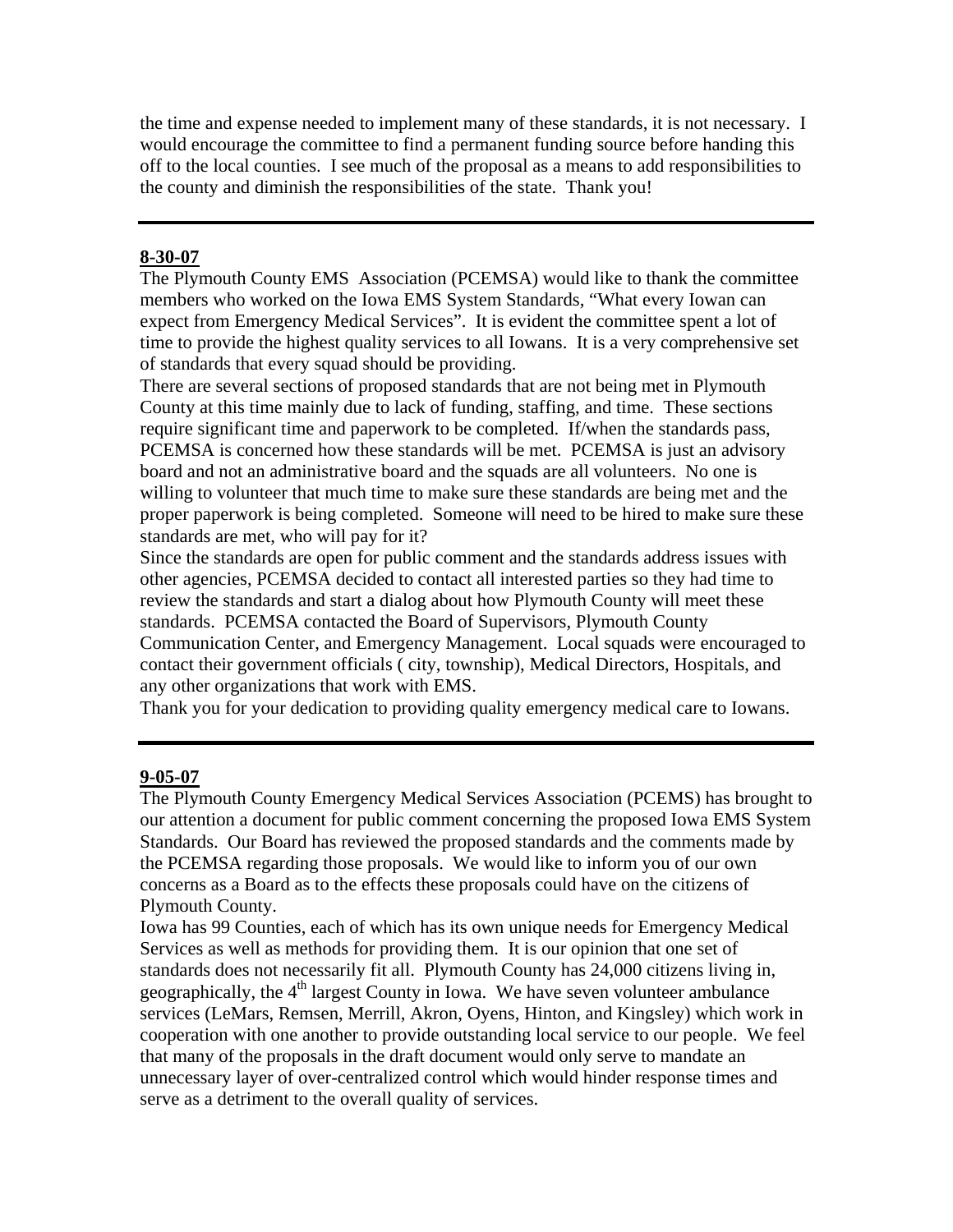We also would like to reiterate that our EMS people are volunteers. Then know their communities and their communities know them which add to the quality of care in our County. It should be noted that many of the proposed standards are already being met or exceeded by these volunteers. We believe, however, that some of the draft proposals create unnecessary paperwork, training rules, and reporting procedures that will only make it more difficult for our services to recruit new First Responders and Paramedics and to retain current members. This will eventually lead to a loss of personnel and the closure of some of our Community ambulance services which would be a great detriment to the safety of the citizens of our County.

It also should be noted that many of the draft proposals are unfunded mandates. Local governments have a difficult time funding the myriad of mandates they already have and to add more creates budgeting stresses which will lead to cutbacks of other essential services. If current services are already being provided without the hiring of the proposed additional personnel, then why mandate them?

In closing we wish to express our full support for the PCEMSA and their comments regarding the draft proposals. We hope you will look seriously at their remarks as well as ours and to consider them before making any final decisions. We acknowledge that the Iowa EMS Bureau is trying to affect positive change and has the best interests of all Iowans at heart. We simply disagree on how standards should change and whether or not they are applicable to every Iowa County. Thank you for your time and consideration. Sincerely,

Plymouth County Board of Supervisors

#### **9-06-07**

Glossary of Terms BLS – Interventions identified at the Intermediate level or below. I have am very concerned with this definition. If you choose to say all Intermediate skills are at the BLS level whether that means I85 or I99. Medicare will start paying all services in Iowa at the BLS level for advance skills like IV starts and meds etc. In the Medicare manual it says that each level of payment is base on each states level of care. Once Medicare does this other insurance companies will follow. Think about the financial impact this will have on all of the services in Iowa.

\*\*\*\*\*\*\*\*\*\*\*\*\*\*\*\*\*\*\*\*\*\*\*\*\*\*\*\*\*\*\*\*\*\*\*\*\*\*\*\*\*\*\*\*\*\*\*\*\*\*\*\*\*\*\*\*\*\*\*\*\*\*\*\*\*\*\*\*\*\*\*\*

Larry I know there was a lot of hard work put into this but with all things new there will always be positives and negatives as with these standards. I ope with these standards we can get EMS mandated in the code that every county shall provide EMS and we get permanent funding for EMS in Iowa. If any one would like to contact me about my comments please feel free.

## **9-11-07**

Gentlemen: It has been brought to our attention that the State of Iowa is requesting public comment on the new Iowa EMS Systems Standards. After reviewing the proposed draft we would like to voice our concerns concerning this document.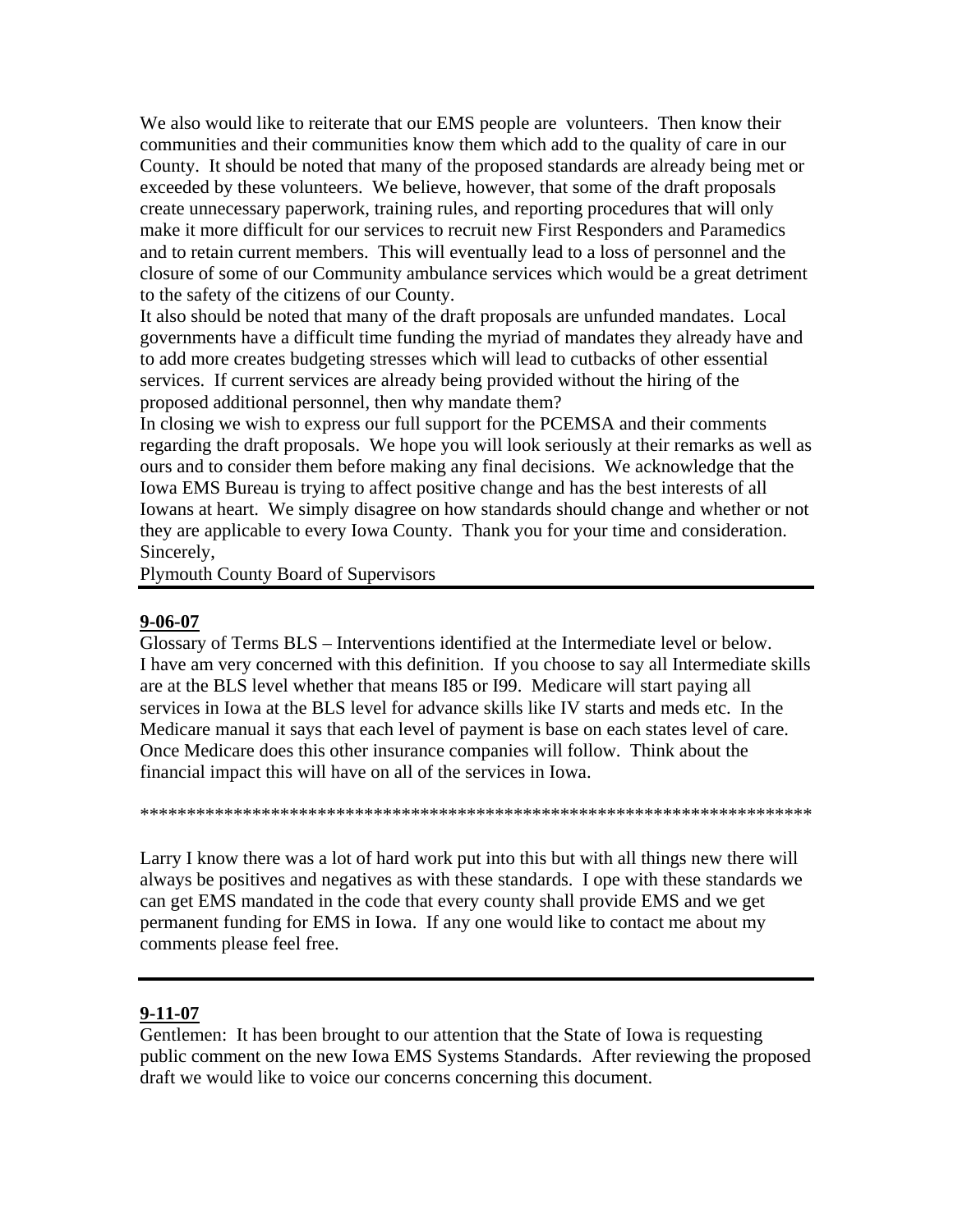The City of Le Mars is a community of approximately 10,000 residents. Our EMS staff has strived to stay in compliance with the Iowa Department of Public Health and the State of Iowa. Within the last 60 days, the city has hired a full-time director as we felt the annual call volume and the amount of regulation dictated so. Now we are notified the state is suggesting each county be responsible for EMS services. In our opinion, another layer of bureaucracy in not needed and is detrimental to emergency care given to our citizens.

According to the proposed regulations, the State of Iowa is proposing to have the county responsible for EMS services. Not only would we lose the control over Emergency Medical Services for our community, we feel the costs to provide services will increase and become less efficient. Training, staffing, and management on a county-wide basis would in effect, reduce the current local volunteers currently on staff and hinder any staff recruitment efforts in the future.

Just as the, law enforcement, and school administration should be kept under local control, we fell very strongly our management of Emergency Medical Services should be kept under local control. We kindly ask you to "re-think" your proposal and leave the management of our local EMS service in local hands. Sincerely,

CITY OF LE MARS 9-11-07

#### **9-12-07**

Larry, it appears that you and your EMS Bureau colleagues have been tackling some of the tough issues facing the EMS industry. I am reminded of the efforts during my tenure at UIHC to look at EMS, especially the air medical piece, in a more global and interdependent view. Needless to say, I did not enjoy a strong following in my efforts. As I am now having the pleasure of working with hospitals in southeast Iowa to further their disaster preparedness, the proposed Iowa EMS System Standards were brought to the attention of our Region 5 Hospital Preparedness Steering Committee for discussion. As the scope of the proposed standards includes some disaster and emergency preparedness issues, there was an interest to look closely at what was being proposed. Too, the fact that several of the hospitals in Region 5 are engaged in providing ambulance service certainly heightened the interest in the proposed standards. At the conclusion of the Steering Committee's deliberations, a consensus evolved that is represented by the comments and observations presented in the attached. I hope you find this document to be helpful and we hope it will stimulate further discussion and thought as the Bureau moves forward in the development of its "Roadmap".

Like most undertakings of the magnitude reflected in the Standards' document, not all of the discussions and assumptions are clear to the reader. While they may be implicitly clear to and understood by the authors, those reviewing the document are sometimes left to interpret and, perhaps, speculate on intentions and conclusions. In other words, I believe our Steering committee did its best to interpret the standards and accompanying narrative in the context that the authors intended.

The Bureau staff and the members of the Stakeholder Committee are certainly to be commended for their work and efforts to tackle some most important and difficult issues that our facing our EMS providers, It is certainly my hope which , I believe, is shared by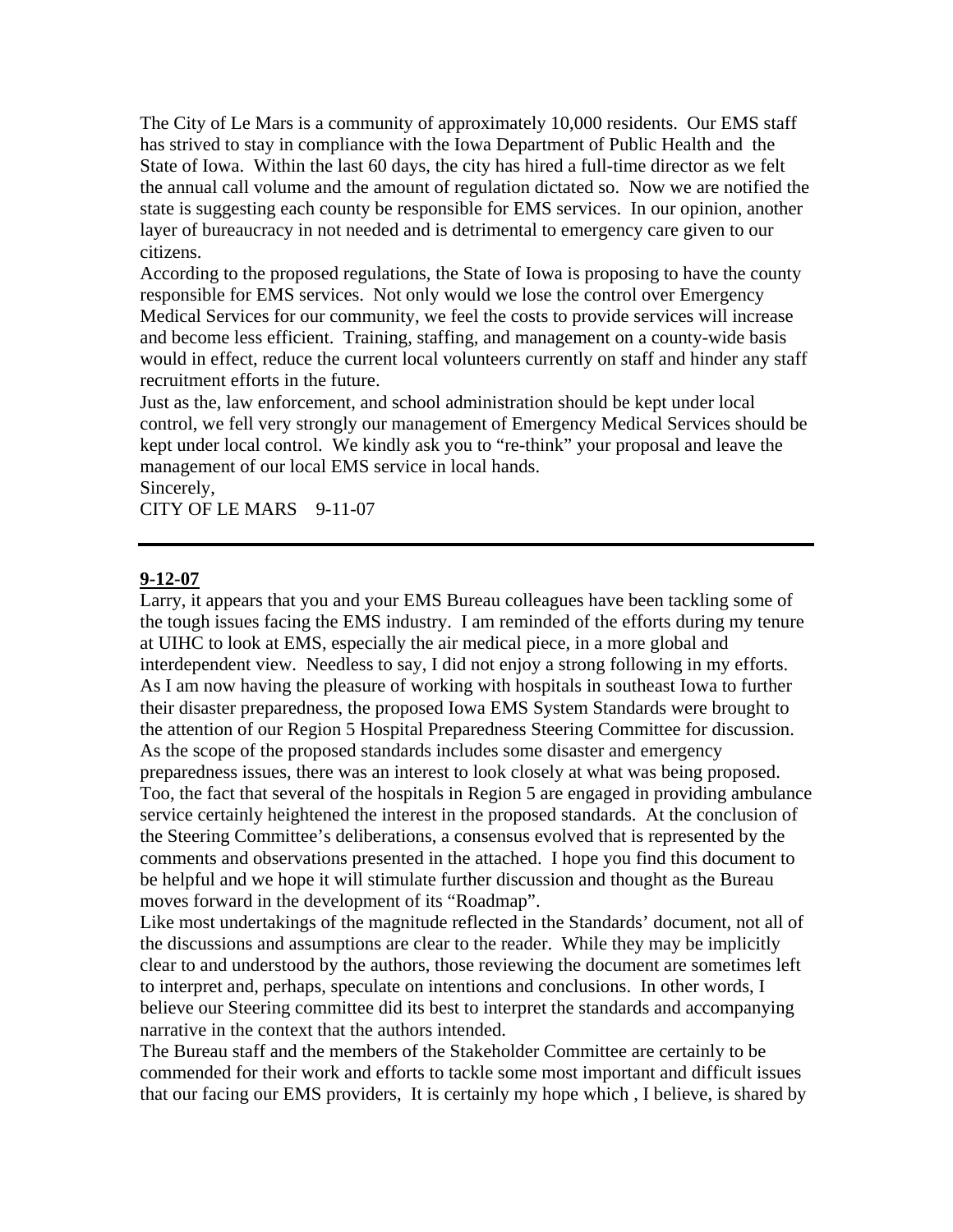the Region 5 Steering Committee, that these efforts will result in meaningful improvement in the fiscal, clinical and response time performance within Iowa's EMS system.

Should you have any questions regarding the attached comments and observations, please do not hesitate to contact me.

#### **9-14-07**

Thanks for the opportunity to comment on "The Iowa EMS System Standards". As you know, the Boone Fire Department is not a transporting service, as we only tier with the Boone County Ambulance for emergencies in our fire district. However, we are recognized by the state as an EMT-I service.

After reading the "System Standards" many thoughts come to mine. I like the idea of everyone being on the same page, especially in these times; it's essential for continuity of services, safety of the responders, and ultimately for the good of the patient in question. Although I feel many of the proposed standards are good, I wonder how many entities and jurisdictions will be able to find the time, resources, manpower, and funding to satisfy those standards. We're career department and I serve as the Assistant Fire Chief/Training Officer. Until my promotion to this position, I had no idea how many standards were out there, and the amount of training that was required to keep us in good standing and to keep our personnel safe. Our department is fortunate that we have a full time person attempting to stay ahead of all that is required for the department. I feel that the majority of the standards would be perfect in the perfect world, but I would question how practical they actually are. I don't envision too many departments or counties being able to keep up with all of the new proposed standards. I've heard some horror stories of different departments and counties dealing with NIMS in the last several years. Although our department took the lead to become NIMS compliant in the city, I can only imagine what some smaller volunteer departments went through, and are going through presently.

Bottom line; even though our department has been living by some of the proposed standards for some time, I feel the new set of standards should be very carefully looked at again, with the situation in a number of smaller less populated counties being considered. Again, thank you for allowing me to comment on the proposed standards.

\*\*\*\*\*\*\*\*\*\*\*\*\*\*\*\*\*\*\*\*\*\*\*\*\*\*\*\*\*\*\*\*\*\*\*\*\*\*\*\*\*\*\*\*\*\*\*\*\*\*\*\*\*\*\*\*\*\*\*\*\*\*\*\*\*\*\*\*\*\*\*\*

These are very valid and I am glad Craig pointed them out so eloquently. Any time that the state or federal government puts more work onto volunteers, whether EMS, Fire Service or other volunteer organizations, without providing the funds to carry out the "mandates" they set us up for failure to follow the mandates due to time constraints making a living has to come first since if there is no food/shelter, there is no longer the chance to volunteer time or talent. Thanks.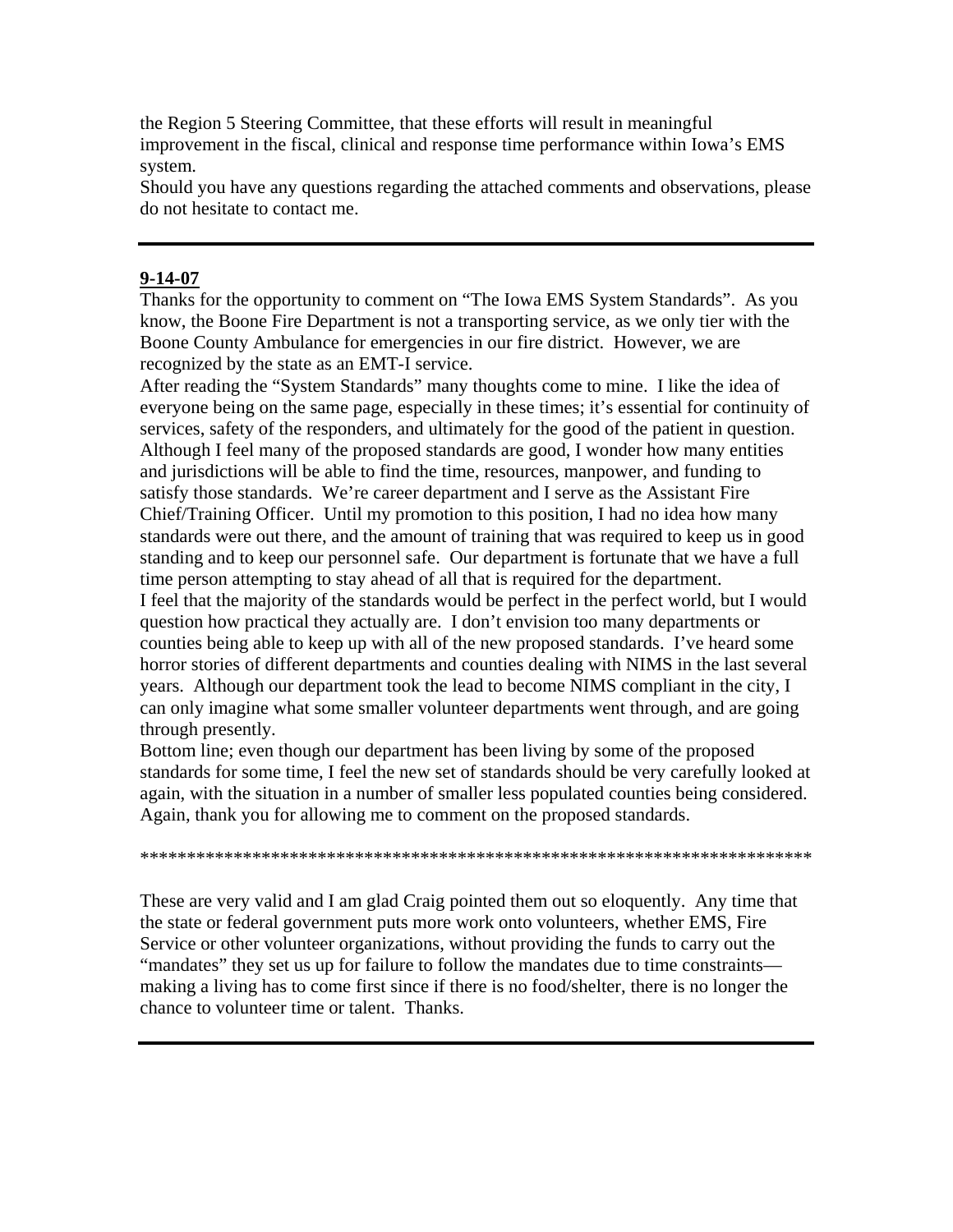#### **9-17-07**

Larry, Thanks for providing more light on the subject. Too often we see only part of the project when we receive a draft and don't see the plan behind it. Thanks for providing more information on the intent. Thanks again to you and all the members of the committee working on the system. Have a great week.

\*\*\*\*\*\*\*\*\*\*\*\*\*\*\*\*\*\*\*\*\*\*\*\*\*\*\*\*\*\*\*\*\*\*\*\*\*\*\*\*\*\*\*\*\*\*\*\*\*\*\*\*\*\*\*\*\*\*\*\*\*\*\*\*\*\*\*\*\*\*\*\*

Dear Larry, Overall the idea of providing the same level of care for all citizens of Iowa is very altruistic. The problem is that without a funding mechanism, I don't see how this is possible. For years there has been somewhat of a disparity between paid Fire and EMS response in cities and the volunteer response in the rural parts of the State. Many volunteer squads do a wonderful job of providing service on limited funds, but by placing more requirements on the rural squads as far as paperwork, reporting, response times and performance standards without a funding mechanism to pay for the needed increase in personnel and equipment creates a large gap between what is ideal and what is really achievable.

The principles laid out in this document would also impact the urban communities if they were expected to take up the slack between the ideals and the current situation in many of the rural areas. If the Bureau of EMS pushes this standard forward, it will become another unfunded mandate for the EMS providers in the State.

Larry, I would like to thank you and the rest of the committee for all the time and effort you put into this project. Once again I feel that there are some very good goals communicated in this document, but I am concerned about have the Bureau of EMS creating more rules for EMS delivery systems without providing any money to see it come true. Unfunded mandates and setting up first responders for failure by creating more regulations for them to follow without the proper funding or personnel to accomplish the goals will not provide better service or more EMT's in the State. It becomes more and more difficult for volunteer services to meet the current standards and putting more regulations on them and requiring more administrative work out of them will not help this situation. Without a funding mechanism and a way to hire full time people to administer this proposed system it will create more deficiencies than it will improve the current system.

If you would like to discuss any of the specifics of my answers please contact me… Thanks again to you and the rest of the committee.

\*\*\*\*\*\*\*\*\*\*\*\*\*\*\*\*\*\*\*\*\*\*\*\*\*\*\*\*\*\*\*\*\*\*\*\*\*\*\*\*\*\*\*\*\*\*\*\*\*\*\*\*\*\*\*\*\*\*\*\*\*\*\*\*\*\*\*\*\*\*\*\*

I agree with James Clarks Jrs. Notes or email to you. That is the professional approach to these new proposed rules. This is the volunteer without time or money to do all of this. The volunteer from small rural can not stand any more mandates, unfunded mandates, additional paperwork and more reporting. Please stop or you and the committee will be the first step in the loss of the volunteer network. Have you not all seen and heard of the loss of volunteers everywhere and it is getting worse. This is an exact reason why this has happened and is happening. If this is what the reporting gets us then we need to stop reporting.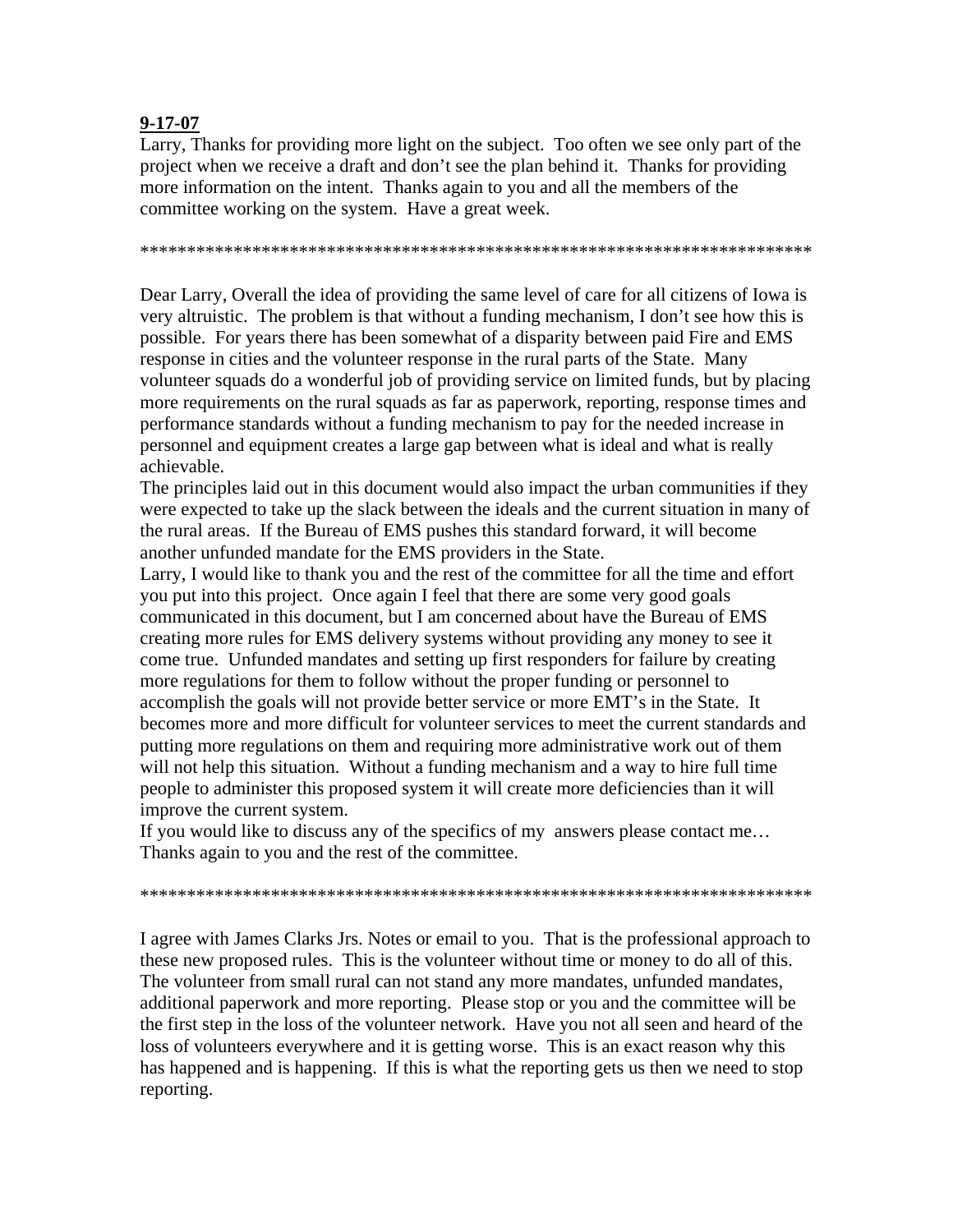I am a 34 year volunteer firemen and emt with the Hostein fire and ambulance dept. I am currently chief and I am going to retire next year. One of the reasons is the state fire and ems is wearing me out on the have to mandates. You keep passing work that should be done by the state off to the volunteers, reporting is a good example, before we sent a copy of our paperwork to you and you put in the system. Now you passed off that job to us to enter into the system. Maybe you need to start doing it the old way and then you can have the data and reviews that you want.

We are tired out and mostly from reporting. Our department always ran with around 30 people and we are having a hard time staying at 24 now. We are a combination department which helps but more and more people want to come on for the fire side only. We have to stop having paid people come up with jobs for volunteers. It is time maybe the state takes on more jobs and not pass them to us and it is time to step up with funding to help us provide ems and fire care. There will be a time and it is already there for some departments that they can not provide what is needed due to man power and funding. If you lose the volunteer then you will be passing on the cost to the health care which is already to expensive.

Get Medicare to pay more, figure out a way to collect our money when we do a call. After we pay expenses based on about 150 calls we maybe can bank 30,000 and that is because we take nothing from the fund, not even a per call fee. How far do you think 30,000 would go for a hospital or county toward the operation of a ambulance in the rural.

Our response times are well below you guidelines, if you want a 20 minute or longer response time then keep giving us more to do as when the volunteers are gone our area will have a minimum of 20 minutes in the best case.

This is the guy off the street response. I started when the funeral home gave the fire department their ambulance and back then you drove as fast as you could, loaded the patient and drove as fast as you could to the hospital or doctors office. Then the emt classes started and I think Rick Vomocka taught our class. Things have improved but things also have not and that being unfunded mandates, paper work and ideas that probably can not happen in the rural setting. James R. Clark Jr. did a very good job on a line by line basis.

I am just asking you to stop and think about what will happen to our volunteer base out here that is already losing ground.

#### **9-18-07**

Overall, I think the standards are reasonable and worthy. Every person calling 911 in Iowa should be able to depend on a certain level of quality response, and this is a step in that direction.

\*\*\*\*\*\*\*\*\*\*\*\*\*\*\*\*\*\*\*\*\*\*\*\*\*\*\*\*\*\*\*\*\*\*\*\*\*\*\*\*\*\*\*\*\*\*\*\*\*\*\*\*\*\*\*\*\*\*\*\*\*\*\*\*\*\*\*\*\*\*\*\*

After talking with Dr. Mallory I see where statewide these ideas are coming from, however, I see many more questions than answers. I understand after speaking with Dr Mallory that each county has its own "headache", Problem child", and "nightmarish" scenario(s).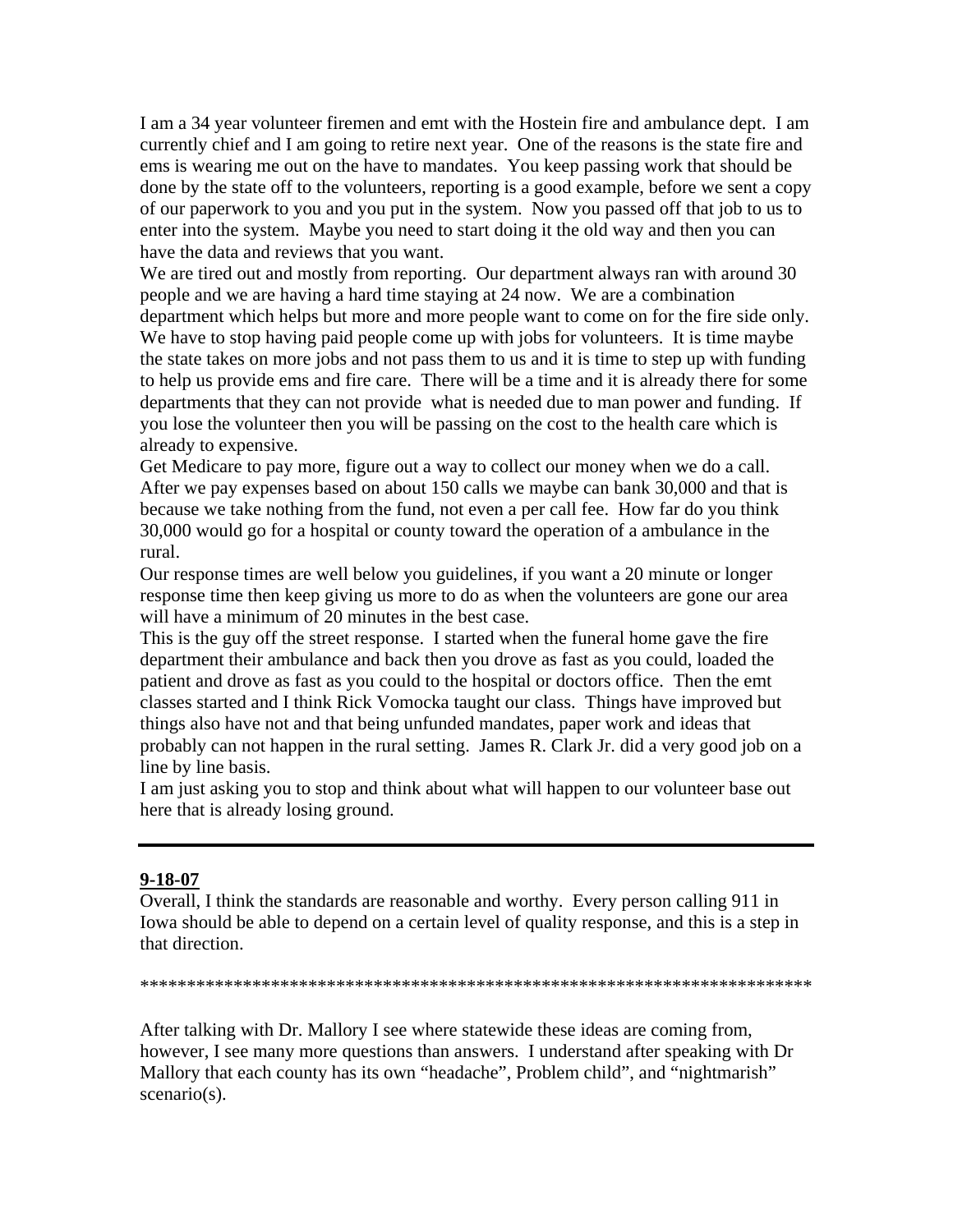Many of these things mentioned are already in place. Such as disaster and cooperation. These parts should remain. These are items the PUBLIC at large shall expect. The portions pertaining to governance, however, and enforcement should lie at the state and regional level through an "independent" board without bias or predjuice. These should not be placed in the hands of local units to be meted out haphazardly or un-evenly from one service to another or even one county to another.

• a scenario of nightmarish proportions would be where county A has a concern via a service in county A about a service county B. County A has no authority to discipline county  $\overline{B}$  – nor force county B to "bend" to its demands. Appealing to regional or state governance adds another level of involvement to ensure what? *"Well service B in county B has met the guidelines as established by county B – and yes they meet the minimum standards, but they do not match or come to the level of county A – oh well…"* 

I make these lengthy comments in hopes that they echo or sound an alarm of concern about potential for abuse and greater misunderstanding. IF only ALL 99 counties had it as good as Marshall County and its immediate border communities as far as cooperation and elimination of redundant services.

I appreciate your time and attention. Thank you for the opportunity to offer opinions and comment.

\*\*\*\*\*\*\*\*\*\*\*\*\*\*\*\*\*\*\*\*\*\*\*\*\*\*\*\*\*\*\*\*\*\*\*\*\*\*\*\*\*\*\*\*\*\*\*\*\*\*\*\*\*\*\*\*\*\*\*\*\*\*\*\*\*\*\*\*\*\*\*\*

I know that time is running close on this and I wanted to share with you what Cedar County services related to me so you could put it in your "comments bank". I just returned from a conference and have received all of the comments I was trying to get from Cedar County services so I could give you a composite. As I was gone, I was not able to address the county meeting like I wanted to in order to shine a positive note on the system standard concept and perhaps share my own ideas at the meeting. I don't really feel that many services understand the overall concepts presented but I promised to pass along what the county service's concerns were as expressed to me: (Note: My personal comments are in parenthesis)

1. How to fund a full time EMS Coordinator? (I personally fell this needs to come from the county budget, just as county law enforcement, and other agencies do)

2. Their concern in finding a medical director to cover the entire county may be difficult in that we do not have a central hospital and our towns transport in four different directions. (My understanding from the proposal is that the system medical director would have a physician-based advisory committee made up of the individual service's medical directors.)

3. How does this affect those towns who cover two or even three counties? (I presume that having state-based system standards would mean that each county that a town serves would be using the same unified standards: thus eliminating these exact problems)

4. There is confusion on how we would evaluate a hospital system with six or even different hospitals serving Cedar County.

5. Last, but not least, they wanted me to pass along that "if it is not broken, why fix it?"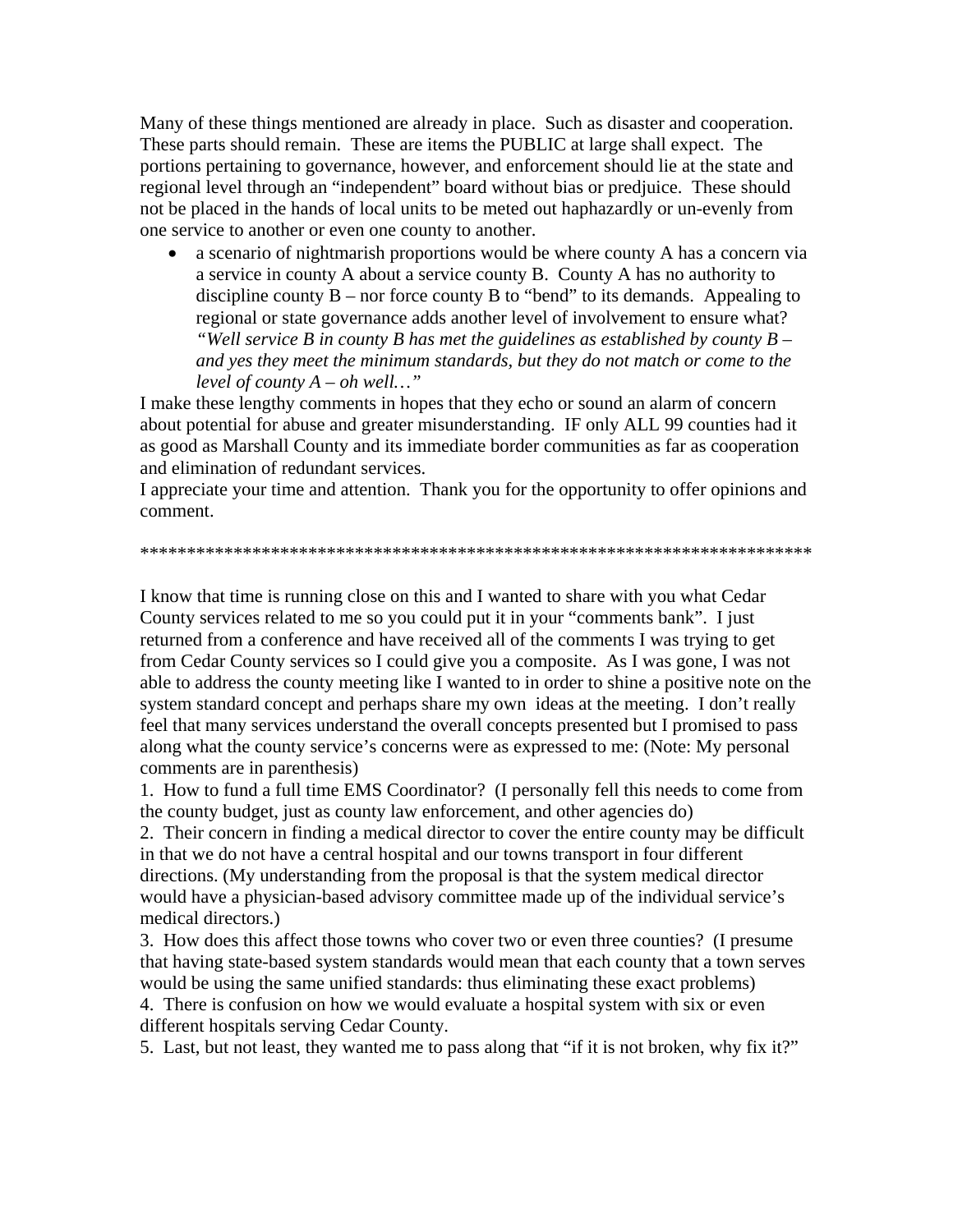I know you will receive a variety of positive and negative comments about the system standards and I really hope that people will participate in the yearlong pilot evaluations so everyone can begin to understand the whole purpose behind the proposed changes.

Please keep in mind that the volunteer pool is getting smaller and already overworked. I do think that sending in the run sheets to the state ems would take some pressure off and should be considered to either fund a fee for every report done by someone into the data base or take over the entry yourself. I would suggest a 10.00 fee for each run report entered, 7.50 for the data entry and 2.50 for equipment and misc. expenses such as internet and the computer. They do not last for ever.

I have been on for 34 years. I remember saving a lot of people, I remember providing basic medical care for a lot of people and comfort. I do not ever remember killing anyone. Does every call get the same response time? No and if the volunteer pool gets less the response time will get higher as a lot of people work out of town in small rural towns. Would it be nice to have a paramedic on every call? Sure are they needed on every call? No. We have calls where we help someone back up in their chair. In the rural setting we have to stay with the ABC's package, load and go. When you are 20 minutes from a hospital, deal with life threatening and get going. Over assessment at the scene takes to much time. I still feel the secondary assessment has to be done in route as you will be half way there by the time that is done. Our goal is to be in route within 5 min. be at the hospital between 30 and 45 min.

As you know I am all for going forward in the improvement of patient care. I think the issue that is going to create a lot of problems is using a county demographics. I am sure Stuart is not the only ambulance service that is in more than 1 county. I would hope this will be addressed, regional coverage achieves the goals. County by county because of the disparity in population. Rural call volume is not going to give adequate coverage to the areas that may have a higher call volume than the center of the counties. In setting out to achieve this change in ambulance service across the State of Iowa some obvious factors would be major traffic ways the amount of population traveling is usually more than the population of the rural area they go through. The age of the rural population verses the urban. I am not sure of the numbers but per capita I would guess the percentage is higher. The length of transport times from rural verses urban think about the State thoughts on National I verses Paramedic. The past history is not a good indicator of what the State is thinking. I would think if you are going to be with a pt 30 to 40 mins it would be in the best interest to know why you are doing something not see this do this. I am sure all of the topics I am bring up are old news but I have been taught in all of the years being involved in EMS that do what is best for Patients, I hope this is the driving force on the changes that are made.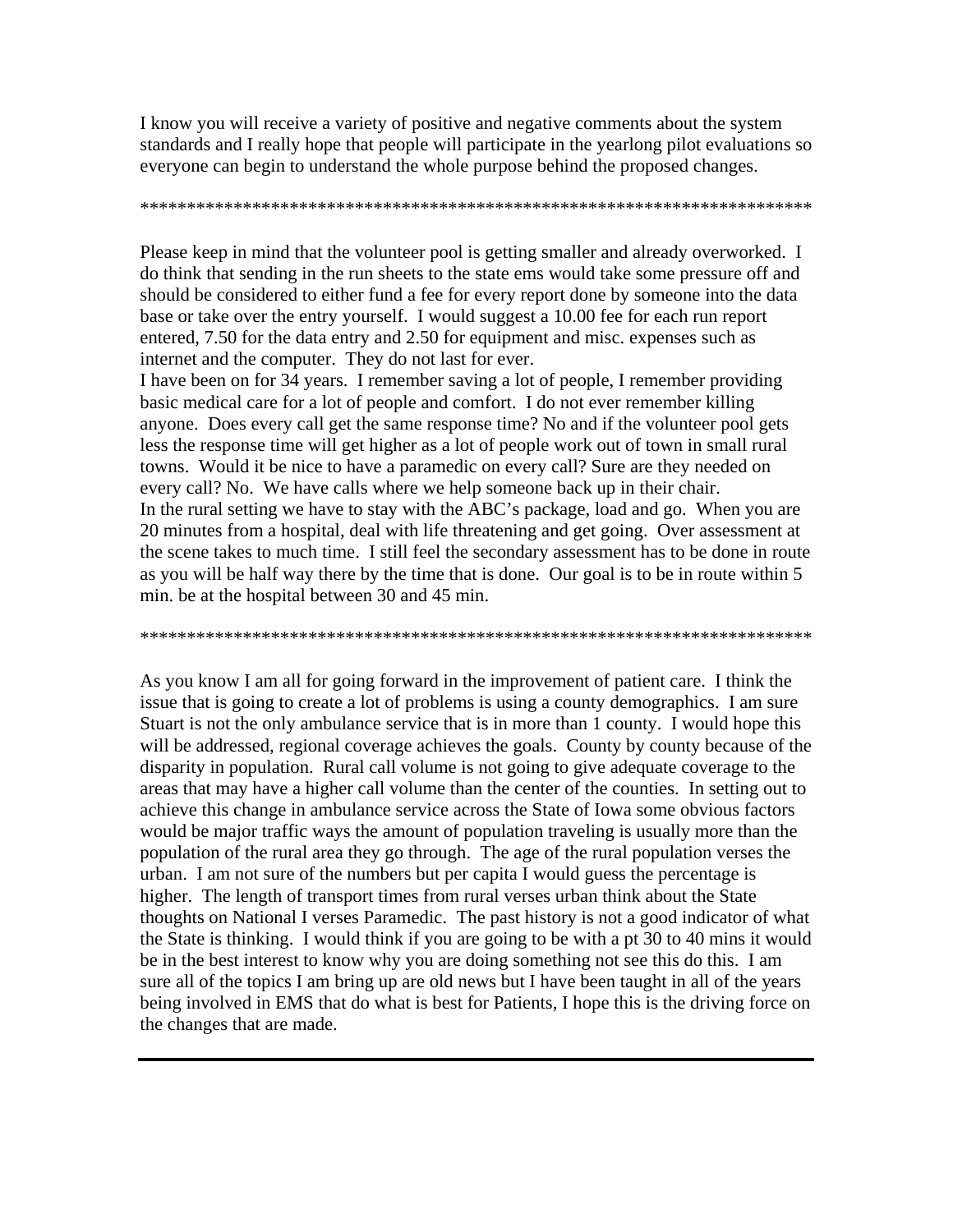#### **9-19-07**

I was very excited as I read this plan. There are a few things I have some thought on. Is there discussion on county-to-county standardization state wide? Nationally? For the areas that cross counties, say for instance, Strawberry Point, who service a four county area, this could get confusing. Paramount Ambulance, who service Iowa and Illinois. Another area I was interested in is the financial aspect. Would service reimbursement stay the same and the services operate as they do now? Duane Millard from Edgewood researched and sent out a couple of months ago, a comparison of different services in the area on what each service charged for transport. Quite the comparison, everyone was very different. And if this were the case, and things remain unchanged in this area, how would that affect grant money that could be applied for at the county level, or even the local level? On the other hand, if things were to change, financially that is, how would some of the townships recoup the funding that is lost through ambulance revenue, for the services that are operated by the townships, and how receptive are they going to be to this change?

These are really the only questions I have at this time, otherwise, I think the plan would be beneficial to the communities and the standardization can only benefit the services. Thank you for your time.

#### **9-20-07**

Gentlemen:

The Board of Directors of the Iowa EMS Association voted unanimously this afternoon to not support the current proposed Iowa EMS System Standards. Please officially document our position as opposed.

It was the consensus of our board that no one has received any positive comments related to the draft standards from our constituents and in fact, we had received several concerns and negative comments.

Generally the board discussion centered on the opinion that the scope of the project seems to be much broader that system standards. While the board supports the creation of system standards, this document seems to look more like a system development document than a standards document. While system development is also important in our state, we feel that further stakeholders would need to be involved to make the program a success.

We also understand the concept of creating a couple of "test" sites or Counties and evaluating the success of the proposal at some future period. There are no apparent evaluation criteria to determine whether or not the program meets the objectives of the project. We feel these criteria would need to be set forth up front and be objectively evaluated.

Again, while the board supports each of the projects concepts, the proposed document in our opinion, goes beyond the scope of system standards and needs a considerable amount of further input and consideration. While we cannot endorse this document, we remain eager to participate in further system and standards development in Iowa.

On behalf of the Board of Directors,

John Hill, President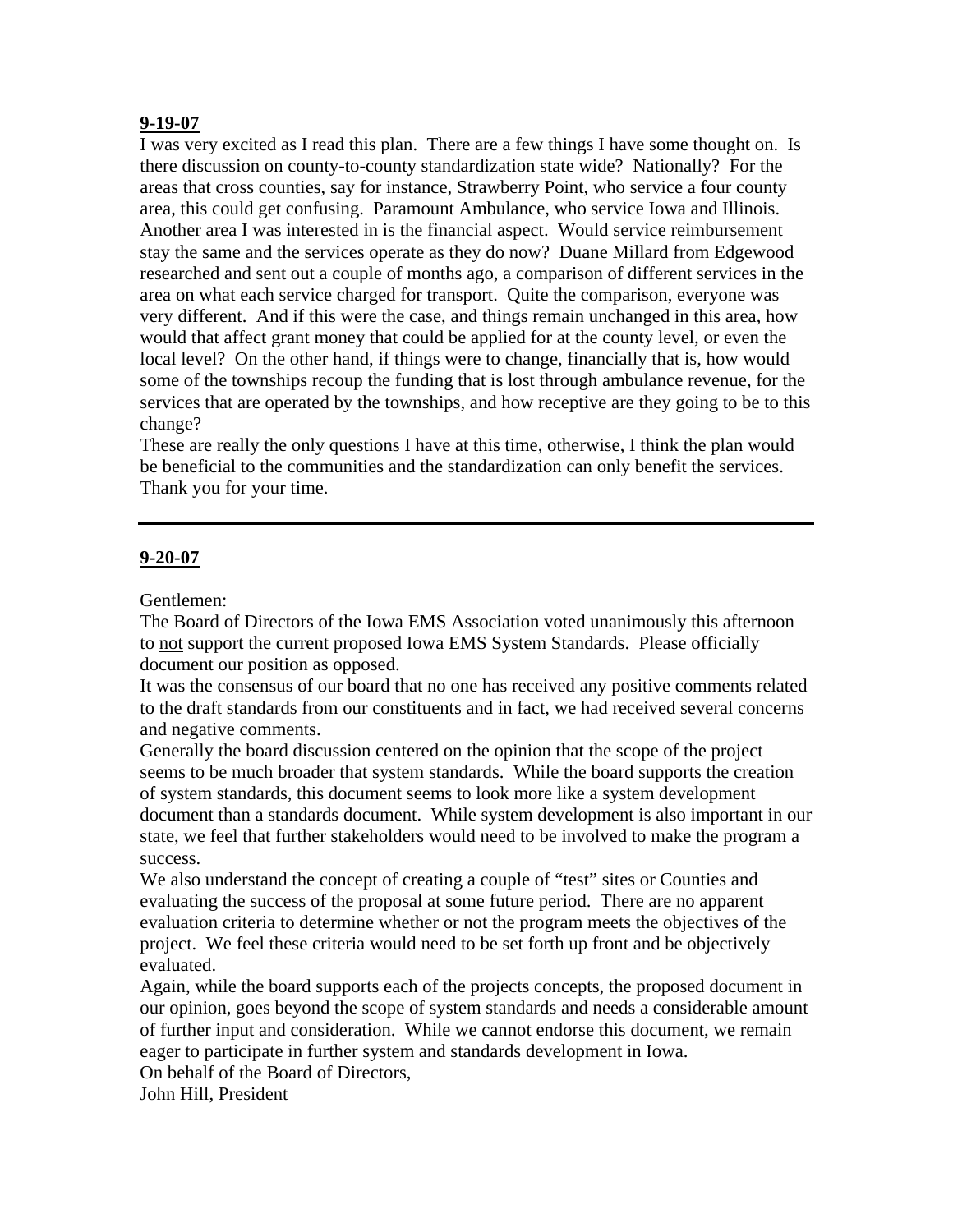\*\*\*\*\*\*\*\*\*\*\*\*\*\*\*\*\*\*\*\*\*\*\*\*\*\*\*\*\*\*\*\*\*\*\*\*\*\*\*\*\*\*\*\*\*\*\*\*\*\*\*\*\*\*\*\*\*\*\*\*\*\*\*\*\*\*\*\*\*\*\*\*

I've read the Iowa System Standards, and I don't know if I fully understand them. We had some discussion at the County EMS meeting, and it involved our EMA manager. He is already moving in this direction with his planning, and supports the idea. I hear and see resistance to one EMS system in the entire county. More so with the hospital based services that have employees that are in a paid position versus the volunteers. This may have a direct impact on their lives since this is their primary job. The volunteers may even benefit from it. There are so many differences within our county; we have city services, hospital-based services, and private services. I don't understand how these can combine in to one system.

Would the County EMS system be a stand-alone entity, and how will it work financially with more than one hospital involved. Will there be paid providers and volunteer providers within the same system. Will some employees get pain X dollars per hour, and others paid Y dollars per hour, and another paid Z dollars as a flat fee for a call? Will everyone be paid the same that works within this system? Or will each person continue to work for his or her own service, and it is managed at the county level, which is also confusing. One of my duties/goals is to bring the EMS crew and the hospital closer together. They are segregated and are almost the "step-child" of the hospital, and I see this as separating the two even more.

I haven't talked with the doctors, but they are each familiar with their own EMS personnel, and their skill level, as well as the majority of the patients within their own area, and most likely they see them in their own clinic. I think of this as an advantage, having your medical director closely involved with the crew and patient.

I can see advantages to these ideas; it will most likely improve care. It will be hard to sell the idea to change to most providers. I am just unclear on how different types of service will join together, and what the impact of each service will be.

I think that I would benefit from a presentation that would explain these plans and ideas, and eliminate some of the false beliefs that people are coming up with. If I am better educated and aware, then I can pass along the information.

#### \*\*\*\*\*\*\*\*\*\*\*\*\*\*\*\*\*\*\*\*\*\*\*\*\*\*\*\*\*\*\*\*\*\*\*\*\*\*\*\*\*\*\*\*\*\*\*\*\*\*\*\*\*\*\*\*\*\*\*\*\*\*\*\*\*\*\*\*\*\*\*\*

After reading through this proposal, I am somewhat confused as to the implementation of a County Agency to monitor EMS agencies within the county. Are they replacing the regional coordinators and some state officials or is it somewhat a duplication of control! How are the persons on the county agency to be paid for doing the monitoring and program development for the county? Are they to inspect, evaluate, and correct problems within community ambulance services, and how do they accomplish this? Many of the points are well taken, and well developed, and many of them are already in place. How necessary are more requirements, especially for volunteers as compared to the unknown outcome of implementation? With the effort put into this project be very caring and dedicated people, I can assume that these are weaknesses in the ability of Iowa EMS squads, paid and volunteer when considering patient care? Needs assessments can be good or they be idealogical. I understand that paid services can meet the minimum standards, but I also know that rural EMS has so many variable and considerations, such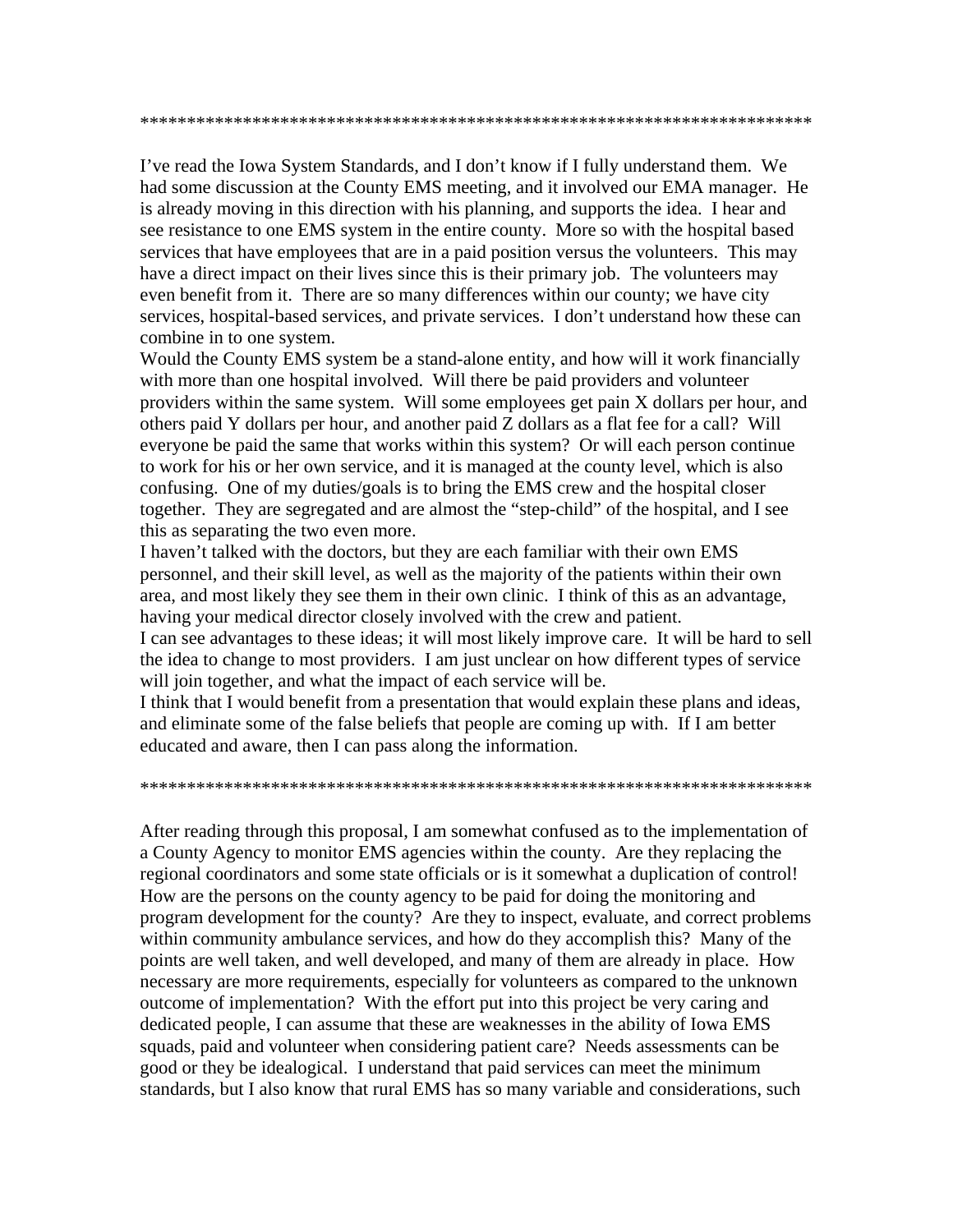as staffing, day persons, someone to take on all this paperwork along with just trying to keep the service going and EMT's from burning out. When paperwork and regulations are compounding the volunteers time, I fear services will drop, and is that the best care for the community-to call an ambulance from 20 miles away or farther? Could that set us back to vehicle transport of 40 years ago rather than wait? We now have "Standard of Care" "Scope of practice" State "Protocols" for each level to follow in order to provide the best patient care possible for the community. I need some help understanding what will be different under these rules. Where are EMT's failing at providing quality care and which of these will guarantee an improvement in this care. I am totally into the best patient care possible, so if this will improve than, each county does need paid boards to oversee the EMS system, through taxes as the Bureau is supportd. I appreciate all the effort put into studying the problems in EMS and trying to solve them. Local, County, EMS control may be the answer, it seems. What will the state Bureau's role be in EMS then? Thank You for putting this proposal out for examination. I am also sure that as a small town EMS provider, I don't fully understand everything in this document either, which may be another issue. I look forward to further comments on County EMS Systems.

\*\*\*\*\*\*\*\*\*\*\*\*\*\*\*\*\*\*\*\*\*\*\*\*\*\*\*\*\*\*\*\*\*\*\*\*\*\*\*\*\*\*\*\*\*\*\*\*\*\*\*\*\*\*\*\*\*\*\*\*\*\*\*\*\*\*\*\*\*\*\*\*

Wapello county did discuss this at Local Emergency Planning commission and then again at our Wapello County EMS Association in July/August. There does not seem be much support for the document, by elected officials or volunteers that are EMS or Fire providers in our area. We do realize that goal is to move EMS forward in Iowa, and understand this will take some thinking outside the box, which may be uncomfortable. At this time, there are too many problems with the document with the biggest concern involving elected officials "county" and a funding source.

The system standards as they read will eliminate most volunteers in our area who currently do s good job and provide the public and their community with the EMS service.

Wapello county supervisors made the EMS funding go away when the TB sanitarium (which was designated as the county hospital and later a nursing home) was closed. The only hospital in the county is private, and had taken in the ALS ambulance service. ORMICS does not get any tax funding from city or county. We serve as the "mother ship" for our volunteers. We are all members of the community where we live and have a vested interest in the future of this document.

\*\*\*\*\*\*\*\*\*\*\*\*\*\*\*\*\*\*\*\*\*\*\*\*\*\*\*\*\*\*\*\*\*\*\*\*\*\*\*\*\*\*\*\*\*\*\*\*\*\*\*\*\*\*\*\*\*\*\*\*\*\*\*\*\*\*\*\*\*\*\*\*

On the positive, many of the line items have good intent for EMS or services are already doing them successfully. I commend the efforts of the EMS stakeholder group on this tough project!

Why are we not assessing our state's current systems, county be county to see best practices? We need to spend more time making EMS work in Iowa, then regulating it to disfunctionality! This entire concept will be money driven if it is to be successful.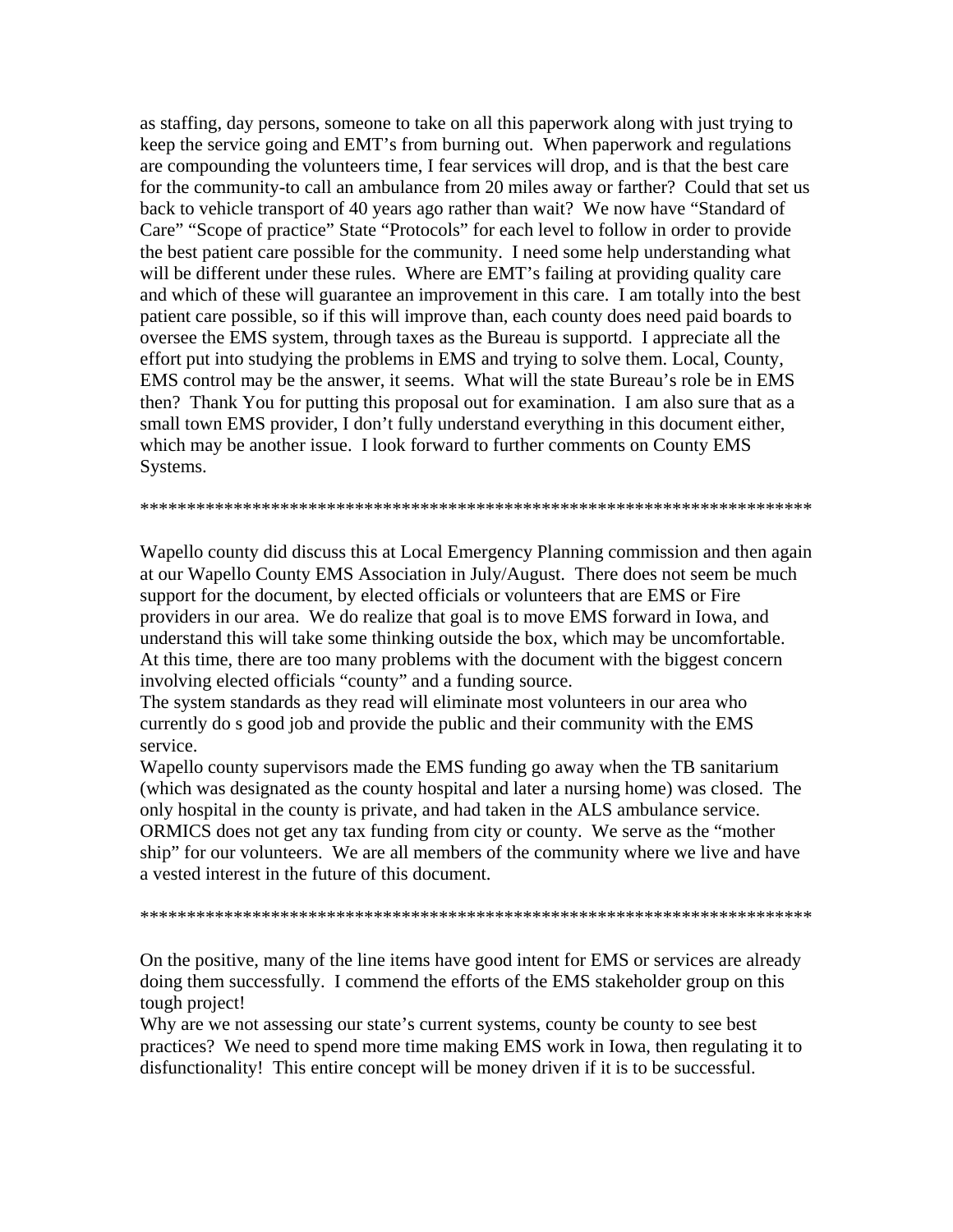Van Buren County Hospital personnel have met several times over the proposed EMS System Standards. The committee member are Lisa Schnedler-Administrator of Van Buren County Hospital, Doug DeHart-Assistant Hospital Administrator and Ambulance Director, Dr. Blair-Chief of Staff, Maureen Sedlacek-Director of Nursing, and Tim springsteen-Assistan Director of the Ambulance. These comments reflect the thoughts and feelings of the entire group. We didn't have a comment on every section, so we have them listed in order of the draft we were working with at this time. We, as a group, thin that this is a good attempt, and a necessary one, at developing a congruent EMS System throughout the state. On a whole, we liked most of the document. Some things need clarification and others need stronger language. We appreciate the chance to review and give comments on this very important first step to a better EMS System for the State of Iowa.

I know that there are good ideas in the document and there are good goals that could possibly be achieved. However, simply listing ideas and not providing funding for them seems to set many communities up for failure. Many people in my town and those that surround it provide EMS to help others and provide a service for our community. Many of the ideas listed in this document give me the impression that the volunteer services are going to have a difficult time surviving and meeting the proposed standards. Many of the items listed in this document are administrative functions and funding to pay someone was not mentioned. I hope that the committee will not pass a document filled with unfunded mandates.

At this time, neither the local squads and/or PCEMSA have the funding, staff or time to implement the Proposed System Standards. We recommend hiring a minimum of one full-time position (County EMS Director), with the possibility of a second employee, to complete the standards as proposed. All Iowa codes, Administrative Rules, Medical direction coordination, Protocols, Policies and Procedures, Staffing, Training, CQI, Data Collection, Reporting, and other various tasks from the current 8 squads will become the responsibilities of the County EMS Director. Even though many of the proposed standards are already being completed at the local and county level, each squad may have different procedures or protocols. It will be the responsibility of the County EMS Director to standardize procedures.

Several member of PCEMSA believe the Bureau of EMS should secure a funding mechanism prior to making mandates for Proposed System Standards. The Bureau of EMS is passing sown administrative and regulator responsibility to the county level. Funding should follow down from the state budget to offset the cost.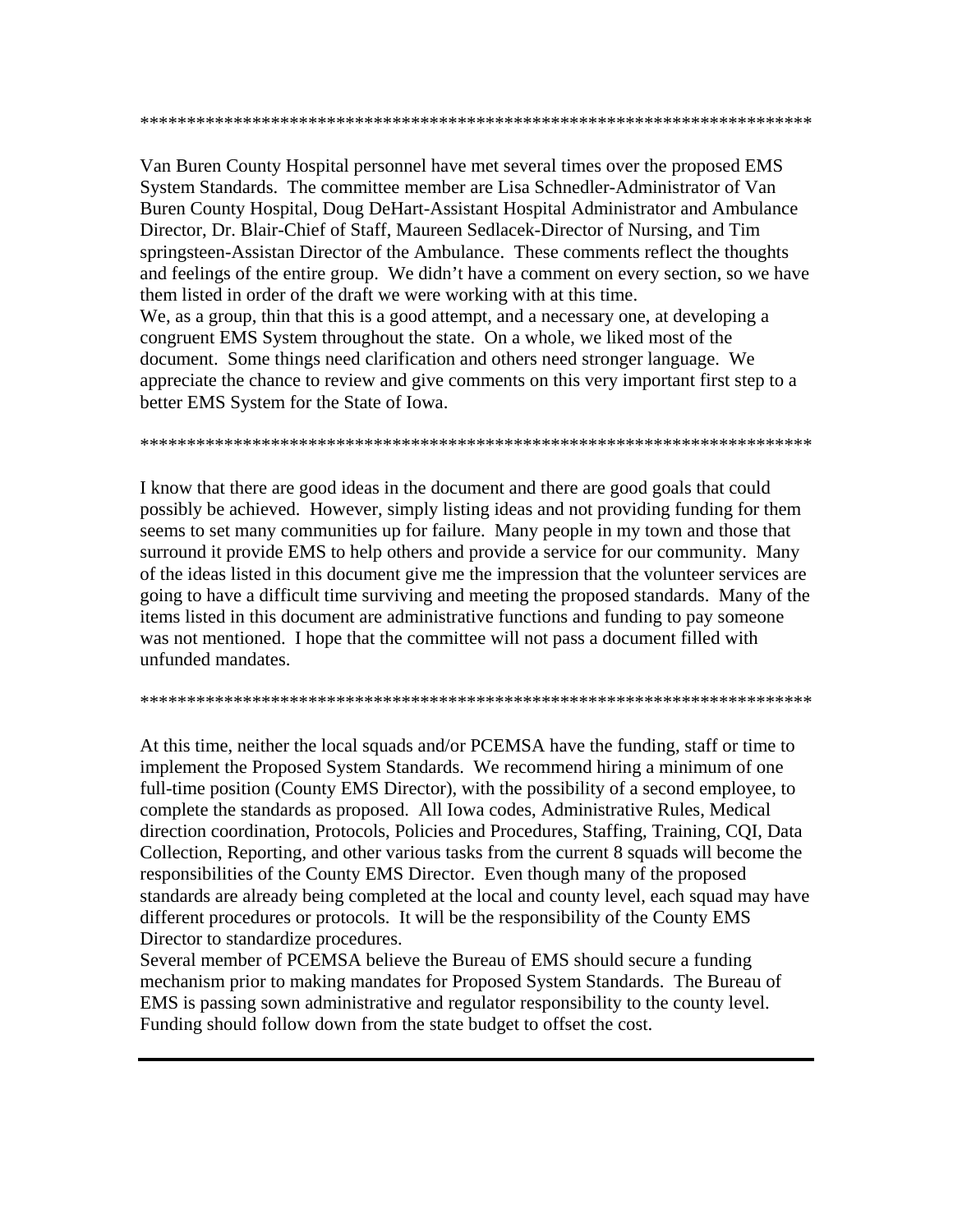## $9 - 21 - 07$

It looks as if you're establishing another layer of structure-has there been a funding source to cover these extra duties or created layer? I am a fan of keeping things simple and making sure we consider the customers both the external (patient) and the internal (responder). A balance will need to be struck to accomplish the committee's goals and I do not see a clear cut picture of what this going to look like in the EMS System Standards. Is the goal to duplicate your job efforts at the county level to ensure everything is being done that IDPH needs done to ensure standards of care? I also see regionalization a possibility at least in a more rural area.

You will see resistance in E 9-1-1 boards and the county sheriff's office-two things come to mind:

1. Representatives are from taxing entities and the sheriff is the ultimate authority of the county.

2. Bi-laws/Constitutions will need to have restructuring to allow a specific EMS representation and them you'll see request from other agencies *i.e.* fire, health and who ever else has an organization.

Bottom line is this will need to be funded as some level to even have a ghost's chance at working.

Respectfully,

While standards are very useful in giving direction to better the EMS services, the mandate to utilize a county system seems inappropriate. Similar to the National Fire Protection Agency standards for the Fire Service it would be useful to have Iowa EMS Standards for all EMS services to aspire to.

I would like to take this opportunity to respond to the proposed draft of the "Iowa EMS" System Standards" as proposed by the Emergency Medical Services Advisory Council (EMSAC).

I realize the IDPH goal is to standardize emergency care state-wide. The benefits listed in the overview are credible and in my opinion are being accomplished on an on-going basis. The concern I have is the transformation from, as in our in Plymouth County, a municipal service to a county service. I feel the major benefactor would be the Bureau of EMS at the expense of the counties. Currently, we serve the City of Le Mars and the surrounding area in a compliant and efficient manor. With some of the changes proposed, I feel we would lose some of the efficiencies and would increase the costs to the tax payer whether the costs were passed on through the state or county level. A further concern of mine is staffing. Currently our service is fully staffed by 14 EMTs of which the average years on our crew is 18 years. By shifting control to a county level, I feel we could lose, at a minimum, of 1/3 of our staff. As you are well aware, recruitment efforts are becoming more difficult as time moves forward. I feel strongly that if the current system is not broke, don't fix it. We in Plymouth County, as individual municipal services, are servicing the public well. By implementing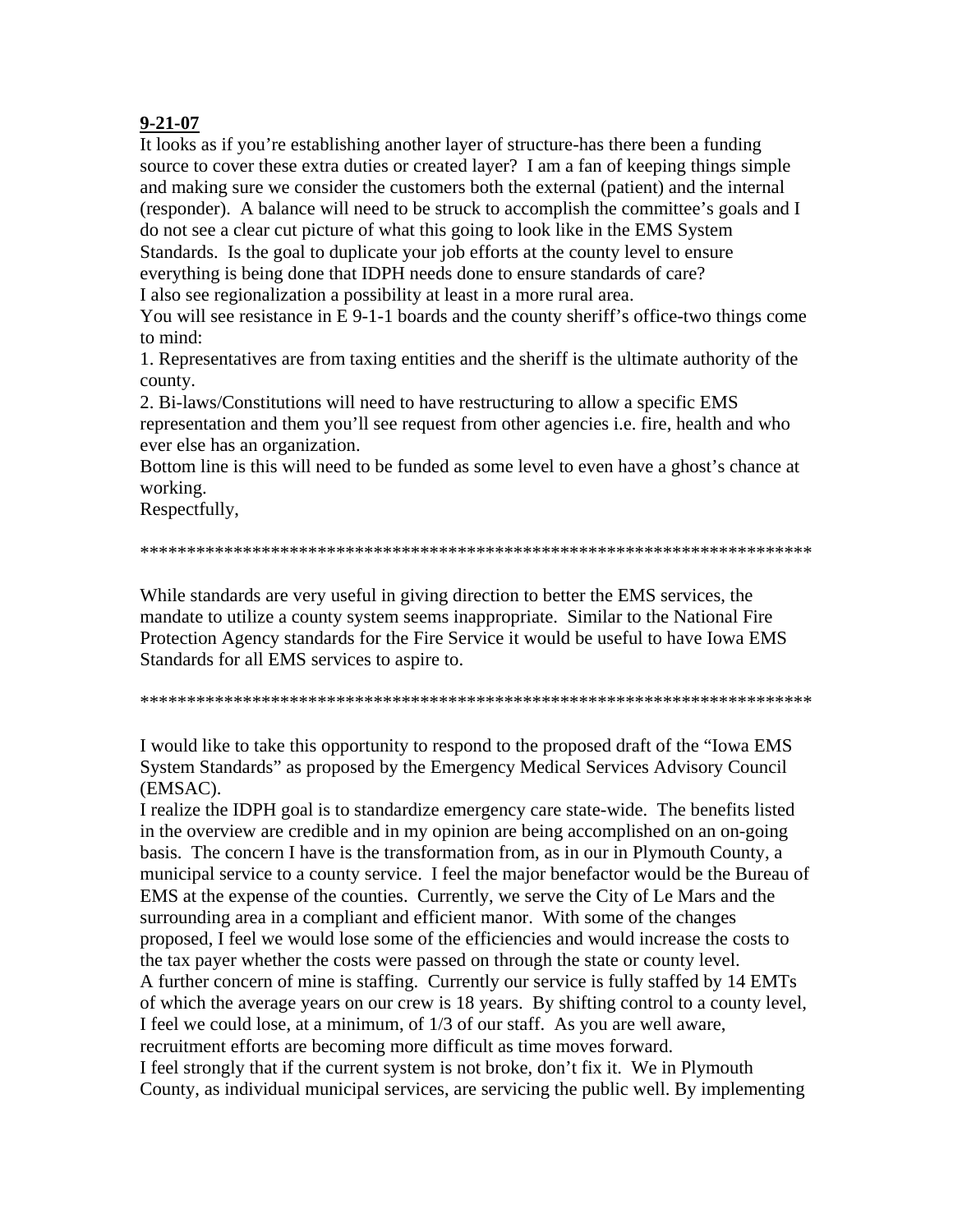the proposed standards, you may create efficiencies on a state. Level, but would create larger problems on the local level with increased costs, loss of volunteers, and would add yet another level of bureaucracy.

Thank you for allowing me to express my concerns regarding this matter.

\*\*\*\*\*\*\*\*\*\*\*\*\*\*\*\*\*\*\*\*\*\*\*\*\*\*\*\*\*\*\*\*\*\*\*\*\*\*\*\*\*\*\*\*\*\*\*\*\*\*\*\*\*\*\*\*\*\*\*\*\*\*\*\*\*\*\*\*\*\*\*\*

I am a full time employee of Long Lines in Sgt. Bluff, am a husband and father of a 3 month old baby boy, have made 120 runs and 24 trainings at our station for a grand total of 252 hours of runs and training this year. Not to mention completing FFII during the year as well. THIS is why we feel so strongly about adding work to the shoulders of the volunteers in our communities… They are already doing their part! In conclusion as a volunteer, you are creating a huge workload for departments that do not have the appropriate funding to complete all of this. Thank you,

\*\*\*\*\*\*\*\*\*\*\*\*\*\*\*\*\*\*\*\*\*\*\*\*\*\*\*\*\*\*\*\*\*\*\*\*\*\*\*\*\*\*\*\*\*\*\*\*\*\*\*\*\*\*\*\*\*\*\*\*\*\*\*\*\*\*\*\*\*\*\*\*

The Clay County Emergency Medical Services Association (CCEMSA) would like to thank the committee for the time they have spent preparing this document. We appreciate your efforts and commitment to promoting and protecting the health of Iowans through EMS. CCEMSA spent a considerable amount of time reviewing this document and this letter is based on comments form EMS Advisory Council, EMS Services, Clay County Board of Supervisors, Clay County Board of Health, E-911 Board, Clay County Fire Chiefs Association, and the Clay County Department Heads which includes the Clay County Sheriff and the Clay County Emergency Manager.

Conceptually the idea of providing the same level of care for all citizens of Iowa is a good one, however, may not e obtainable. Same level of care would require same level of training and more importantly same level of funding. Rural Iowa does not have the population to support this concept. It is unrealistic to think you are going to have the same training opportunities and the same level of funding in the rural area as you would in the urban area.

It is our understanding that while developing the minimum Iowa EMS System Standards the stakeholder group used some guiding principles, including clear, concise language that is easily understood by both the EMS/health care community and the general public. In reviewing this document we struggled with the intent, each person interpreted the information differently. It is unclear what is a suggestion and what is a mandate. If your premise for implementing and utilizing the Iowa EMS System Standards are to create an "inclusive system" where all EMS providers, service programs and other health care professionals are consistent and meet performance expectations to assure high quality patient care, this document will need to considerably revised.

Futhermore, there was some confusion if regards to how these standards will be implemented. Can the Bureau adopt these standards without legislative review? Finally, will there be a stakeholders group that identifies "What every EMS System can expect from the Bureau of EMS"?

**Thank you again for considering our comments and if you have any questions regarding our remarks, please feel free to contact me**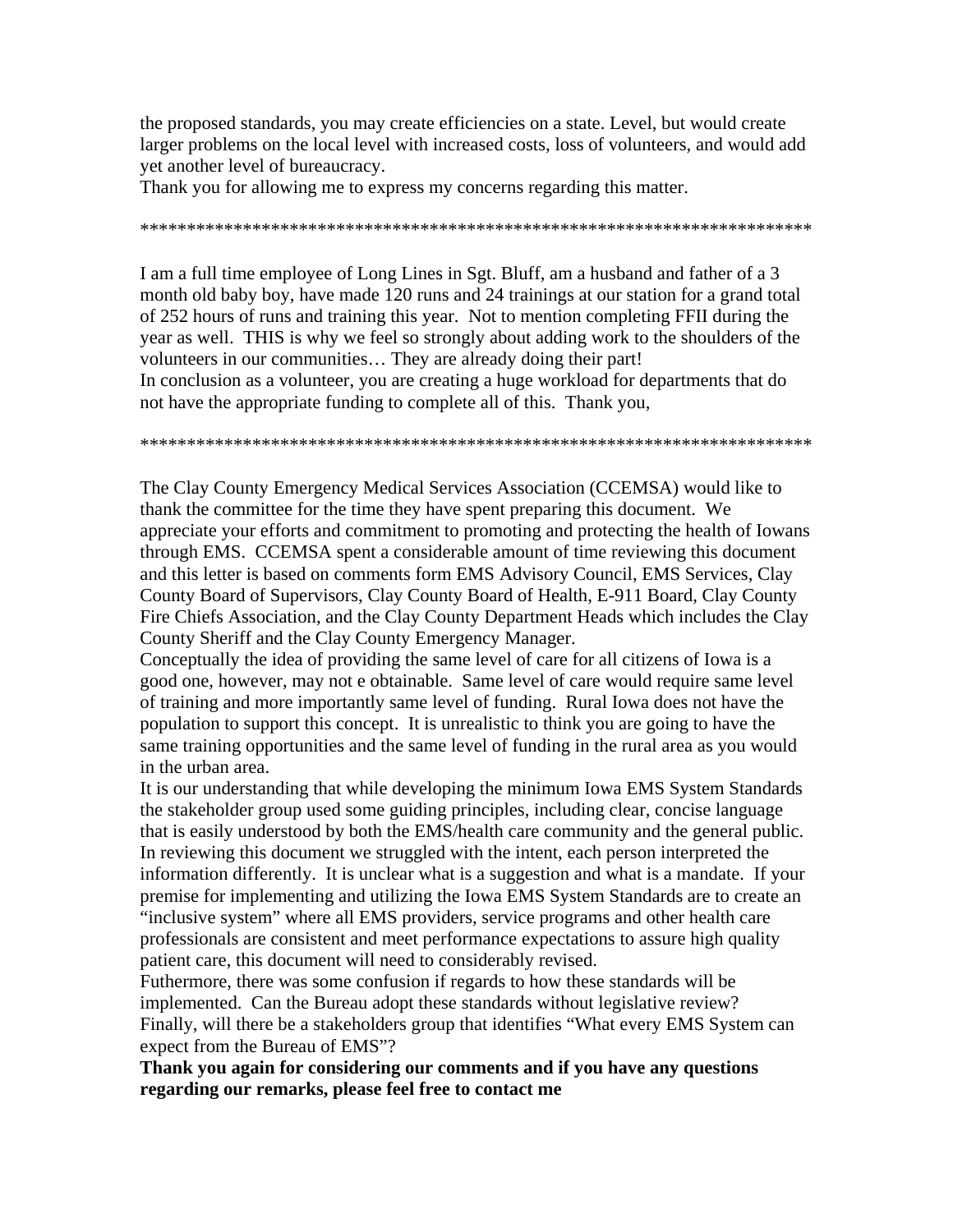RE: Comments on EMS System Standards Overview

In accordance with Iowa Code Chapter 25B, better know as the "State Mandate Act", your item 1.01 System Administration: County EMS Structure states, " by any means available. I find this unacceptable. Should "the county" have requirements or mandates by the State of Iowa? A financial stream, from the state to the county, must be clearly identified. This is again repeated in section 1.14 system Finances: Funding Mechanism states the MINIMUM STANDARD: Each county EMS system shall identify funding mechanisms that are sufficient to ensure its continued operation and shall maximize use of its fiscal resources. In many areas of this plan it speaks to research, planning, training, staffing, resources, reviewing, monitoring, developing policy and procedures, all of which take time and money to complete. Without adequate support from the State of Iowa it is impossible for local government to comply.

Other areas of this plan speak to Continuous Quality Improvement, protocol development, reviews and other items that currently are completed by the Bureau of EMS. If local government takes on this responsibility, what impacts will that have on the staffing of the Bureau of EMS?

Is this a system to truly help the citizens of Iowa or is it a system that pushes the states workload and/or initiates new additional state "requirements" on an already overburdened local tax base? These are, as this document reads unfunded mandates. Until these items can be further defined and an adequate funding stream from the State of Iowa identified I must strongly oppose this initiative.

I look at the list you provided of benefits of implementing and utilizing the Iowa EMS System Standards. I must disagree with many of you points as "benefits'. Pushing unfunded mandates down to the county level in no way will not strengthen nor is it "proactive initiatives". It is simply adding another burden at the local level. This will likely prove to be a step back in EMS if our small rural populations must fund, support and await a transporting unit from a "regional" or big city. Our local volunteers cannot and will not meet these standards. You are setting them up to fail.

The term used throughout this document as the "county" must be clearly identified and assigned to a specific function of local government. I would highly advise the Iowa Department of Public Health, Bureau of EMS bring in more stakeholders to review this process. The elected officials need to be aware of the burden you intend to push down to "the county" level. I request you engage with Iowa Association of Counties (ISAC) and invite the Board of Supervisors Association. I would further suggest you also engage in your planning the Iowa League of Cities and request representatives from city government to be aware of your intent.

With the above items said, I support EMS in the state of Iowa. I have been certified in EMS for 30 years. I want to see EMS advance in Iowa, but not on the back of local government. I must be a partnership not a dictatorship. We continue to need our small volunteer departments to serve our citizens in a timely manner. It would seem to me, if you truly wanted a "regional" concept to mature in Iowa, the State should retain the current and increase their support across their regions to assure equal and fair guidance